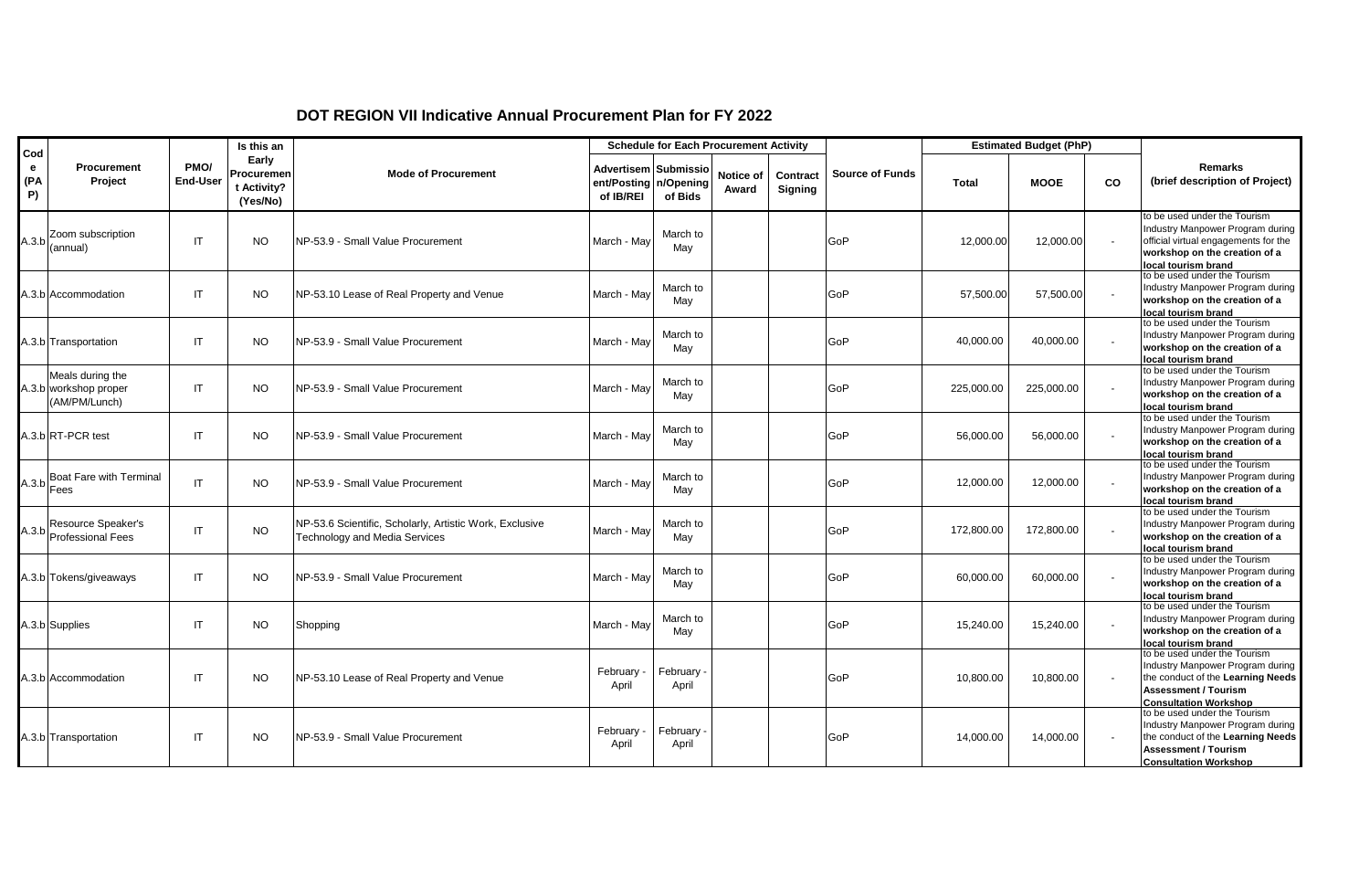|       | A.3.b Meals during the<br>workshop proper (Lunch)                                                                                         | IT        | <b>NO</b> | NP-53.9 - Small Value Procurement                                                               | February<br>April | February<br>April | GoP | 30,000.00  | 30,000.00  | to be used under the Tourism<br>Industry Manpower Program during<br>the conduct of the Learning Needs<br><b>Assessment / Tourism</b><br><b>Consultation Workshop</b> |
|-------|-------------------------------------------------------------------------------------------------------------------------------------------|-----------|-----------|-------------------------------------------------------------------------------------------------|-------------------|-------------------|-----|------------|------------|----------------------------------------------------------------------------------------------------------------------------------------------------------------------|
| A.3.b | Meals during<br>consultation meetings                                                                                                     | IT        | <b>NO</b> | NP-53.9 - Small Value Procurement                                                               | February<br>April | February<br>April | GoP | 2,500.00   | 2,500.00   | to be used under the Tourism<br>Industry Manpower Program during<br>the conduct of the Learning Needs<br><b>Assessment / Tourism</b><br><b>Consultation Workshop</b> |
|       | A.3.b RT-PCR test                                                                                                                         | IT        | <b>NO</b> | NP-53.9 - Small Value Procurement                                                               | February<br>April | February<br>April | GoP | 21,000.00  | 21,000.00  | to be used under the Tourism<br>Industry Manpower Program during<br>the conduct of the Learning Needs<br><b>Assessment / Tourism</b><br><b>Consultation Workshop</b> |
|       | A.3.b Boat Fare with Terminal                                                                                                             | IT        | <b>NO</b> | NP-53.9 - Small Value Procurement                                                               | February<br>April | February<br>April | GoP | 4,500.00   | 4,500.00   | to be used under the Tourism<br>Industry Manpower Program during<br>the conduct of the Learning Needs<br><b>Assessment / Tourism</b><br><b>Consultation Workshop</b> |
|       | A.3.b Resource Speaker's<br>Professional Fees                                                                                             | IT        | <b>NO</b> | NP-53.6 Scientific, Scholarly, Artistic Work, Exclusive<br>Technology and Media Services        | February<br>April | February<br>April | GoP | 28,800.00  | 28,800.00  | to be used under the Tourism<br>Industry Manpower Program during<br>the conduct of the Learning Needs<br><b>Assessment / Tourism</b><br><b>Consultation Workshop</b> |
|       | A.3.b Supplies                                                                                                                            | IT        | <b>NO</b> | Shopping                                                                                        | February<br>April | February<br>April | GoP | 2,800.00   | 2,800.00   | to be used under the Tourism<br>Industry Manpower Program during<br>the conduct of the Learning Needs<br><b>Assessment / Tourism</b><br><b>Consultation Workshop</b> |
| A.3.d | PR / Digital marketing<br>services (includes Lay-<br>out services and Content<br>writing / editor)                                        | Marketing | <b>NO</b> | NP-53.6 Scientific, Scholarly, Artistic Work, Exclusive<br><b>Technology and Media Services</b> | April-<br>October | April-<br>October | GoP | 50,000.00  | 50,000.00  | to be used under Product<br>Development during conduct of the<br>Visit Visayas Ultimate Seafari                                                                      |
|       | A.3.d Printing and procurement Marketing                                                                                                  |           | <b>NO</b> | NP-53.9 - Small Value Procurement                                                               | April-<br>October | April-<br>October | GoP | 50,000.00  | 50,000.00  | to be used under Product<br>Development during conduct of the<br>Visit Visayas Ultimate Seafari                                                                      |
| A.3.d | <b>Tour Operator Services</b><br>(includes tour package,<br>accommodation,<br>transportation,<br>airfare/boat fare, meals,<br>equipments) | Marketing | <b>NO</b> | NP-53.9 - Small Value Procurement                                                               | April-<br>October | April-<br>October | GoP | 105,000.00 | 105,000.00 | to be used under Product<br>Development during conduct of the<br>Visit Visayas Ultimate Seafari                                                                      |
|       | 4.3.d Accommodation                                                                                                                       | Marketing | <b>NO</b> | NP-53.10 Lease of Real Property and Venue                                                       | April-<br>October | April-<br>October | GoP | 21,600.00  | 21,600.00  | to be used under Product<br>Development during conduct of the<br>Visit Visayas Ultimate Seafari                                                                      |
|       | 4.3.d Transportation                                                                                                                      | Marketing | <b>NO</b> | NP-53.9 - Small Value Procurement                                                               | April-<br>October | April-<br>October | GoP | 25,000.00  | 25,000.00  | to be used under Product<br>Development during conduct of the<br>Visit Visayas Ultimate Seafari                                                                      |
|       | Meals during<br>4.3.d consultation meetings to<br>be conducted                                                                            | Marketing | NO.       | NP-53.9 - Small Value Procurement                                                               | April-<br>October | April-<br>October | GoP | 31,500.00  | 31,500.00  | to be used under Product<br>Development during conduct of the<br>Visit Visayas Ultimate Seafari                                                                      |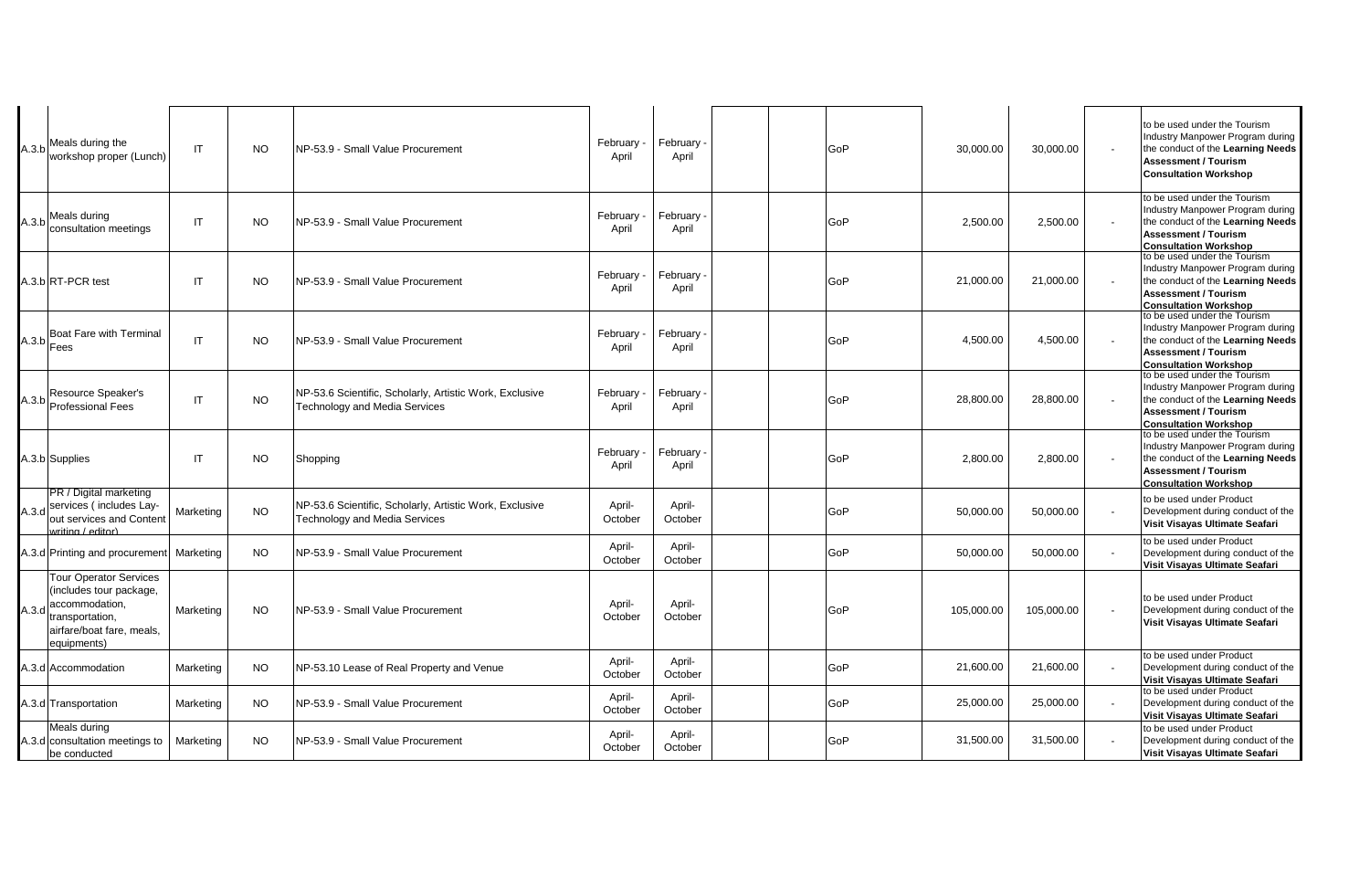| A.3.d | Boat / Airfare to and from<br>Cebu City to Destination | Marketing | <b>NO</b> | Shopping                                                                                        | April-<br>October | April-<br>October   | GoP        | 32,000.00 | 32,000.00 |                          | to be used under Product<br>Development during conduct of the<br>Visit Visayas Ultimate Seafari                         |
|-------|--------------------------------------------------------|-----------|-----------|-------------------------------------------------------------------------------------------------|-------------------|---------------------|------------|-----------|-----------|--------------------------|-------------------------------------------------------------------------------------------------------------------------|
| A.3.d | Consultant / Facilitator's<br>Professional Fee         | Marketing | <b>NO</b> | NP-53.6 Scientific, Scholarly, Artistic Work, Exclusive<br><b>Technology and Media Services</b> | April-<br>October | April-<br>October   | GoP        | 76,800.00 | 76,800.00 |                          | to be used under Product<br>Development during conduct of the<br>Visit Visavas Ultimate Seafari                         |
|       | A.3.d Photo/Video services                             | Marketing | <b>NO</b> | NP-53.9 - Small Value Procurement                                                               | April-<br>October | April-<br>October   | GoP        | 75,000.00 | 75,000.00 |                          | to be used under Product<br>Development during conduct of the<br>Visit Visayas Ultimate Seafari                         |
|       | 4.3.d Tokens / giveaways                               | Marketing | <b>NO</b> | NP-53.9 - Small Value Procurement                                                               | April-<br>October | April-<br>October   | GoP        | 15,000.00 | 15,000.00 |                          | to be used under Product<br>Development during conduct of the<br>Visit Visayas Ultimate Seafari                         |
|       | A.3.d Supplies                                         | Marketing | <b>NO</b> | Shopping                                                                                        | April-<br>October | April-<br>October   | GoP        | 18,100.00 | 18,100.00 |                          | to be used under Product<br>Development during conduct of the<br>Visit Visayas Ultimate Seafari                         |
|       | A.3.d Accommodation                                    | Marketing | <b>NO</b> | NP-53.10 Lease of Real Property and Venue                                                       | February<br>July  | February<br>July    | <b>GoP</b> | 21,600.00 | 21,600.00 |                          | to be used under Market and<br>Product Research during conduct of<br>the Site Assessments<br>(DIVE/Health and Wellness) |
|       | A.3.d Transportation                                   | Marketing | <b>NO</b> | NP-53.9 - Small Value Procurement                                                               | February<br>July  | February<br>July    | GoP        | 20,000.00 | 20,000.00 |                          | to be used under Market and<br>Product Research during conduct of<br>the Site Assessments<br>(DIVE/Health and Wellness) |
| A.3.d | Meals during conduct fo<br>the assessment              | Marketing | <b>NO</b> | NP-53.9 - Small Value Procurement                                                               | February<br>July  | February<br>July    | GoP        | 15,000.00 | 15,000.00 | $\overline{\phantom{a}}$ | to be used under Market and<br>Product Research during conduct of<br>the Site Assessments<br>(DIVE/Health and Wellness) |
| A.3.d | Meals during the<br>stakeholders meeting               | Marketing | <b>NO</b> | NP-53.9 - Small Value Procurement                                                               | February<br>July  | February<br>July    | GoP        | 17,500.00 | 17,500.00 |                          | to be used under Market and<br>Product Research during conduct of<br>the Site Assessments<br>(DIVE/Health and Wellness) |
|       | A.3.d RT-PCR Test                                      | Marketing | <b>NO</b> | NP-53.9 - Small Value Procurement                                                               | February<br>July  | February<br>July    | GoP        | 28,000.00 | 28,000.00 |                          | to be used under Market and<br>Product Research during conduct of<br>the Site Assessments<br>(DIVE/Health and Wellness) |
|       | A.3.d Boatfare                                         | Marketing | <b>NO</b> | NP-53.9 - Small Value Procurement                                                               | February<br>July  | February<br>July    | GoP        | 5,225.00  | 5,225.00  |                          | to be used under Market and<br>Product Research during conduct of<br>the Site Assessments<br>(DIVE/Health and Wellness) |
|       | A.3.d Consultant / Facilitator's<br>Consultation Fee   | Marketing | <b>NO</b> | NP-53.6 Scientific, Scholarly, Artistic Work, Exclusive<br><b>Technology and Media Services</b> | February<br>July  | February<br>July    | GoP        | 38,400.00 | 38,400.00 |                          | to be used under Market and<br>Product Research during conduct of<br>the Site Assessments<br>(DIVE/Health and Wellness) |
|       | A.3.d Supplies                                         | Marketing | <b>NO</b> | Shopping                                                                                        | February<br>July  | February<br>July    | GoP        | 4,275.00  | 4,275.00  |                          | to be used under Market and<br>Product Research during conduct of<br>the Site Assessments<br>(DIVE/Health and Wellness) |
|       | Advance Open Water<br>A.3.d Diver Course               | Marketing | <b>NO</b> | NP-53.9 - Small Value Procurement                                                               | January<br>August | January -<br>August | GoP        | 24,000.00 | 24,000.00 |                          | to be used under Market and<br>Product Research during conduct of<br>the Regional Dive Development<br>Programme         |
| A.3.d | Professional Fee for a<br>dive instructor              | Marketing | <b>NO</b> | NP-53.6 Scientific, Scholarly, Artistic Work, Exclusive<br><b>Technology and Media Services</b> | January<br>August | January ·<br>August | GoP        | 19,200.00 | 19,200.00 |                          | to be used under Market and<br>Product Research during conduct of<br>the Regional Dive Development<br>Programme         |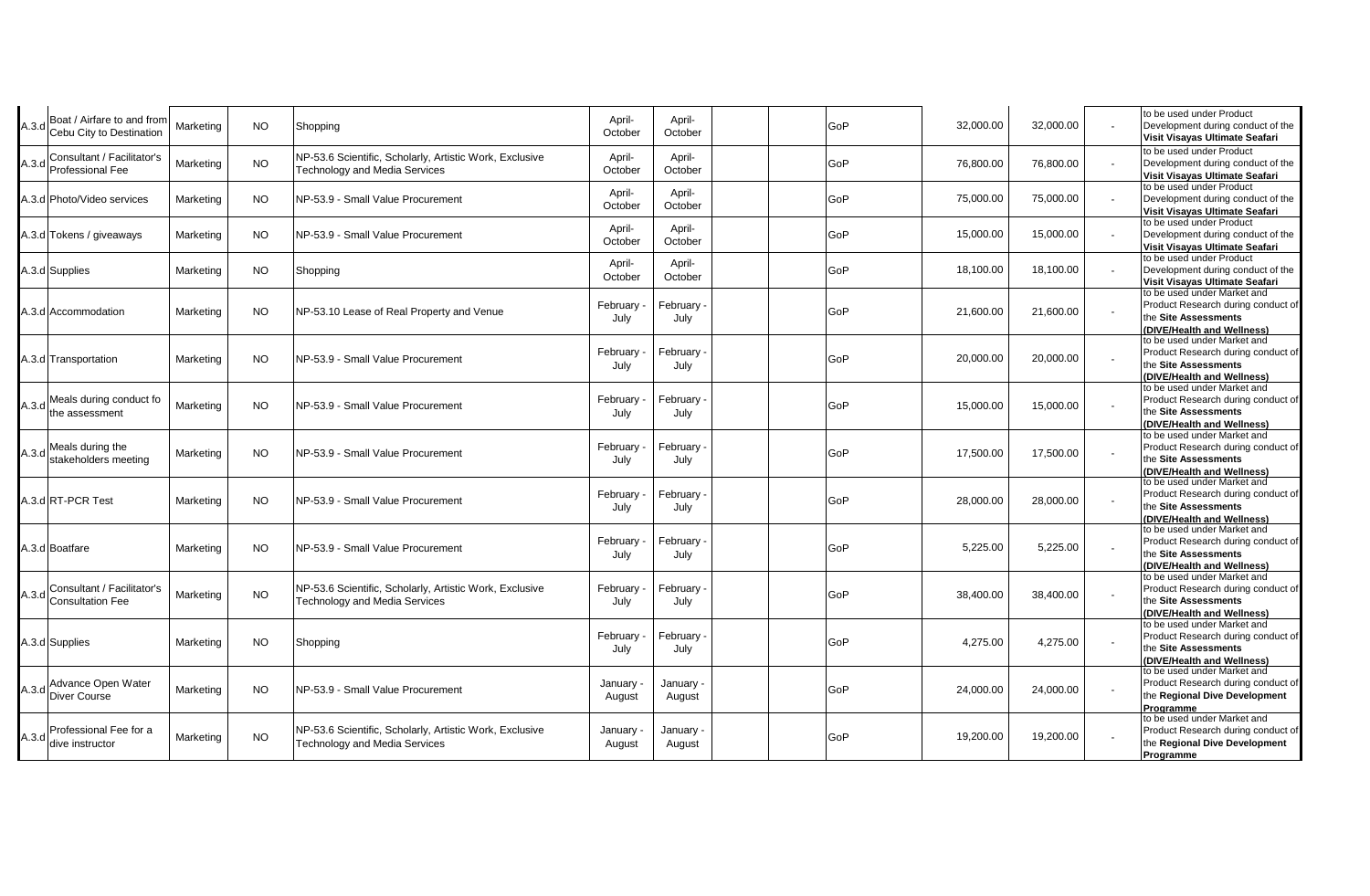|       | 4.3.d Accommodation                                      | Marketing | NO.       | NP-53.10 Lease of Real Property and Venue | January<br>August | January -<br>August | GoP | 18,000.00 | 18,000.00 | to be used under Market and<br>Product Research during conduct of<br>the Regional Dive Development<br>Programme         |
|-------|----------------------------------------------------------|-----------|-----------|-------------------------------------------|-------------------|---------------------|-----|-----------|-----------|-------------------------------------------------------------------------------------------------------------------------|
|       | A.3.d Transportation                                     | Marketing | <b>NO</b> | NP-53.9 - Small Value Procurement         | January<br>August | January -<br>August | GoP | 35,000.00 | 35,000.00 | to be used under Market and<br>Product Research during conduct of<br>the Regional Dive Development<br>Programme         |
| A.3.d | Meals during meetings<br>and clean-up activities         | Marketing | <b>NO</b> | NP-53.9 - Small Value Procurement         | January<br>August | January -<br>August | GoP | 26,250.00 | 26,250.00 | to be used under Market and<br>Product Research during conduct of<br>the Regional Dive Development<br>Programme         |
|       | A.3.d Supplies                                           | Marketing | NO.       | Shopping                                  | January<br>August | January -<br>August | GoP | 7,550.00  | 7,550.00  | to be used under Market and<br>Product Research during conduct of<br>the Regional Dive Development<br>Programme         |
|       | A.3.d Accommodation                                      | Marketing | <b>NO</b> | NP-53.10 Lease of Real Property and Venue | February-<br>July | February-<br>July   | GoP | 9.000.00  | 9,000.00  | to be used under Market and<br>Product Research during conduct of<br>the Medical Tourism Programme                      |
|       | A.3.d Transportation                                     | Marketing | <b>NO</b> | NP-53.9 - Small Value Procurement         | February-<br>July | February-<br>July   | GoP | 40,000.00 | 40,000.00 | to be used under Market and<br>Product Research during conduct of<br>the Medical Tourism Programme                      |
|       | Meals during<br>A.3.d meetings/consultation<br>workshops | Marketing | NO.       | NP-53.9 - Small Value Procurement         | February-<br>July | February-<br>July   | GoP | 42,000.00 | 42,000.00 | to be used under Market and<br>Product Research during conduct of<br>the Medical Tourism Programme                      |
|       | A.3.d Supplies                                           | Marketing | <b>NO</b> | Shopping                                  | February-<br>July | February-<br>July   | GoP | 9,000.00  | 9,000.00  | to be used under Market and<br>Product Research during conduct of<br>the Medical Tourism Programme                      |
|       | A.3.d Accommodation                                      | Marketing | <b>NO</b> | NP-53.10 Lease of Real Property and Venue | February<br>May   | February<br>May     | GoP | 54,000.00 | 54,000.00 | to be used under Market and<br>Product Research during conduct of<br>the Site Assessments on Culinary<br><b>Tourism</b> |
|       | A.3.d Transportation                                     | Marketing | <b>NO</b> | NP-53.9 - Small Value Procurement         | February<br>May   | February<br>May     | GoP | 50,000.00 | 50,000.00 | to be used under Market and<br>Product Research during conduct of<br>the Site Assessments on Culinary<br>Tourism        |
|       | A.3.d Meals during conduct fo                            | Marketing | <b>NO</b> | NP-53.9 - Small Value Procurement         | February<br>May   | February<br>May     | GoP | 75,000.00 | 75,000.00 | to be used under Market and<br>Product Research during conduct of<br>the Site Assessments on Culinary<br>Tourism        |
|       | A.3.d RT-PCR Test                                        | Marketing | <b>NO</b> | NP-53.9 - Small Value Procurement         | February<br>May   | February<br>May     | GoP | 56,000.00 | 56,000.00 | to be used under Market and<br>Product Research during conduct of<br>the Site Assessments on Culinary<br>Tourism        |
|       | 4.3.d Boatfare                                           | Marketing | <b>NO</b> | NP-53.9 - Small Value Procurement         | February<br>May   | February<br>May     | GoP | 4,180.00  | 4,180.00  | to be used under Market and<br>Product Research during conduct of<br>the Site Assessments on Culinary<br>Tourism        |
|       | A.3.d Supplies                                           | Marketing | <b>NO</b> | Shopping                                  | February<br>May   | February<br>May     | GoP | 10,820.00 | 10,820.00 | to be used under Market and<br>Product Research during conduct of<br>the Site Assessments on Culinary<br>Tourism        |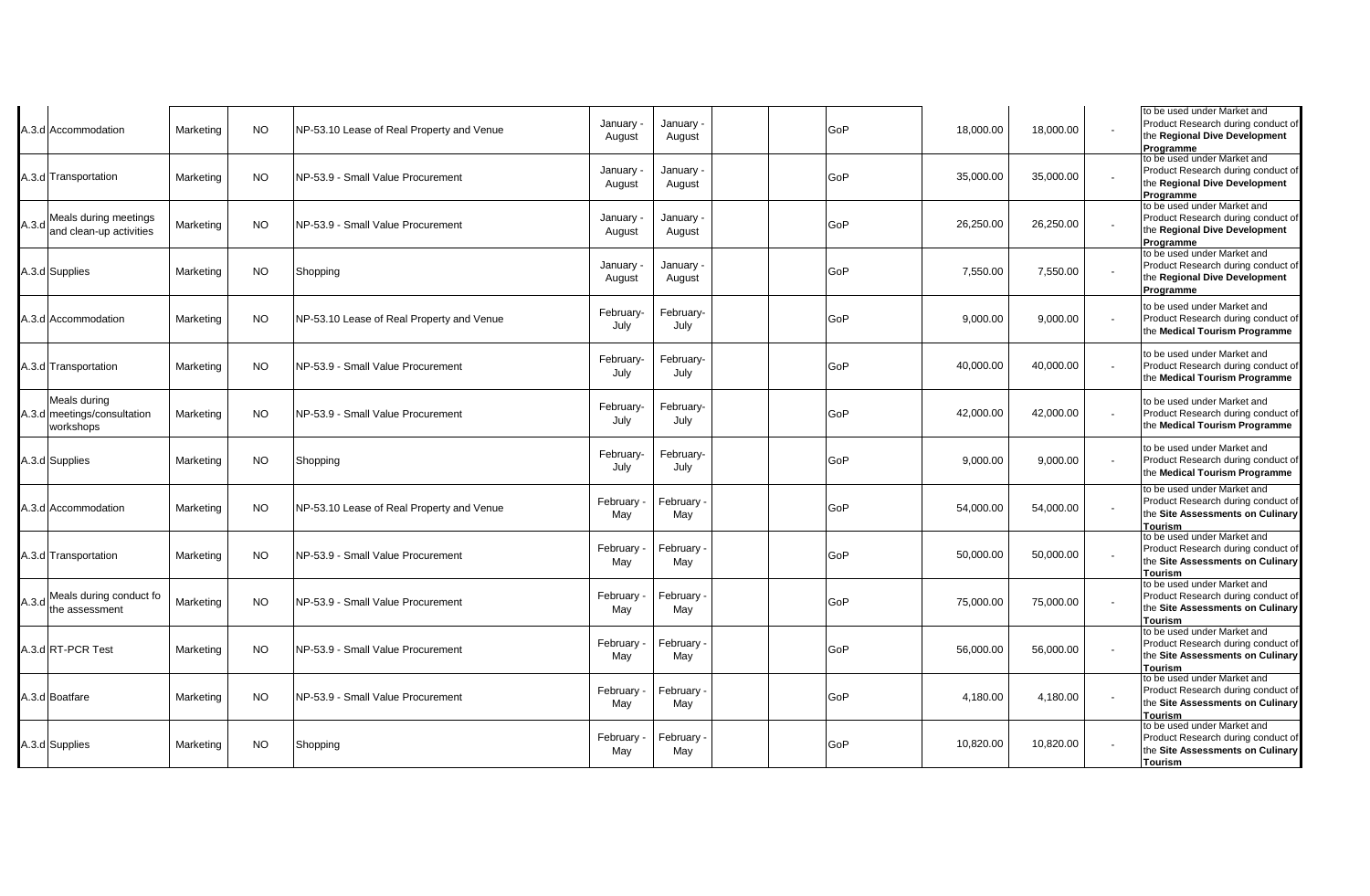|       | <b>Tour Operator services</b><br>(includes meals.<br>A.3.d accommodation, tours,<br>transportation and photo<br>video services) | Marketing | <b>NO</b> | NP-53.9 - Small Value Procurement                                                               | June-July   | June-July      |  | GoP | 75,000.00  | 75,000.00  | to be used under Market and<br>Product Research during conduct of<br>the Faith-based Tourism Program |
|-------|---------------------------------------------------------------------------------------------------------------------------------|-----------|-----------|-------------------------------------------------------------------------------------------------|-------------|----------------|--|-----|------------|------------|------------------------------------------------------------------------------------------------------|
|       | Meals during pre and<br>A.3.d post consultation<br>meetings                                                                     | Marketing | NO.       | NP-53.9 - Small Value Procurement                                                               | June-July   | June-July      |  | GoP | 5,000.00   | 5,000.00   | to be used under Market and<br>Product Research during conduct of<br>the Faith-based Tourism Program |
| A.3.d | Tour Guide professional<br>fee                                                                                                  | Marketing | NO.       | NP-53.6 Scientific, Scholarly, Artistic Work, Exclusive<br><b>Technology and Media Services</b> | June-July   | June-July      |  | GoP | 9,000.00   | 9,000.00   | to be used under Market and<br>Product Research during conduct of<br>the Faith-based Tourism Program |
|       | A.3.d Supplies                                                                                                                  | Marketing | NO.       | Shopping                                                                                        | June-July   | June-July      |  | GoP | 11,000.00  | 11,000.00  | to be used under Market and<br>Product Research during conduct of<br>the Faith-based Tourism Program |
|       | A.3.d Meals                                                                                                                     | Marketing | <b>NO</b> | INP-53.9 - Small Value Procurement                                                              | March - May | March ·<br>May |  | GoP | 105,000.00 | 105,000.00 | to be used under Market and<br>Product Research during conduct of<br>the Wedding Tourism Program     |
|       | A.3.d Accommodation                                                                                                             | Marketing | <b>NO</b> | NP-53.10 Lease of Real Property and Venue                                                       | March - May | March ·<br>May |  | GoP | 115,200.00 | 115,200.00 | to be used under Market and<br>Product Research during conduct of<br>the Wedding Tourism Program     |
|       | A.3.d Event Organizer /<br>Resource Speakers                                                                                    | Marketing | NO.       | INP-53.9 - Small Value Procurement                                                              | March - May | March .<br>May |  | GoP | 115,200.00 | 115,200.00 | to be used under Market and<br>Product Research during conduct of<br>the Wedding Tourism Program     |
|       | A.3.d Transportation                                                                                                            | Marketing | NO.       | NP-53.9 - Small Value Procurement                                                               | March - May | March ·<br>May |  | GoP | 80,000.00  | 80,000.00  | to be used under Market and<br>Product Research during conduct of<br>the Wedding Tourism Program     |
|       | Photo/Video company<br>A.3.d (for photo acquisition and<br>video documentation)                                                 | Marketing | <b>NO</b> | NP-53.6 Scientific, Scholarly, Artistic Work, Exclusive<br><b>Technology and Media Services</b> | March - May | March<br>May   |  | GoP | 30,000.00  | 30,000.00  | to be used under Market and<br>Product Research during conduct of<br>the Wedding Tourism Program     |
|       | A.3.d Supplies                                                                                                                  | Marketing | <b>NO</b> | Shopping                                                                                        | March - May | March ·<br>May |  | GoP | 4,600.00   | 4,600.00   | to be used under Market and<br>Product Research during conduct of<br>the Wedding Tourism Program     |
|       | A.3.d Accommodation                                                                                                             | Marketing | <b>NO</b> | NP-53.10 Lease of Real Property and Venue                                                       | June        | June           |  | GoP | 36,000.00  | 36,000.00  | to be used under Market and<br>Product Research during conduct of<br>the Culinary Tourism Programme  |
|       | A.3.d Transportation                                                                                                            | Marketing | <b>NO</b> | NP-53.9 - Small Value Procurement                                                               | June        | June           |  | GoP | 20,000.00  | 20,000.00  | to be used under Market and<br>Product Research during conduct of<br>the Culinary Tourism Programme  |
|       | Meals during<br>A.3.d meetings/consultation<br>workshops                                                                        | Marketing | NO.       | INP-53.9 - Small Value Procurement                                                              | June        | June           |  | GoP | 31,500.00  | 31,500.00  | to be used under Market and<br>Product Research during conduct of<br>the Culinary Tourism Programme  |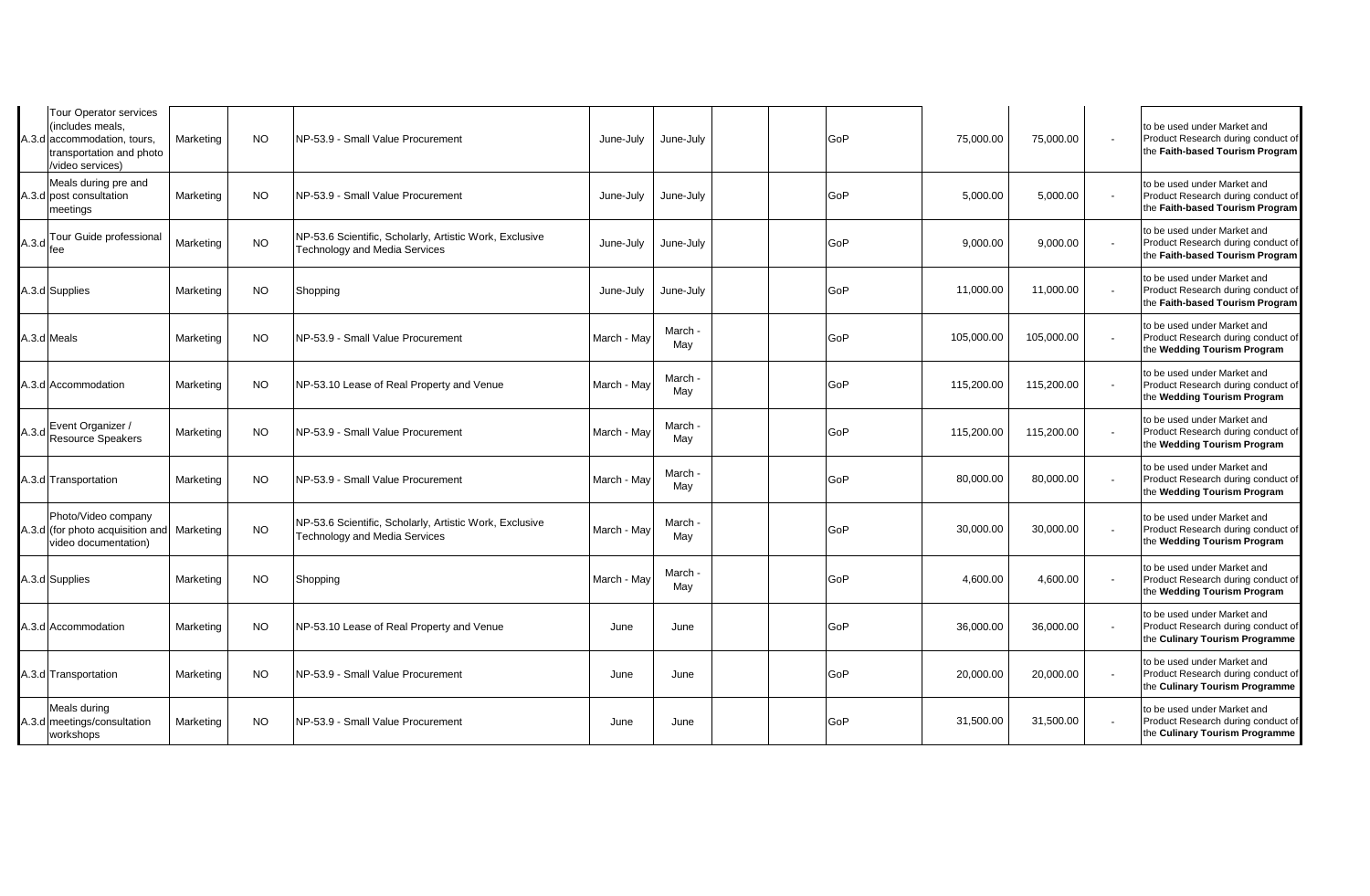|       | Meals during<br>A.3.d preconsultation/post<br>briefing                                                                            | Marketing | NO.       | NP-53.9 - Small Value Procurement                                                               | June                 | June                 |  | GoP | 5,000.00   | 5,000.00   | to be used under Market and<br>Product Research during conduct of<br>the Culinary Tourism Programme                                              |
|-------|-----------------------------------------------------------------------------------------------------------------------------------|-----------|-----------|-------------------------------------------------------------------------------------------------|----------------------|----------------------|--|-----|------------|------------|--------------------------------------------------------------------------------------------------------------------------------------------------|
|       | A.3.d Supplies                                                                                                                    | Marketing | NO.       | Shopping                                                                                        | June                 | June                 |  | GoP | 7,500.00   | 7,500.00   | to be used under Market and<br>Product Research during conduct of<br>the Culinary Tourism Programme                                              |
| A.3.d | PR / Digital marketing<br>services                                                                                                | Marketing | <b>NO</b> | NP-53.6 Scientific, Scholarly, Artistic Work, Exclusive<br>Technology and Media Services        | January-<br>December | January-<br>December |  | GoP | 50,000.00  | 50,000.00  | to be used under Market<br>Development during conduct of<br><b>Domestic Marketing Plans and</b><br><b>Programs</b>                               |
|       | Lay-out services<br>A.3.d including content writing<br>editor                                                                     | Marketing | <b>NO</b> | NP-53.6 Scientific, Scholarly, Artistic Work, Exclusive<br><b>Technology and Media Services</b> | January-<br>December | January-<br>December |  | GoP | 50,000.00  | 50,000.00  | to be used under Market<br>Development during conduct of<br><b>Domestic Marketing Plans and</b><br><b>Programs</b>                               |
|       | A.3.d Printing and procurement<br>of marketing materials                                                                          | Marketing | NO.       | NP-53.9 - Small Value Procurement                                                               | January-<br>December | January-<br>December |  | GoP | 50,000.00  | 50,000.00  | to be used under Market<br>Development during conduct of<br><b>Domestic Marketing Plans and</b><br><b>Programs</b>                               |
|       | A.3.d Photo / Video services                                                                                                      | Marketing | <b>NO</b> | NP-53.6 Scientific, Scholarly, Artistic Work, Exclusive<br><b>Technology and Media Services</b> | January-<br>December | January-<br>December |  | GoP | 100,000.00 | 100,000.00 | to be used under Market<br>Development during conduct of<br><b>Domestic Marketing Plans and</b><br><b>Programs</b>                               |
|       | <b>Tour Operator Services</b><br>(incl. tour package with<br>A.3.d meals, transpo,<br>accommodation, fare,<br>entrance fees, etc) | Marketing | <b>NO</b> | NP-53.9 - Small Value Procurement                                                               | January-<br>December | January-<br>December |  | GoP | 150,000.00 | 150,000.00 | to be used under Market<br>Development during conduct of<br><b>Domestic Marketing Plans and</b><br>Programs                                      |
|       | A.3.d Accommodation                                                                                                               | Marketing | <b>NO</b> | NP-53.10 Lease of Real Property and Venue                                                       | January-<br>December | January-<br>December |  | GoP | 108,000.00 | 108,000.00 | to be used under Market<br>Development during conduct of<br><b>Domestic Marketing Plans and</b><br><b>Programs</b>                               |
|       | A.3.d Transportation                                                                                                              | Marketing | <b>NO</b> | NP-53.9 - Small Value Procurement                                                               | January-<br>December | January-<br>December |  | GoP | 75,000.00  | 75,000.00  | to be used under Market<br>Development during conduct of<br><b>Domestic Marketing Plans and</b><br><b>Programs</b>                               |
|       | A.3.d Event Organizer                                                                                                             | Marketing | <b>NO</b> | NP-53.9 - Small Value Procurement                                                               | January-<br>December | January-<br>December |  | GoP | 100,000.00 | 100,000.00 | to be used under Market<br>Development during conduct of<br><b>Domestic Marketing Plans and</b><br><b>Programs</b>                               |
|       | A.3.d Meals                                                                                                                       | Marketing | <b>NO</b> | NP-53.9 - Small Value Procurement                                                               | January-<br>December | January-<br>December |  | GoP | 73,500.00  | 73,500.00  | to be used under Market<br>Development during conduct of<br><b>Domestic Marketing Plans and</b><br><b>Programs</b>                               |
|       | A.3.d Tokens / giveaways                                                                                                          | Marketing | NO.       | NP-53.9 - Small Value Procurement                                                               | January-<br>December | January-<br>December |  | GoP | 17,500.00  | 17,500.00  | to be used under Market<br>Development during conduct of<br><b>Domestic Marketing Plans and</b><br><b>Programs</b>                               |
|       | A.3.d Supplies                                                                                                                    | Marketing | <b>NO</b> | Shopping                                                                                        | January-<br>December | January-<br>December |  | GoP | 26,000.00  | 26,000.00  | to be used under Market<br>Development in relation to<br><b>Provision of Assistance to Travel</b><br>Trade & Media famtours, leisure<br>and MICE |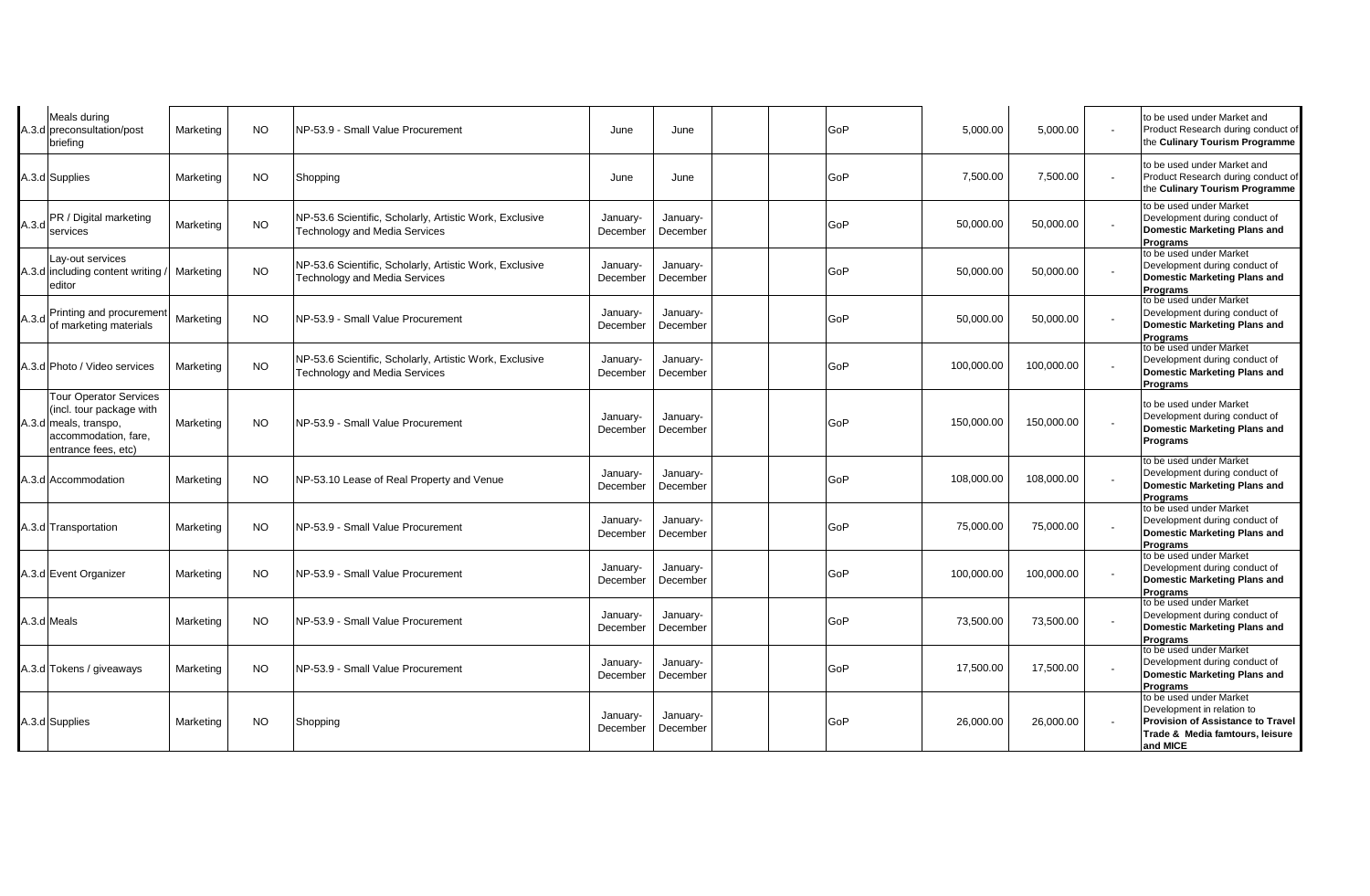| A.3.d | Provision of rondalla /<br>serenaders                                          | Marketing | <b>NO</b> | NP-53.6 Scientific, Scholarly, Artistic Work, Exclusive<br><b>Technology and Media Services</b> | January-<br>December | January-<br>December | GoP | 75,000.00  | 75,000.00  | to be used under Market<br>Development in relation to<br><b>Provision of Assistance to Travel</b><br>Trade & Media famtours, leisure<br>and MICE |
|-------|--------------------------------------------------------------------------------|-----------|-----------|-------------------------------------------------------------------------------------------------|----------------------|----------------------|-----|------------|------------|--------------------------------------------------------------------------------------------------------------------------------------------------|
|       | A.3.d Provision of dancers                                                     | Marketing | <b>NO</b> | NP-53.6 Scientific, Scholarly, Artistic Work, Exclusive<br><b>Technology and Media Services</b> | January-<br>December | January-<br>December | GoP | 50,000.00  | 50,000.00  | to be used under Market<br>Development in relation to<br><b>Provision of Assistance to Travel</b><br>Trade & Media famtours, leisure<br>and MICE |
|       | A.3.d Accommodation                                                            | Marketing | <b>NO</b> | NP-53.10 Lease of Real Property and Venue                                                       | January-<br>December | January-<br>December | GoP | 115,200.00 | 115,200.00 | to be used under Market<br>Development in relation to<br><b>Provision of Assistance to Travel</b><br>Trade & Media famtours, leisure<br>and MICE |
|       | A.3.d Transportation                                                           | Marketing | <b>NO</b> | NP-53.9 - Small Value Procurement                                                               | January-<br>December | January-<br>December | GoP | 120,000.00 | 120,000.00 | to be used under Market<br>Development in relation to<br><b>Provision of Assistance to Travel</b><br>Trade & Media famtours, leisure<br>and MICE |
|       | Provision of meal<br>A.3.d hosting/s                                           | Marketing | <b>NO</b> | NP-53.9 - Small Value Procurement                                                               | January-<br>December | January-<br>December | GoP | 87,500.00  | 87,500.00  | to be used under Market<br>Development in relation to<br><b>Provision of Assistance to Travel</b><br>Trade & Media famtours, leisure<br>and MICE |
|       | A.3.d Meals                                                                    | Marketing | <b>NO</b> | NP-53.9 - Small Value Procurement                                                               | January-<br>December | January-<br>December | GoP | 52,500.00  | 52,500.00  | to be used under Market<br>Development in relation to<br><b>Provision of Assistance to Travel</b><br>Trade & Media famtours, leisure<br>and MICE |
|       | 4.3.d Airfae / Boatfare                                                        | Marketing | <b>NO</b> | NP-53.9 - Small Value Procurement                                                               | January-<br>December | January-<br>December | GoP | 125,000.00 | 125,000.00 | to be used under Market<br>Development in relation to<br><b>Provision of Assistance to Travel</b><br>Trade & Media famtours, leisure<br>and MICE |
|       | A.3.d RT-PCR Tests                                                             | Marketing | <b>NO</b> | NP-53.9 - Small Value Procurement                                                               | January-<br>December | January-<br>December | GoP | 100,000.00 | 100,000.00 | to be used under Market<br>Development in relation to<br><b>Provision of Assistance to Travel</b><br>Trade & Media famtours, leisure<br>and MICE |
|       | <b>Tokens and Giveaways</b><br>A.3.d for the media,<br>participants and guests | Marketing | <b>NO</b> | NP-53.9 - Small Value Procurement                                                               | January-<br>December | January-<br>December | GoP | 35,000.00  | 35,000.00  | to be used under Market<br>Development in relation to<br><b>Provision of Assistance to Travel</b><br>Trade & Media famtours, leisure<br>and MICE |
|       | A.3.d Tokens and giveaways<br>A.3.d for the VIPs                               | Marketing | <b>NO</b> | NP-53.9 - Small Value Procurement                                                               | January-<br>December | January-<br>December | GoP | 60,000.00  | 60,000.00  | to be used under Market<br>Development in relation to<br><b>Provision of Assistance to Travel</b><br>Trade & Media famtours, leisure<br>and MICE |
|       | A.3.d Supplies                                                                 | Marketing | <b>NO</b> | Shopping                                                                                        | January-<br>December | January-<br>December | GoP | 10,800.00  | 10,800.00  | to be used under Market<br>Development in relation to<br><b>Provision of Assistance to Travel</b><br>Trade & Media famtours, leisure<br>and MICE |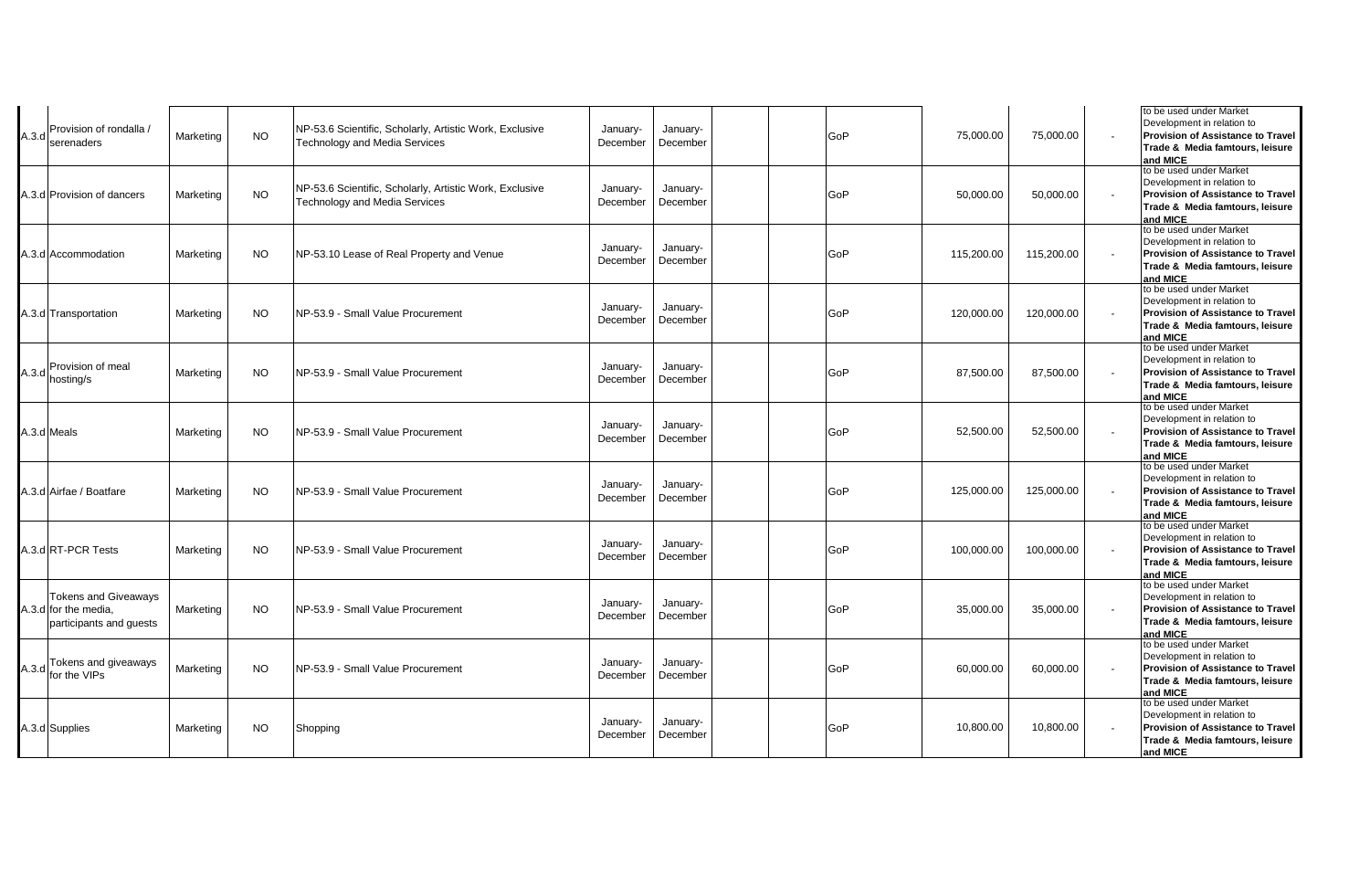|       | Events with expected<br>participants between 30-<br>50pax (Financial support<br>A.3.d or sponsorhsip to be<br>determined upon<br>request of the LGU or<br>tourism stakeholder)  | Marketing | <b>NO</b> | NP-53.9 - Small Value Procurement         | January-<br>December | January-<br>December |  | GoP | 100,000.00 | 100,000.00 | to be used under Market<br>Development in relation to Support<br>to Special Events                                                               |
|-------|---------------------------------------------------------------------------------------------------------------------------------------------------------------------------------|-----------|-----------|-------------------------------------------|----------------------|----------------------|--|-----|------------|------------|--------------------------------------------------------------------------------------------------------------------------------------------------|
|       | Events with expected<br>participants between 50-<br>100pax (Financial or<br>A.3.d sponsorhsip support to<br>be determined upon<br>request of the LGU or<br>tourism stakeholder) | Marketing | NO.       | NP-53.9 - Small Value Procurement         | January-<br>December | January-<br>December |  | GoP | 250,000.00 | 250,000.00 | to be used under Market<br>Development in relation to Support<br>to Special Events                                                               |
|       | A.3.d Accommodation                                                                                                                                                             | Marketing | <b>NO</b> | NP-53.10 Lease of Real Property and Venue | January-<br>December | January-<br>December |  | GoP | 28,800.00  | 28,800.00  | to be used under Market<br>Development in relation to Support<br>to Special Events                                                               |
|       | A.3.d Transportation                                                                                                                                                            | Marketing | <b>NO</b> | NP-53.9 - Small Value Procurement         | January-<br>December | January-<br>December |  | GoP | 35,000.00  | 35,000.00  | to be used under Market<br>Development in relation to Support<br>to Special Events                                                               |
|       | A.3.d Meals                                                                                                                                                                     | Marketing | NO.       | NP-53.9 - Small Value Procurement         | January-<br>December | January-<br>December |  | GoP | 14,000.00  | 14,000.00  | to be used under Market<br>Development in relation to Support<br>to Special Events                                                               |
|       | A.3.d Boatfare                                                                                                                                                                  | Marketing | <b>NO</b> | NP-53.9 - Small Value Procurement         | January-<br>December | January-<br>December |  | GoP | 13,500.00  | 13,500.00  | to be used under Market<br>Development in relation to Support<br>to Special Events                                                               |
|       | A.3.d RT-PCR Tests                                                                                                                                                              | Marketing | <b>NO</b> | NP-53.9 - Small Value Procurement         | January-<br>December | January-<br>December |  | GoP | 45,000.00  | 45,000.00  | to be used under Market<br>Development in relation to Support<br>to Special Events                                                               |
|       | A.3.d Supplies                                                                                                                                                                  | Marketing | <b>NO</b> | Shopping                                  | January-<br>December | January-<br>December |  | GoP | 13,700.00  | 13,700.00  | to be used under Market<br>Development in relation to Support<br>to Special Events                                                               |
| A.3.d | DIVE7 events (photo<br>competition / dive<br>competitions / dive<br>courses): Financial<br>support to be<br>determined upon<br>request of the LGU or<br>tourism stakeholder     | Marketing | <b>NO</b> | NP-53.9 - Small Value Procurement         | January-<br>December | January-<br>December |  | GoP | 100,000.00 | 100,000.00 | to be used under Market<br>Development in relation to Support<br>to Special Events (incl DIVE7<br><b>Festivals and Medical/Wellness</b><br>Fair) |
| A.3.d | Medical. Dental and<br>Wellness events in the<br>region i(Financial support<br>to be determined upon<br>request of the LGU or<br>tourism stakeholder)                           | Marketing | <b>NO</b> | NP-53.9 - Small Value Procurement         | January-<br>December | January-<br>December |  | GoP | 75,000.00  | 75,000.00  | to be used under Market<br>Development in relation to Support<br>to Special Events (incl DIVE7<br><b>Festivals and Medical/Wellness</b><br>Fair) |
|       | A.3.d Accommodation                                                                                                                                                             | Marketing | NO.       | NP-53.10 Lease of Real Property and Venue | January-<br>December | January-<br>December |  | GoP | 43,200.00  | 43,200.00  | to be used under Market<br>Development in relation to Support<br>to Special Events (incl DIVE7<br><b>Festivals and Medical/Wellness</b><br>Fair) |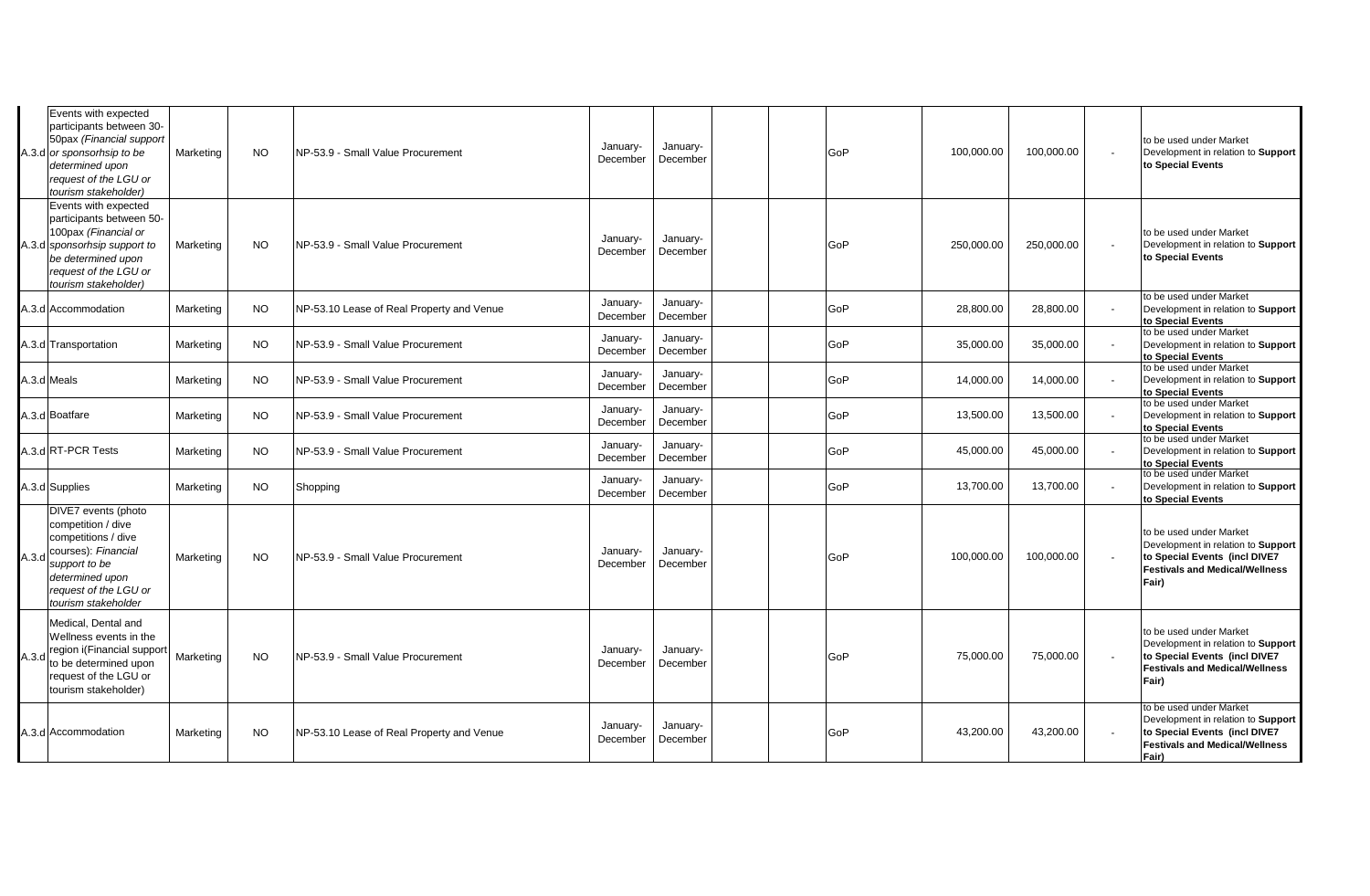|       | A.3.d Transportation                                                                                                                                                                       | Marketing | <b>NO</b> | NP-53.9 - Small Value Procurement                                                        | January-<br>December | January-<br>December | GoP | 35,000.00  | 35,000.00  | to be used under Market<br>Development in relation to Support<br>to Special Events (incl DIVE7<br><b>Festivals and Medical/Wellness</b><br>Fair)                            |
|-------|--------------------------------------------------------------------------------------------------------------------------------------------------------------------------------------------|-----------|-----------|------------------------------------------------------------------------------------------|----------------------|----------------------|-----|------------|------------|-----------------------------------------------------------------------------------------------------------------------------------------------------------------------------|
|       | A.3.d Meals                                                                                                                                                                                | Marketing | <b>NO</b> | NP-53.9 - Small Value Procurement                                                        | January-<br>December | January-<br>December | GoP | 17,500.00  | 17,500.00  | to be used under Market<br>Development in relation to Support<br>to Special Events (incl DIVE7<br><b>Festivals and Medical/Wellness</b><br>Fair)                            |
|       | A.3.d Boatfare                                                                                                                                                                             | Marketing | <b>NO</b> | NP-53.9 - Small Value Procurement                                                        | January-<br>December | January-<br>December | GoP | 24,000.00  | 24,000.00  | to be used under Market<br>Development in relation to Support<br>to Special Events (incl DIVE7<br><b>Festivals and Medical/Wellness</b><br>Fair)                            |
|       | A.3.d RT-PCR Tests                                                                                                                                                                         | Marketing | <b>NO</b> | NP-53.9 - Small Value Procurement                                                        | January-<br>December | January-<br>December | GoP | 100,000.00 | 100,000.00 | to be used under Market<br>Development in relation to Support<br>to Special Events (incl DIVE7<br><b>Festivals and Medical/Wellness</b><br>Fair)                            |
|       | 4.3.d Tokens / giveaways                                                                                                                                                                   | Marketing | <b>NO</b> | NP-53.9 - Small Value Procurement                                                        | January-<br>December | January-<br>December | GoP | 87,500.00  | 87,500.00  | to be used under Market<br>Development in relation to Support<br>to Special Events (incl DIVE7<br><b>Festivals and Medical/Wellness</b><br>Fair)                            |
|       | A.3.d Supplies                                                                                                                                                                             | Marketing | <b>NO</b> | Shopping                                                                                 | January-<br>December | January-<br>December | GoP | 17,800.00  | 17,800.00  | to be used under Market<br>Development in relation to Support<br>to Special Events (incl DIVE7<br><b>Festivals and Medical/Wellness</b><br>Fair)                            |
|       | Participation to Domestic<br>Dive Travel Fair / Sales<br>Mission (includes airfare,<br>A.3.d land transportation, per<br>diem, meals, incidentals<br>and other micellaneous<br>expenses)   | Marketing | <b>NO</b> | NP-53.9 - Small Value Procurement                                                        | January-<br>December | January-<br>December | GoP | 150,000.00 | 150,000.00 | to be used under Market<br>Development during Participation<br>in DIVE Travel Fairs and Sales<br><b>Missions (Int'l/Domestic)</b>                                           |
| A.3.d | Participation to<br>international Dive Travel<br>Fair / Sales Mission<br>(includes airfare, land<br>transportation, per<br>diem, meals, incidentals<br>and other micellaneous<br>expenses) | Marketing | <b>NO</b> | NP-53.9 - Small Value Procurement                                                        | January-<br>December | January-<br>December | GoP | 300,000.00 | 300,000.00 | to be used under Market<br>Development during Participation<br>in DIVE Travel Fairs and Sales<br><b>Missions (Int'l/Domestic)</b>                                           |
| A.3.d | Provision of rondalla /<br>serenaders                                                                                                                                                      | Marketing | <b>NO</b> | NP-53.6 Scientific, Scholarly, Artistic Work, Exclusive<br>Technology and Media Services | January-<br>December | January-<br>December | GoP | 20,000.00  | 20,000.00  | to be used under Market<br>Development in relation to<br><b>Provision of Assistance to Travel</b><br>Trade & Media famtours, leisure<br>and MICE<br>(DIVE/MEDICAL/WELLNESS) |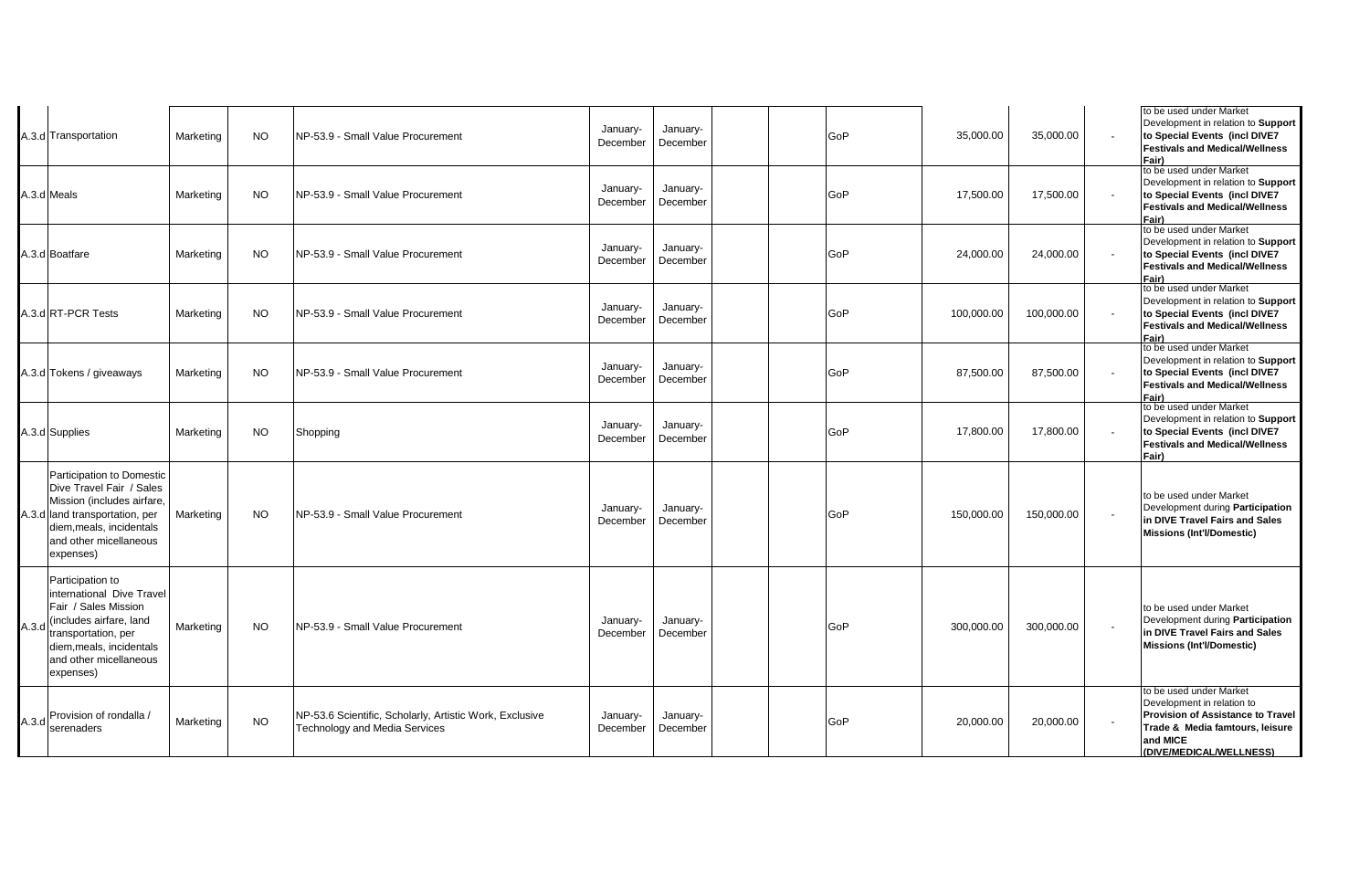|       | A.3.d Accommodation                                                                                                                                                                 | Marketing | NO.       | NP-53.10 Lease of Real Property and Venue | January-<br>December | January-<br>December | GoP | 21,600.00  | 21,600.00  | to be used under Market<br>Development in relation to<br><b>Provision of Assistance to Travel</b><br>Trade & Media famtours, leisure<br>and MICE<br>(DIVE/MEDICAL/WELLNESS) |
|-------|-------------------------------------------------------------------------------------------------------------------------------------------------------------------------------------|-----------|-----------|-------------------------------------------|----------------------|----------------------|-----|------------|------------|-----------------------------------------------------------------------------------------------------------------------------------------------------------------------------|
|       | A.3.d Transportation                                                                                                                                                                | Marketing | <b>NO</b> | NP-53.9 - Small Value Procurement         | January-<br>December | January-<br>December | GoP | 22,500.00  | 22,500.00  | to be used under Market<br>Development in relation to<br><b>Provision of Assistance to Travel</b><br>Trade & Media famtours, leisure<br>and MICE<br>(DIVE/MEDICAL/WELLNESS) |
|       | A.3.d Provision of meal hosting/ Marketing                                                                                                                                          |           | NO.       | NP-53.9 - Small Value Procurement         | January-<br>December | January-<br>December | GoP | 35,000.00  | 35,000.00  | to be used under Market<br>Development in relation to<br><b>Provision of Assistance to Travel</b><br>Trade & Media famtours, leisure<br>and MICE<br>(DIVE/MEDICAL/WELLNESS) |
| A.3.d | Meals during<br>consultation /<br>coordination meetings.<br>debriefing, etc                                                                                                         | Marketing | NO.       | NP-53.9 - Small Value Procurement         | January-<br>December | January-<br>December | GoP | 7,000.00   | 7,000.00   | to be used under Market<br>Development in relation to<br><b>Provision of Assistance to Travel</b><br>Trade & Media famtours, leisure<br>and MICE<br>(DIVE/MEDICAL/WELLNESS) |
|       | A.3.d Airfae / Boatfare                                                                                                                                                             | Marketing | NO.       | NP-53.9 - Small Value Procurement         | January-<br>December | January-<br>December | GoP | 20,000.00  | 20,000.00  | to be used under Market<br>Development in relation to<br>Provision of Assistance to Travel<br>Trade & Media famtours, leisure<br>and MICE<br>(DIVE/MEDICAL/WELLNESS)        |
|       | A.3.d RT-PCR Tests                                                                                                                                                                  | Marketing | NO.       | NP-53.9 - Small Value Procurement         | January-<br>December | January-<br>December | GoP | 20,000.00  | 20,000.00  | to be used under Market<br>Development in relation to<br><b>Provision of Assistance to Travel</b><br>Trade & Media famtours, leisure<br>and MICE<br>(DIVE/MEDICAL/WELLNESS) |
|       | A.3.d Supplies                                                                                                                                                                      | Marketing | <b>NO</b> | Shopping                                  | January-<br>December | January-<br>December | GoP | 3,900.00   | 3,900.00   | to be used under Market<br>Development in relation to<br><b>Provision of Assistance to Travel</b><br>Trade & Media famtours, leisure<br>and MICE<br>(DIVE/MEDICAL/WELLNESS) |
|       | Participation to Domestic<br>Travel Fair / Sales<br>Mission (includes airfare,<br>A.3.d land transportation, per<br>diem, meals, incidentals<br>and other micellaneous<br>expenses) | Marketing | NO.       | NP-53.9 - Small Value Procurement         | January-<br>December | January-<br>December | GoP | 500,000.00 | 500,000.00 | to be used under Market<br>Development in relation to<br><b>Participation in Travel Fairs and</b><br><b>Sales Missions</b>                                                  |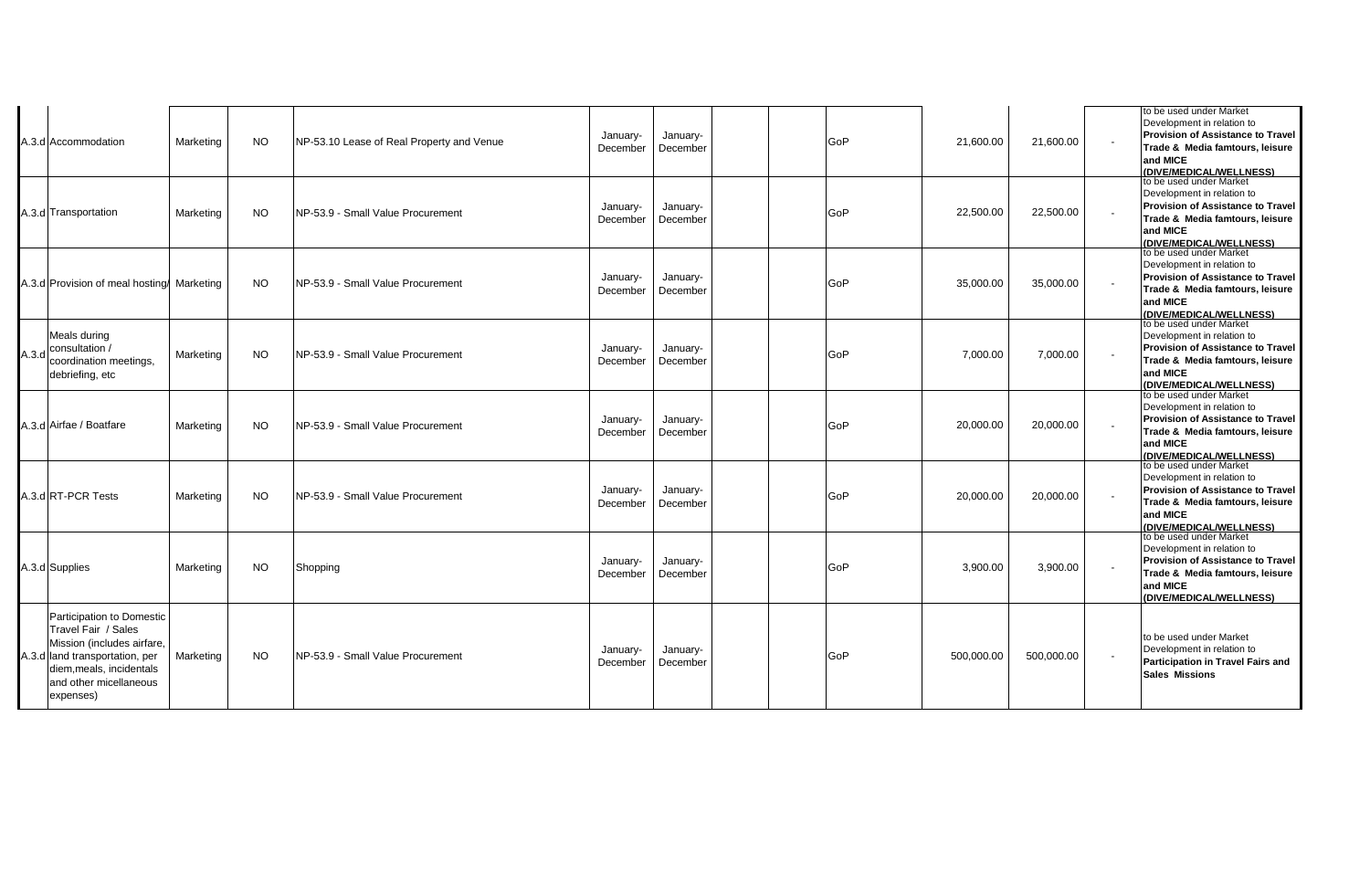| A.3.d | Participation to<br>international Travel Fair<br><b>Sales Mission (includes</b><br>airfare, land<br>transportation, per<br>diem, meals, incidentals<br>and other micellaneous<br>expenses) | Marketing         | <b>NO</b> | NP-53.9 - Small Value Procurement                                                        | January-<br>December | January-<br>December | GoP | 700,000.00   | 700,000.00   | to be used under Market<br>Development in relation to<br>Participation in Travel Fairs and<br><b>Sales Missions</b>                                                                                              |
|-------|--------------------------------------------------------------------------------------------------------------------------------------------------------------------------------------------|-------------------|-----------|------------------------------------------------------------------------------------------|----------------------|----------------------|-----|--------------|--------------|------------------------------------------------------------------------------------------------------------------------------------------------------------------------------------------------------------------|
| A.3.d | Provision of rondalla /<br>serenaders                                                                                                                                                      | Marketing         | <b>NO</b> | NP-53.6 Scientific, Scholarly, Artistic Work, Exclusive<br>Technology and Media Services | January-<br>December | January-<br>December | GoP | 90,000.00    | 90,000.00    | to be used under Market<br>Development in relation to<br>Participation in Travel Fairs and<br><b>Sales Missions</b>                                                                                              |
|       | 4.3.d Provision of dancers                                                                                                                                                                 | Marketing         | <b>NO</b> | NP-53.6 Scientific, Scholarly, Artistic Work, Exclusive<br>Technology and Media Services | January-<br>December | January-<br>December | GoP | 100,000.00   | 100,000.00   | to be used under Market<br>Development in relation to<br>Participation in Travel Fairs and<br><b>Sales Missions</b>                                                                                              |
|       | 1.3.d Transportation                                                                                                                                                                       | Marketing         | <b>NO</b> | NP-53.9 - Small Value Procurement                                                        | January-<br>December | January-<br>December | GoP | 80,000.00    | 80,000.00    | to be used under Market<br>Development in relation to<br>Participation in Travel Fairs and<br><b>Sales Missions</b>                                                                                              |
|       | 4.3.d Accommodation                                                                                                                                                                        | Marketing         | <b>NO</b> | NP-53.10 Lease of Real Property and Venue                                                | January-<br>December | January-<br>December | GoP | 172,800.00   | 172,800.00   | to be used under Market<br>Development in relation to<br>Participation in Travel Fairs and<br><b>Sales Missions</b>                                                                                              |
|       | A.3.d Meals                                                                                                                                                                                | Marketing         | <b>NO</b> | NP-53.9 - Small Value Procurement                                                        | January-<br>December | January-<br>December | GoP | 35,000.00    | 35,000.00    | to be used under Market<br>Development in relation to<br>Participation in Travel Fairs and<br><b>Sales Missions</b>                                                                                              |
|       | 4.3.d Tokens and giveaways fo Marketing                                                                                                                                                    |                   | <b>NO</b> | NP-53.9 - Small Value Procurement                                                        | January-<br>December | January-<br>December | GoP | 175,000.00   | 175,000.00   | to be used under Market<br>Development in relation to<br>Participation in Travel Fairs and<br><b>Sales Missions</b>                                                                                              |
|       | A.3.d Toekns and giveaways fol Marketing                                                                                                                                                   |                   | <b>NO</b> | NP-53.9 - Small Value Procurement                                                        | January-<br>December | January-<br>December | GoP | 60,000.00    | 60,000.00    | to be used under Market<br>Development in relation to<br>Participation in Travel Fairs and<br><b>Sales Missions</b>                                                                                              |
|       | A.3.d Supplies                                                                                                                                                                             | Marketing         | <b>NO</b> | Shopping                                                                                 | January-<br>December | January-<br>December | GoP | 87,200.00    | 87,200.00    | to be used under Market<br>Development in relation to<br>Participation in Travel Fairs and<br><b>Sales Missions</b>                                                                                              |
|       | Hiring of six (6) Job<br>A.3.d Order Personnel to be<br>assigned in the airport<br>and MPD                                                                                                 | Marketing         | <b>NO</b> | <b>Direct Contracting</b>                                                                |                      |                      | GoP | 1,353,888.00 | 1,353,888.00 | Will work from January to<br>December 2022 under the<br>supervision of the Market and<br>Product Development (MPD) Unit                                                                                          |
|       | A.3.d Office Supplies and<br>Equipments                                                                                                                                                    | Marketing         | <b>NO</b> | Shopping                                                                                 | January-<br>December | January-<br>December | GoP | 290,112.00   | 290,112.00   | Supplies and Equipments to be<br>used under the Market and Product<br>Development (MPD) Unit for the<br>vear                                                                                                     |
| A.3.d | Dive Supplies,<br>Equipments and Gears                                                                                                                                                     | Marketing         | <b>NO</b> | NP-53.9 - Small Value Procurement                                                        | January-<br>December | January-<br>December | GoP | 115,000.00   | 115,000.00   | Supplies, Equipments and gears to<br>be used under Dive Programme/s                                                                                                                                              |
|       | A.3.c Transportation Expense<br>for 20 days                                                                                                                                                | Accreditati<br>on | <b>NO</b> | NP-53.9 - Small Value Procurement                                                        | January-<br>December | January-<br>December | GoP | 60,000.00    | 60,000.00    | to be used under Briefing/Updates<br>and Orientation on Accreditation<br>Guidelines / Mobile Accreditation /<br>Gathering of Universe Baseline<br>Data specifically for Tri-Cities<br>(Mandaue, Cebu, Lapu Lapu) |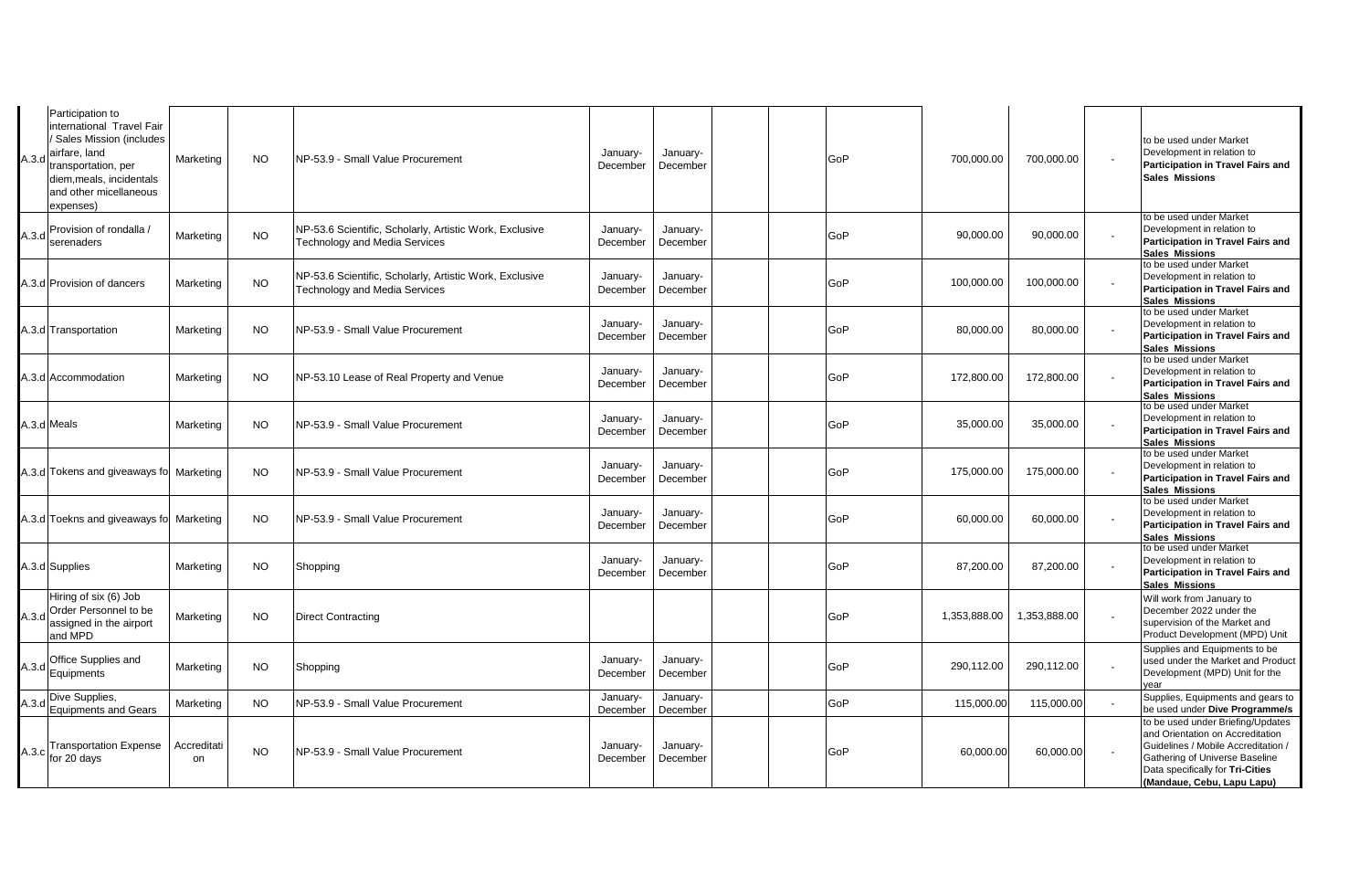|       | Communication Expense Accreditati<br>A.3.c for 4 weeks (load cards) | on                | <b>NO</b> | Shopping                                  | January-<br>December | January-<br>December | GoP | 2,000.00  | 2,000.00  | to be used under Briefing/Updates<br>and Orientation on Accreditation<br>Guidelines / Mobile Accreditation /<br>Gathering of Universe Baseline<br>Data specifically for Tri-Cities<br>(Mandaue, Cebu, Lapu Lapu) |
|-------|---------------------------------------------------------------------|-------------------|-----------|-------------------------------------------|----------------------|----------------------|-----|-----------|-----------|------------------------------------------------------------------------------------------------------------------------------------------------------------------------------------------------------------------|
|       | A.3.c Accommodation for 14<br>nights(Twin Sharing)                  | Accreditati<br>on | <b>NO</b> | NP-53.9 - Small Value Procurement         | January-<br>December | January-<br>December | GoP | 25,200.00 | 25,200.00 | to be used under Briefing/Updates<br>and Orientation on Accreditation<br>Guidelines / Mobile Accreditation /<br>Gathering of Universe Baseline<br>Data specifically for Northern Cebu                            |
|       | <b>Transportation Expense</b><br>A.3.c for 15 days                  | Accreditati<br>on | <b>NO</b> | NP-53.9 - Small Value Procurement         | January-<br>December | January-<br>December | GoP | 67,500.00 | 67,500.00 | to be used under Briefing/Updates<br>and Orientation on Accreditation<br>Guidelines / Mobile Accreditation /<br>Gathering of Universe Baseline<br>Data specifically for Northern Cebu                            |
| A.3.c | Communication Expense Accreditati<br>for 3 weeks (load cards)       | on                | <b>NO</b> | Shopping                                  | January-<br>December | January-<br>December | GoP | 1,500.00  | 1,500.00  | to be used under Briefing/Updates<br>and Orientation on Accreditation<br>Guidelines / Mobile Accreditation /<br>Gathering of Universe Baseline<br>Data specifically for Northern Cebu                            |
|       | Accommodation for 14<br>A.3.c nights (Twin Sharing)                 | Accreditati<br>on | <b>NO</b> | NP-53.10 Lease of Real Property and Venue | January-<br>December | January-<br>December | GoP | 25,200.00 | 25,200.00 | to be used under Briefing/Updates<br>and Orientation on Accreditation<br>Guidelines / Mobile Accreditation /<br>Gathering of Universe Baseline<br>Data specifically for Southern Cebu                            |
|       | A.3.c Transportation Expense<br>A.3.c for 15 days                   | Accreditati<br>on | <b>NO</b> | NP-53.9 - Small Value Procurement         | January-<br>December | January-<br>December | GoP | 67,500.00 | 67,500.00 | to be used under Briefing/Updates<br>and Orientation on Accreditation<br>Guidelines / Mobile Accreditation /<br>Gathering of Universe Baseline<br>Data specifically for Southern Cebu                            |
| A.3.c | Communication Expense Accreditati<br>for 3 weeks (load cards)       | on                | <b>NO</b> | Shopping                                  | January-<br>December | January-<br>December | GoP | 1,500.00  | 1,500.00  | to be used under Briefing/Updates<br>and Orientation on Accreditation<br>Guidelines / Mobile Accreditation /<br>Gathering of Universe Baseline<br>Data specifically for Southern Cebu                            |
|       | Accommodation for 8<br>A.3.c nights (Twin Sharing)                  | Accreditati<br>on | <b>NO</b> | NP-53.9 - Small Value Procurement         | January-<br>December | January-<br>December | GoP | 14,400.00 | 14,400.00 | to be used under Briefing/Updates<br>and Orientation on Accreditation<br>Guidelines / Mobile Accreditation /<br>Gathering of Universe Baseline<br>Data specifically for Bantayan<br>Isaind, Cebu                 |
|       | A.3.c Boat Fare (Hagnaya -<br>Bantayan v.v)                         | Accreditati<br>on | <b>NO</b> | NP-53.9 - Small Value Procurement         | January-<br>December | January-<br>December | GoP | 2,000.00  | 2,000.00  | to be used under Briefing/Updates<br>and Orientation on Accreditation<br>Guidelines / Mobile Accreditation /<br>Gathering of Universe Baseline<br>Data specifically for Bantayan<br>Isalnd, Cebu                 |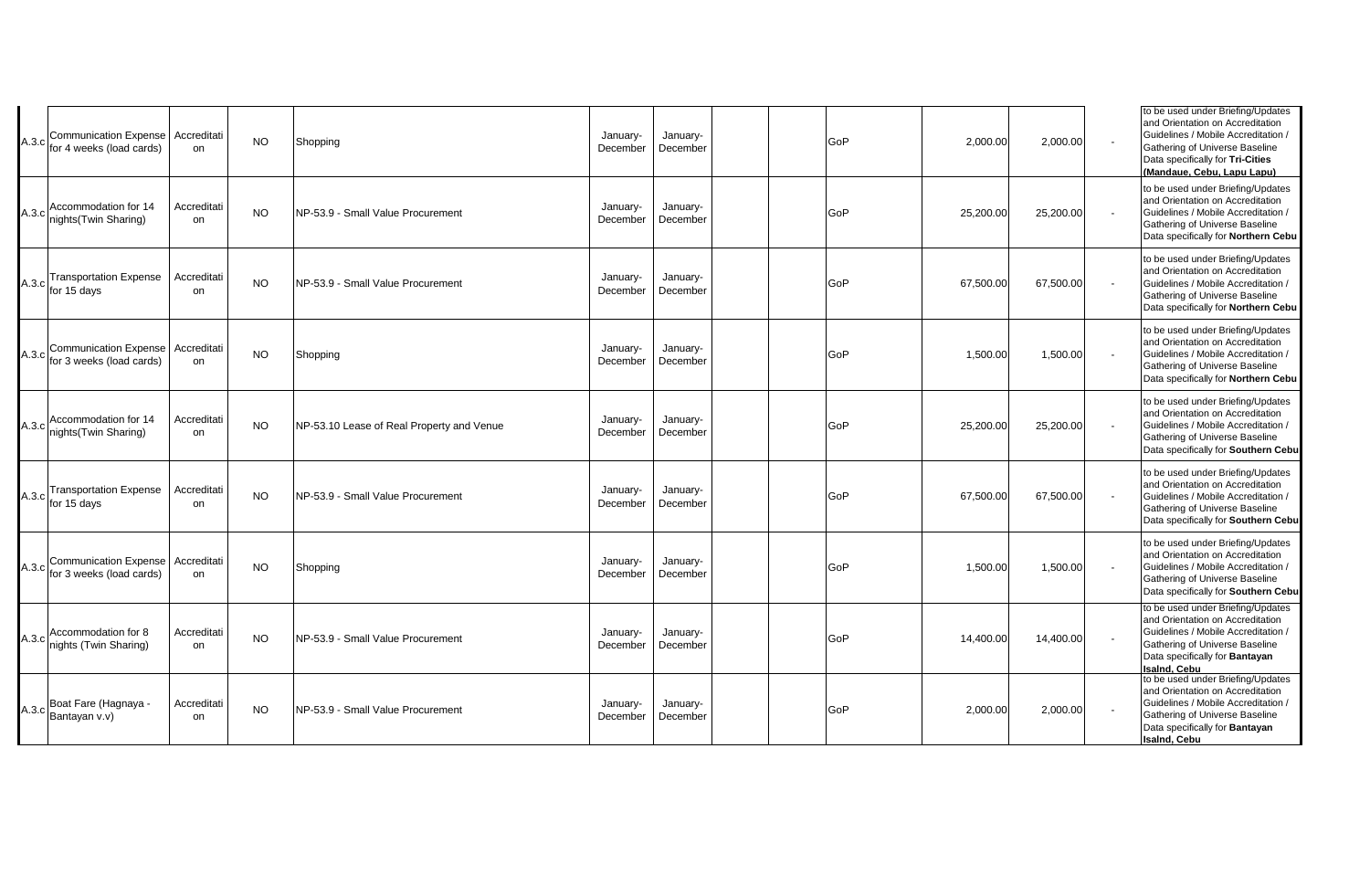|       | Vehicle Freight<br>A.3.c (Hagnaya - Bantayan<br>v.v)     | Accreditati<br>on | <b>NO</b> | INP-53.9 - Small Value Procurement | January-<br>December | January-<br>December | GoP | 8.000.00  | 8,000.00  | to be used under Briefing/Updates<br>and Orientation on Accreditation<br>Guidelines / Mobile Accreditation /<br>Gathering of Universe Baseline<br>Data specifically for Bantayan<br><b>Isaind, Cebu</b> |
|-------|----------------------------------------------------------|-------------------|-----------|------------------------------------|----------------------|----------------------|-----|-----------|-----------|---------------------------------------------------------------------------------------------------------------------------------------------------------------------------------------------------------|
|       | <b>Transportation Expense</b><br>$A.3.c$ for 10 days     | Accreditati<br>on | <b>NO</b> | NP-53.9 - Small Value Procurement  | January-<br>December | January-<br>December | GoP | 50,000.00 | 50,000.00 | to be used under Briefing/Updates<br>and Orientation on Accreditation<br>Guidelines / Mobile Accreditation /<br>Gathering of Universe Baseline<br>Data specifically for Bantayan<br>Isalnd, Cebu        |
|       | A.3.c Communication Expense<br>for 2 weeks (load cards)  | Accreditati<br>on | <b>NO</b> | Shopping                           | January-<br>December | January-<br>December | GoP | 1,000.00  | 1,000.00  | to be used under Briefing/Updates<br>and Orientation on Accreditation<br>Guidelines / Mobile Accreditation /<br>Gathering of Universe Baseline<br>Data specifically for Bantayan<br><b>Isaind, Cebu</b> |
| A.3.c | Accommodation for 8<br>nights (Twin Sharing)             | Accreditati<br>on | <b>NO</b> | NP-53.9 - Small Value Procurement  | January-<br>December | January-<br>December | GoP | 14,400.00 | 14,400.00 | to be used under Briefing/Updates<br>and Orientation on Accreditation<br>Guidelines / Mobile Accreditation /<br>Gathering of Universe Baseline<br>Data specifically for Daanbantayan,<br>Cebu           |
|       | A.3.c Boat Fare                                          | Accreditati<br>on | <b>NO</b> | NP-53.9 - Small Value Procurement  | January-<br>December | January-<br>December | GoP | 800.00    | 800.00    | to be used under Briefing/Updates<br>and Orientation on Accreditation<br>Guidelines / Mobile Accreditation /<br>Gathering of Universe Baseline<br>Data specifically for Daanbantayan,<br>Cebu           |
|       | A.3.c Transportation Expense<br>for 10 days              | Accreditati<br>on | NO.       | NP-53.9 - Small Value Procurement  | January-<br>December | January-<br>December | GoP | 50,000.00 | 50,000.00 | to be used under Briefing/Updates<br>and Orientation on Accreditation<br>Guidelines / Mobile Accreditation /<br>Gathering of Universe Baseline<br>Data specifically for Daanbantayan,<br>Cebu           |
| A.3.c | <b>Communication Expense</b><br>for 2 weeks (load cards) | Accreditati<br>on | <b>NO</b> | Shopping                           | January-<br>December | January-<br>December | GoP | 1,000.00  | 1,000.00  | to be used under Briefing/Updates<br>and Orientation<br>on Accreditation Guidelines / Mobile<br>Accreditation / Gathering of<br>Universe Baseline Data specifically<br>for Daanbantayan, Cebu           |
|       | Accommodation for 8<br>A.3.c nights (Twin Sharing)       | Accreditati<br>on | <b>NO</b> | NP-53.9 - Small Value Procurement  | January-<br>December | January-<br>December | GoP | 14,400.00 | 14,400.00 | to be used under Briefing/Updates<br>and Orientation<br>on Accreditation Guidelines / Mobile<br>Accreditation / Gathering of<br>Universe Baseline Data specifically<br>for Camotes Isaind, Cebu         |
|       | A.3.c Boat Fare (Danao -<br>Camotes v.v) (2 ways)        | Accreditati<br>on | <b>NO</b> | NP-53.9 - Small Value Procurement  | January-<br>December | January-<br>December | GoP | 2,200.00  | 2,200.00  | to be used under Briefing/Updates<br>and Orientation<br>on Accreditation Guidelines / Mobile<br>Accreditation / Gathering of<br>Universe Baseline Data specifically<br>for Camotes Isaind, Cebu         |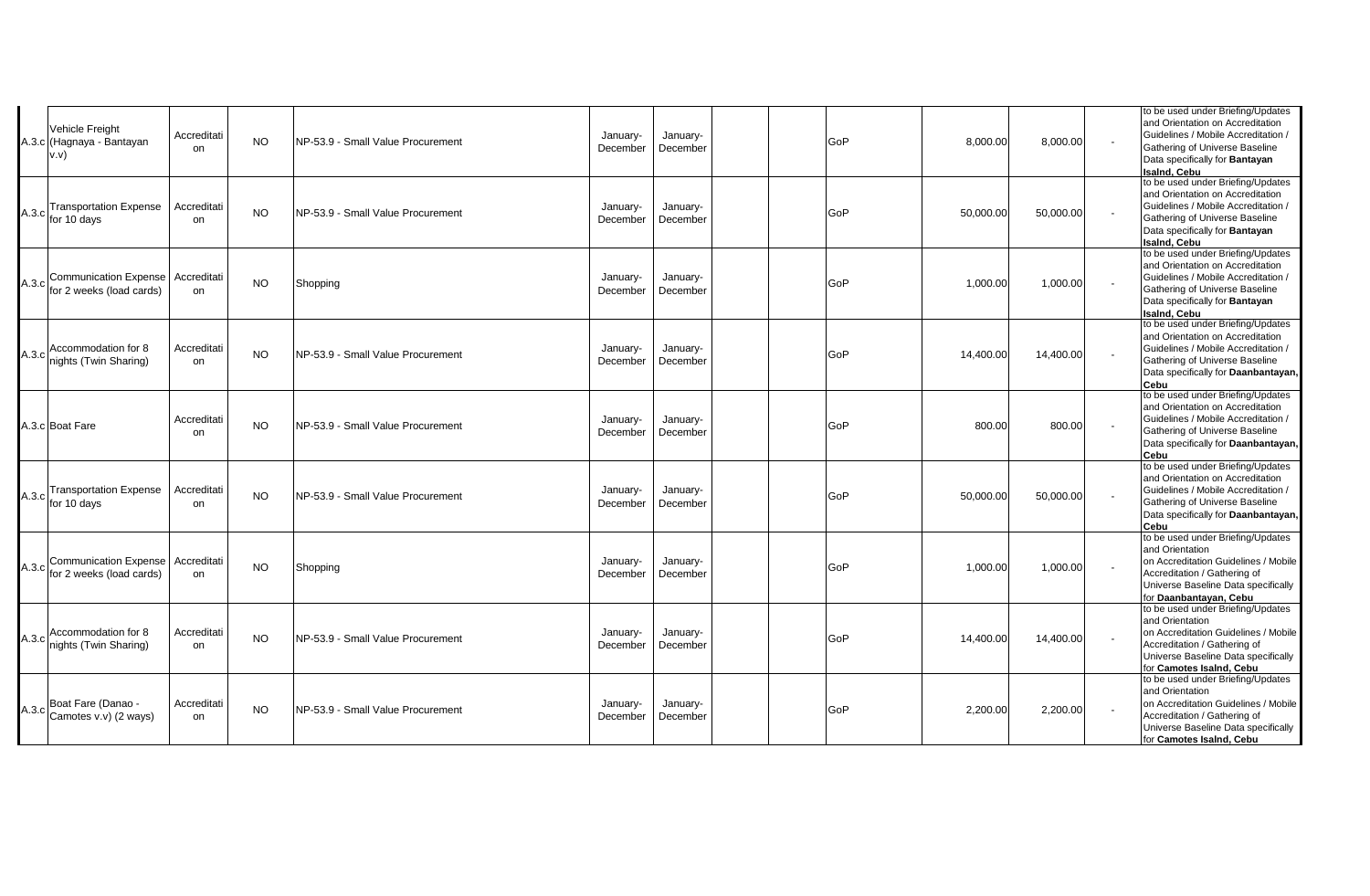| A.3.c | Vehicle Freight (Danao<br>Camotes v.v) (2 ways)                  | Accreditati<br>on            | <b>NO</b> | NP-53.9 - Small Value Procurement | January-<br>December | January-<br>December | GoP | 4,000.00  | 4,000.00  | to be used under Briefing/Updates<br>and Orientation<br>on Accreditation Guidelines / Mobile<br>Accreditation / Gathering of<br>Universe Baseline Data specifically<br>for Camotes Isaind. Cebu                 |
|-------|------------------------------------------------------------------|------------------------------|-----------|-----------------------------------|----------------------|----------------------|-----|-----------|-----------|-----------------------------------------------------------------------------------------------------------------------------------------------------------------------------------------------------------------|
|       | <b>Transportation Expense</b><br>$A.3.c$ for 10 days             | Accreditati<br>on            | <b>NO</b> | NP-53.9 - Small Value Procurement | January-<br>December | January-<br>December | GoP | 50,000.00 | 50,000.00 | to be used under Briefing/Updates<br>and Orientation<br>on Accreditation Guidelines / Mobile<br>Accreditation / Gathering of<br>Universe Baseline Data specifically<br>for Camotes Isalnd, Cebu                 |
|       | Communication Expense<br>A.3.c for 2 weeks (load cards)          | Accreditati<br>on            | NO.       | Shopping                          | January-<br>December | January-<br>December | GoP | 1,000.00  | 1,000.00  | to be used under Briefing/Updates<br>and Orientation<br>on Accreditation Guidelines / Mobile<br>Accreditation / Gathering of<br>Universe Baseline Data specifically<br>for Camotes Isalnd, Cebu                 |
|       | <b>Transportation Expense</b><br>$A.3.c$ for 20 days             | Accreditati<br>on            | <b>NO</b> | NP-53.9 - Small Value Procurement | January-<br>December | January-<br>December | GoP | 50,000.00 | 50,000.00 | to be used under Briefing/Updates<br>and Orientation<br>on Accreditation Guidelines / Mobile<br>Accreditation / Gathering of<br>Universe Baseline Data specifically<br>for Panglao, Bohol                       |
|       | <b>Communication Expense</b><br>A.3.c for 4 weeks (load cards)   | Accreditati<br>on            | <b>NO</b> | Shopping                          | January-<br>December | January-<br>December | GoP | 2,000.00  | 2,000.00  | to be used under Briefing/Updates<br>and Orientation<br>on Accreditation Guidelines / Mobile<br>Accreditation / Gathering of<br>Universe Baseline Data specifically<br>for Panglao, Bohol                       |
|       | A.3.c Accommodation for 8<br>nights(Twin Sharing)                | Accreditati<br>on            | NO        | NP-53.9 - Small Value Procurement | January-<br>December | January-<br>December | GoP | 14,400.00 | 14,400.00 | to be used under Briefing/Updates<br>and Orientation on Accreditation<br>Guidelines / Mobile Accreditation /<br>Gathering of Universe Baseline<br>Data specifically for Anda, Bohol                             |
|       | <b>Transportation Expense</b><br>$\vert A.3.c \vert$ for 10 days | Accreditati<br>on            | NO.       | NP-53.9 - Small Value Procurement | January-<br>December | January-<br>December | GoP | 35,000.00 | 35,000.00 | to be used under Briefing/Updates<br>and Orientation on Accreditation<br>Guidelines / Mobile Accreditation /<br>Gathering of Universe Baseline<br>Data specifically for Anda, Bohol                             |
|       | <b>Communication Expense</b><br>A.3.c for 2 weeks (load cards)   | Accreditati<br>on            | <b>NO</b> | Shopping                          | January-<br>December | January-<br>December | GoP | 1,000.00  | 1,000.00  | to be used under Briefing/Updates<br>and Orientation on Accreditation<br>Guidelines / Mobile Accreditation /<br>Gathering of Universe Baseline<br>Data specifically for Anda, Bohol                             |
|       | A.3.c Accommodation for 8<br>nights(Twin Sharing)                | Accreditati<br><sub>on</sub> | <b>NO</b> | NP-53.9 - Small Value Procurement | January-<br>December | January-<br>December | GoP | 14,400.00 | 14,400.00 | to be used under Briefing/Updates<br>and Orientation on Accreditation<br>Guidelines / Mobile Accreditation /<br>Gathering of Universe Baseline<br>Data specifically for Negros<br><b>Oriental Province wide</b> |
|       | A.3.c Boat Fare (Santander -<br>Dumaguete v.v) (2 trips)         | Accreditati<br>on            | NO.       | NP-53.9 - Small Value Procurement | January-<br>December | January-<br>December | GoP | 1,000.00  | 1,000.00  | to be used under Briefing/Updates<br>and Orientation on Accreditation<br>Guidelines / Mobile Accreditation /<br>Gathering of Universe Baseline<br>Data specifically for Negros<br><b>Oriental Province wide</b> |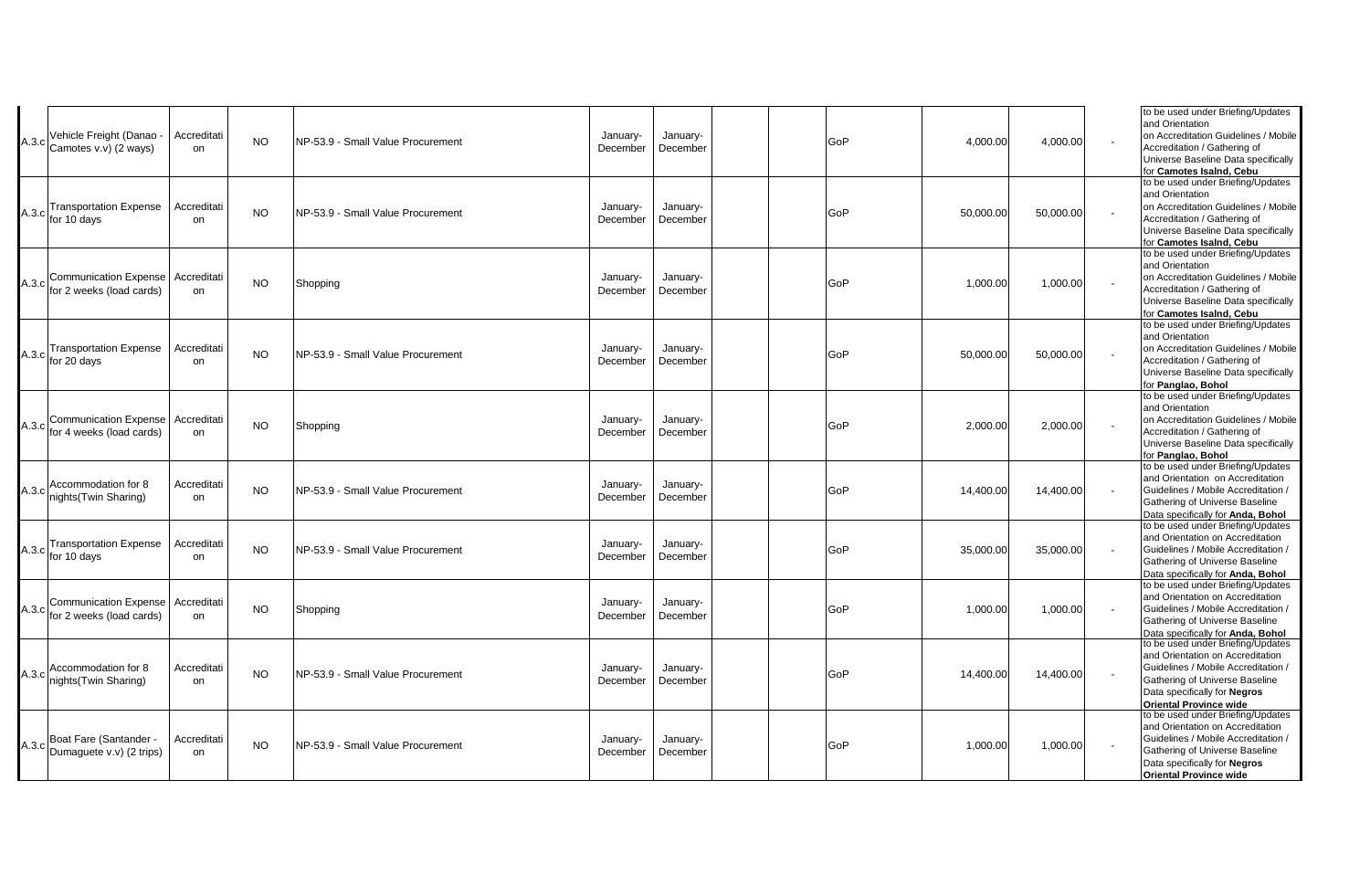| A.3.c | Transportation Expense<br>for 10 days                                                                            | Accreditati<br>on | <b>NO</b> | NP-53.9 - Small Value Procurement | January-<br>December | January-<br>December | GoP | 40,000.00  | 40,000.00  | to be used under Briefing/Updates<br>and Orientation on Accreditation<br>Guidelines / Mobile Accreditation /<br>Gathering of Universe Baseline<br>Data specifically for Negros<br><b>Oriental Province wide</b> |
|-------|------------------------------------------------------------------------------------------------------------------|-------------------|-----------|-----------------------------------|----------------------|----------------------|-----|------------|------------|-----------------------------------------------------------------------------------------------------------------------------------------------------------------------------------------------------------------|
|       | <b>Communication Expense</b><br>A.3.c for 2 weeks (load cards)                                                   | Accreditati<br>on | NO.       | Shopping                          | January-<br>December | January-<br>December | GoP | 1,000.00   | 1,000.00   | to be used under Briefing/Updates<br>and Orientation on Accreditation<br>Guidelines / Mobile Accreditation /<br>Gathering of Universe Baseline<br>Data specifically for Negros<br><b>Oriental Province wide</b> |
|       | Accommodation for 8<br>A.3.c nights (Twin Sharing)                                                               | Accreditati<br>on | <b>NO</b> | NP-53.9 - Small Value Procurement | January-<br>December | January-<br>December | GoP | 14,400.00  | 14,400.00  | to be used under Briefing/Updates<br>and Orientation on Accreditation<br>Guidelines / Mobile Accreditation /<br>Gathering of Universe Baseline<br>Data specifically for Siquijor<br><b>Province wide</b>        |
|       | Boat Fare (Santander -<br>A.3.c Dumaguete - Siquijor<br>$v.v)$ (2 trips)                                         | Accreditati<br>on | <b>NO</b> | NP-53.9 - Small Value Procurement | January-<br>December | January-<br>December | GoP | 2,000.00   | 2,000.00   | to be used under Briefing/Updates<br>and Orientation on Accreditation<br>Guidelines / Mobile Accreditation /<br>Gathering of Universe Baseline<br>Data specifically for Siquijor<br><b>Province wide</b>        |
|       | <b>Transportation Expense</b><br>$A.3.c$ for 10 days                                                             | Accreditati<br>on | <b>NO</b> | NP-53.9 - Small Value Procurement | January-<br>December | January-<br>December | GoP | 40,000.00  | 40,000.00  | to be used under Briefing/Updates<br>and Orientation on Accreditation<br>Guidelines / Mobile Accreditation /<br>Gathering of Universe Baseline<br>Data specifically for Siquijor<br><b>Province wide</b>        |
|       | <b>Communication Expense</b><br>A.3.c for 2 weeks (load cards)                                                   | Accreditati<br>on | <b>NO</b> | Shopping                          | January-<br>December | January-<br>December | GoP | 1,000.00   | 1,000.00   | to be used under Briefing/Updates<br>and Orientation on Accreditation<br>Guidelines / Mobile Accreditation /<br>Gathering of Universe Baseline<br>Data specifically for Siquijor<br><b>Province wide</b>        |
|       | Office Supplies and<br>$A.3.c$ Equipments                                                                        | Accreditati<br>on | <b>NO</b> | Shopping                          | January-<br>December | January-<br>December | GoP | 197,623.52 | 197,623.52 | to be used by the Accreditation<br>Division for the year for processing<br>of Accreditation application/s                                                                                                       |
|       | <b>DOT Accreditation</b><br>A.3.c Certificates and Stickers                                                      | Accreditati<br>on | <b>NO</b> | NP-53.9 - Small Value Procurement | January-<br>December | January-<br>December | GoP | 98,250.00  | 98,250.00  | to be used by the Accreditation<br>Division for the year for processing<br>of Accreditation application/s                                                                                                       |
| A.3.c | Professional Fee for<br>Computer Technician                                                                      | Accreditati<br>on | <b>NO</b> | NP-53.9 - Small Value Procurement | January-<br>December | January-<br>December | GoP | 10,000.00  | 10,000.00  | services required for the whole year                                                                                                                                                                            |
|       | A.3.c Zoom Subsciption                                                                                           | Accreditati<br>on | <b>NO</b> | Shopping                          | January-<br>December | January-<br>December | GoP | 10,000.00  | 10,000.00  | subscription required for the whole<br>vear                                                                                                                                                                     |
|       | A.3.c Internet Expense                                                                                           | Accreditati<br>on | <b>NO</b> | NP-53.9 - Small Value Procurement | January-<br>December | January-<br>December | GoP | 108,000.00 | 108,000.00 | subscription required for the whole<br>vear                                                                                                                                                                     |
|       | A.3.c Telephone Expense                                                                                          | Accreditati<br>on | <b>NO</b> | NP-53.9 - Small Value Procurement | January-<br>December | January-<br>December | GoP | 36,000.00  | 36,000.00  | subscription required for the whole<br>vear                                                                                                                                                                     |
|       | <b>Courier Services</b><br>(Mailing/Sending out of<br>A.3.c DOT Stickers and<br>Certificates through<br>courier) | Accreditati<br>on | NO.       | NP-53.9 - Small Value Procurement | January-<br>December | January-<br>December | GoP | 14,000.00  | 14,000.00  | services required for the whole year                                                                                                                                                                            |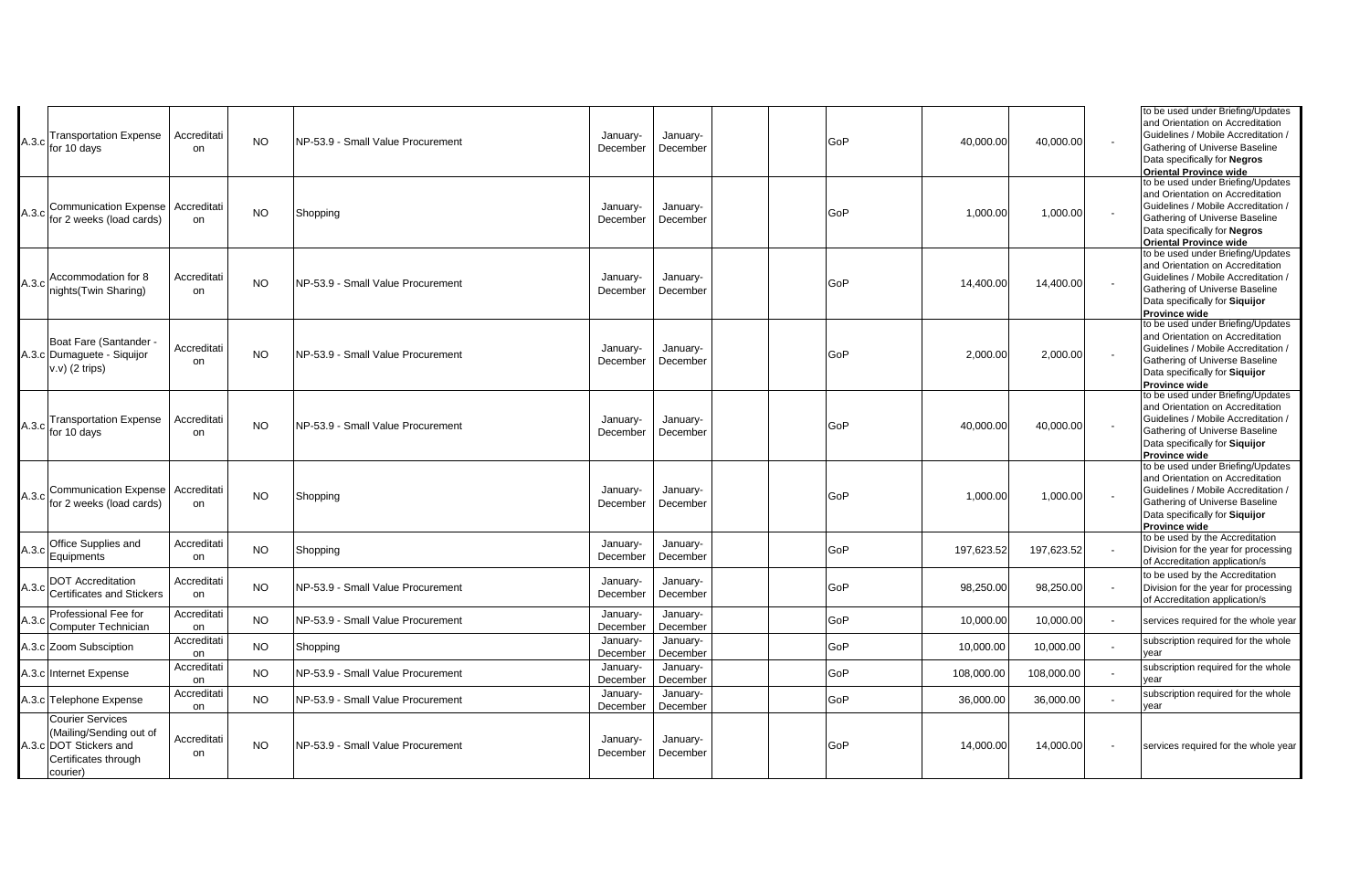| Accreditati<br>on                                                                                                                                                                                                                                                                                                                                                                                                                                                                                                                                                                                                                                                                                                                                         | <b>NO</b> | NP-53.9 - Small Value Procurement | January-<br>December                                                                                                                                                                                                                                                                    | January-<br>December |  | GoP | 360,000.00 | 360,000.00 | services required for the whole year                                                                    |
|-----------------------------------------------------------------------------------------------------------------------------------------------------------------------------------------------------------------------------------------------------------------------------------------------------------------------------------------------------------------------------------------------------------------------------------------------------------------------------------------------------------------------------------------------------------------------------------------------------------------------------------------------------------------------------------------------------------------------------------------------------------|-----------|-----------------------------------|-----------------------------------------------------------------------------------------------------------------------------------------------------------------------------------------------------------------------------------------------------------------------------------------|----------------------|--|-----|------------|------------|---------------------------------------------------------------------------------------------------------|
| Accreditati<br>on                                                                                                                                                                                                                                                                                                                                                                                                                                                                                                                                                                                                                                                                                                                                         | <b>NO</b> | <b>Direct Contracting</b>         |                                                                                                                                                                                                                                                                                         |                      |  | GoP | 550,326.48 | 550,326.48 | shall report and work from January<br>to December 2022 under the<br><b>Accreditation Division</b>       |
| Accreditati<br>on                                                                                                                                                                                                                                                                                                                                                                                                                                                                                                                                                                                                                                                                                                                                         | <b>NO</b> | NP-53.9 - Small Value Procurement | January-<br>December                                                                                                                                                                                                                                                                    | January-<br>December |  | GoP | 400.000.00 | 400,000.00 | use and service required for the<br>whole year                                                          |
| Accreditati<br>on                                                                                                                                                                                                                                                                                                                                                                                                                                                                                                                                                                                                                                                                                                                                         | <b>NO</b> |                                   | May -<br>August                                                                                                                                                                                                                                                                         | May -<br>August      |  | GoP | 200,000.00 | 200,000.00 | to be used during the conduct of the<br>Refresher course for Tour<br>Guides (2 batches in Bohol)        |
| Accreditati<br>on                                                                                                                                                                                                                                                                                                                                                                                                                                                                                                                                                                                                                                                                                                                                         | <b>NO</b> | NP-53.9 - Small Value Procurement | May -<br>August                                                                                                                                                                                                                                                                         | May -<br>August      |  | GoP | 50,000.00  | 50,000.00  | to be used during the conduct of the<br>Refresher course for Tour<br>Guides (2 batches in Bohol)        |
| Accreditati<br>on                                                                                                                                                                                                                                                                                                                                                                                                                                                                                                                                                                                                                                                                                                                                         | <b>NO</b> | NP-53.9 - Small Value Procurement | May -<br>August                                                                                                                                                                                                                                                                         | May -<br>August      |  | GoP | 50,000.00  | 50,000.00  | to be used during the conduct of the<br>Refresher course for Tour<br><b>Guides (2 batches in Bohol)</b> |
| Accreditati<br>on                                                                                                                                                                                                                                                                                                                                                                                                                                                                                                                                                                                                                                                                                                                                         | <b>NO</b> | NP-53.9 - Small Value Procurement | May -<br>August                                                                                                                                                                                                                                                                         | May -<br>August      |  | GoP | 8,000.00   | 8,000.00   | to be used during the conduct of the<br>Refresher course for Tour<br>Guides (2 batches in Bohol)        |
| Accreditati<br>on                                                                                                                                                                                                                                                                                                                                                                                                                                                                                                                                                                                                                                                                                                                                         | <b>NO</b> | Shopping                          | May -<br>August                                                                                                                                                                                                                                                                         | May -<br>August      |  | GoP | 43,600.00  | 43,600.00  | to be used during the conduct of the<br>Refresher course for Tour<br>Guides (2 batches in Bohol)        |
| Accreditati<br>on                                                                                                                                                                                                                                                                                                                                                                                                                                                                                                                                                                                                                                                                                                                                         | <b>NO</b> |                                   | May -<br>August                                                                                                                                                                                                                                                                         | May -<br>August      |  | GoP | 118,400.00 | 118,400.00 | to be used during the conduct of the<br><b>Refresher course for Tour</b><br>Guides (2 batches in Bohol) |
| Accreditati<br>on                                                                                                                                                                                                                                                                                                                                                                                                                                                                                                                                                                                                                                                                                                                                         | <b>NO</b> |                                   | May                                                                                                                                                                                                                                                                                     | May                  |  | GoP | 50,000.00  | 50,000.00  | to be used during the conduct of the<br>Training on Homestay Program in<br><b>Negros Oriental</b>       |
| Accreditati<br>on                                                                                                                                                                                                                                                                                                                                                                                                                                                                                                                                                                                                                                                                                                                                         | <b>NO</b> | NP-53.9 - Small Value Procurement | May                                                                                                                                                                                                                                                                                     | May                  |  | GoP | 20,000.00  | 20,000.00  | to be used during the conduct of the<br>Training on Homestay Program in<br><b>Negros Oriental</b>       |
| Accreditati<br>on                                                                                                                                                                                                                                                                                                                                                                                                                                                                                                                                                                                                                                                                                                                                         | <b>NO</b> | NP-53.9 - Small Value Procurement | May                                                                                                                                                                                                                                                                                     | May                  |  | GoP | 16,000.00  | 16,000.00  | to be used during the conduct of the<br>Training on Homestay Program in<br><b>Negros Oriental</b>       |
| Accreditati<br>on                                                                                                                                                                                                                                                                                                                                                                                                                                                                                                                                                                                                                                                                                                                                         | <b>NO</b> | NP-53.9 - Small Value Procurement | May                                                                                                                                                                                                                                                                                     | May                  |  | GoP | 4,800.00   | 4,800.00   | to be used during the conduct of the<br>Training on Homestay Program in<br><b>Negros Oriental</b>       |
| Accreditati<br>on                                                                                                                                                                                                                                                                                                                                                                                                                                                                                                                                                                                                                                                                                                                                         | <b>NO</b> | NP-53.9 - Small Value Procurement | May                                                                                                                                                                                                                                                                                     | May                  |  | GoP | 59,200.00  | 59,200.00  | to be used during the conduct of the<br>Training on Homestay Program in<br><b>Negros Oriental</b>       |
| Accreditati<br>on                                                                                                                                                                                                                                                                                                                                                                                                                                                                                                                                                                                                                                                                                                                                         | <b>NO</b> |                                   | August                                                                                                                                                                                                                                                                                  | August               |  | GoP | 50,000.00  | 50,000.00  | to be used during the conduct of the<br>Training on Homestay Program in<br>Siguijor                     |
| Accreditati<br>on                                                                                                                                                                                                                                                                                                                                                                                                                                                                                                                                                                                                                                                                                                                                         | <b>NO</b> | NP-53.9 - Small Value Procurement | August                                                                                                                                                                                                                                                                                  | August               |  | GoP | 20,000.00  | 20,000.00  | to be used during the conduct of the<br>Training on Homestay Program in<br><b>Siguijor</b>              |
| Accreditati<br>on                                                                                                                                                                                                                                                                                                                                                                                                                                                                                                                                                                                                                                                                                                                                         | <b>NO</b> |                                   | August                                                                                                                                                                                                                                                                                  | August               |  | GoP | 16,000.00  | 16,000.00  | to be used during the conduct of the<br>Training on Homestay Program in<br><b>Siguijor</b>              |
| Accreditati<br>on                                                                                                                                                                                                                                                                                                                                                                                                                                                                                                                                                                                                                                                                                                                                         | <b>NO</b> |                                   | August                                                                                                                                                                                                                                                                                  | August               |  | GoP | 4,800.00   | 4,800.00   | to be used during the conduct of the<br>Training on Homestay Program in<br><b>Siguijor</b>              |
| Accreditati<br>on                                                                                                                                                                                                                                                                                                                                                                                                                                                                                                                                                                                                                                                                                                                                         | <b>NO</b> |                                   | August                                                                                                                                                                                                                                                                                  | August               |  | GoP | 59,200.00  | 59,200.00  | to be used during the conduct of the<br>Training on Homestay Program in<br><b>Siguijor</b>              |
| A.3.c Legal services<br>Hiring of 3 Job Order<br>Personnel<br>Rental of Accreditation<br>Office<br>Meals and Function<br>Room for the participants<br>A.3.c Transportation for 5 days<br>Room Accommodation<br>for 5 nights<br>A.3.c Boat Fare<br>A.3.c Training Supplies<br>Professional Fees for the<br>Resource Speakers<br><b>Meals and Function</b><br>Room for the participants<br>A.3.c Transportation for 5 days<br>Room Accommodation<br>for 4 nights<br>A.3.c Boat Fare<br>Professional Fees for the<br><b>Resource Speakers</b><br><b>Meals and Function</b><br>Room for the participants<br>A.3.c Transportation for 5 days<br>Room Accommodation<br>for 4 nights<br>A.3.c Boat Fare<br>Professional Fees for the<br><b>Resource Speakers</b> |           |                                   | NP-53.10 Lease of Real Property and Venue<br>NP-53.9 - Small Value Procurement<br>NP-53.10 Lease of Real Property and Venue<br>NP-53.10 Lease of Real Property and Venue<br>NP-53.9 - Small Value Procurement<br>NP-53.9 - Small Value Procurement<br>NP-53.9 - Small Value Procurement |                      |  |     |            |            |                                                                                                         |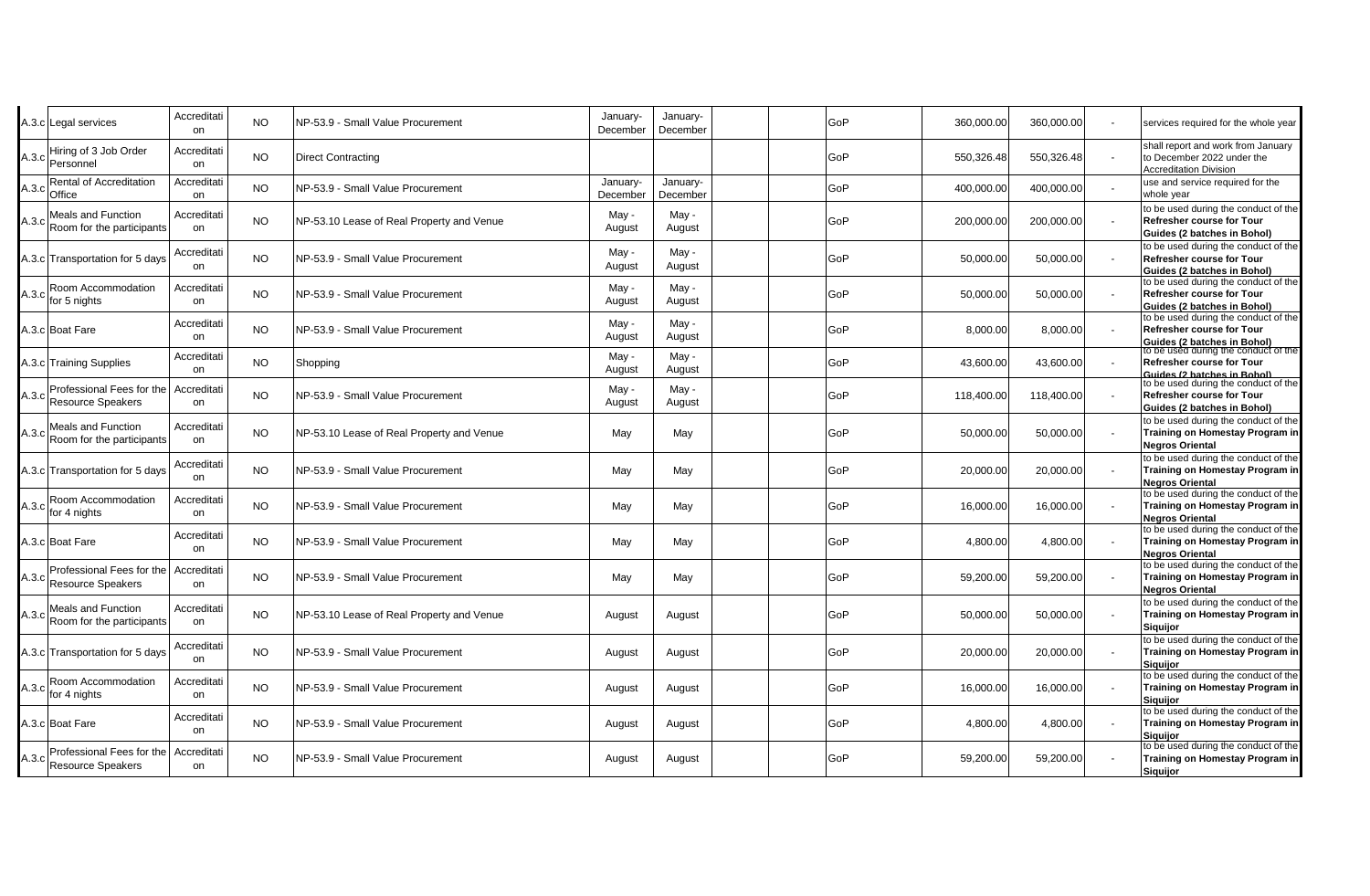| Meals and Function<br>$A.3.c$ Room for the participants | Accreditati<br>on       | <b>NO</b>  | NP-53.10 Lease of Real Property and Venue | March               | March                 | GoP | 180,200.00 | 180,200.00 | to be used during the Seminar for<br><b>Tourist Drivers in Cebu</b>                          |
|---------------------------------------------------------|-------------------------|------------|-------------------------------------------|---------------------|-----------------------|-----|------------|------------|----------------------------------------------------------------------------------------------|
| A.3.c Transportation for 4 days                         | Accreditati             | <b>NO</b>  | NP-53.9 - Small Value Procurement         | March               | March                 | GoP | 16,000.00  | 16,000.00  | to be used during the Seminar for<br><b>Tourist Drivers in Cebu</b>                          |
| A.3.c Nitrile Hand Gloves                               | on<br>Accreditati<br>on | <b>NO</b>  | Shopping                                  | March               | March                 | GoP | 3,200.00   | 3,200.00   | to be used during the Seminar for<br><b>Tourist Drivers in Cebu</b>                          |
| 4.3.c Professional Fee                                  | Accreditati<br>on       | <b>NO</b>  | NP-53.9 - Small Value Procurement         | March               | March                 | GoP | 25,600.00  | 25,600.00  | to be used during the Seminar for<br><b>Tourist Drivers in Cebu</b>                          |
| Meals and Function<br>$A.3.c$ Room for the participants | Accreditati<br>on       | <b>NO</b>  | NP-53.10 Lease of Real Property and Venue | June                | June                  | GoP | 180,200.00 | 180,200.00 | to be used during the Seminar for<br><b>Tourist Drivers in Bohol</b>                         |
| A.3.c Transportation for 4 days                         | Accreditati<br>on       | <b>NO</b>  | NP-53.9 - Small Value Procurement         | June                | June                  | GoP | 16,000.00  | 16,000.00  | to be used during the Seminar for<br><b>Tourist Drivers in Bohol</b>                         |
| A.3.c Face Mask                                         | Accreditati<br>on       | <b>NO</b>  | Shopping                                  | June                | June                  | GoP | 1,200.00   | 1,200.00   | to be used during the Seminar for<br><b>Tourist Drivers in Bohol</b>                         |
| A.3.c 70% Ethyl Alcohol                                 | Accreditati<br>on       | <b>NO</b>  | Shopping                                  | June                | June                  | GoP | 2,000.00   | 2,000.00   | to be used during the Seminar for<br><b>Tourist Drivers in Bohol</b>                         |
| A.3.c Professional Fee                                  | Accreditati<br>on       | <b>NO</b>  | NP-53.9 - Small Value Procurement         | June                | June                  | GoP | 25,600.00  | 25,600.00  | to be used during the Seminar for<br><b>Tourist Drivers in Bohol</b>                         |
| Meals and Function<br>A.3.c Room for the participants   | Accreditati<br>on       | NO.        | NP-53.10 Lease of Real Property and Venue | October             | October               | GoP | 235,200.00 | 235,200.00 | to be used during the Seminar for<br><b>Tourist Drivers in Negros and</b><br>Siquijor        |
| 4.3.c Transportation for 4 days                         | Accreditati<br>on       | NO.        | NP-53.9 - Small Value Procurement         | October             | October               | GoP | 6,048.90   | 6,048.90   | to be used during the Seminar for<br><b>Tourist Drivers in Negros and</b><br><b>Siguijor</b> |
| 4.3.c Vitamin C                                         | Accreditati<br>on       | <b>NO</b>  | Shopping                                  | October             | October               | GoP | 14,870.40  | 14,870.40  | to be used during the Seminar for<br><b>Tourist Drivers in Negros and</b><br><b>Siguilor</b> |
| A.3.c Face Shield                                       | Accreditati<br>on       | <b>NO</b>  | Shopping                                  | October             | October               | GoP | 702,313.92 | 702,313.92 | to be used during the Seminar for<br><b>Tourist Drivers in Negros and</b><br><b>Siguijor</b> |
| A.3.c Nitrile Hand Gloves                               | Accreditati<br>on       | <b>NO</b>  | NP-53.9 - Small Value Procurement         | October             | October               | GoP | 32,000.00  | 32,000.00  | to be used during the Seminar for<br><b>Tourist Drivers in Negros and</b><br><b>Siguijor</b> |
| A.3.c Professional Fee                                  | Accreditati<br>on       | <b>NO</b>  | NP-53.9 - Small Value Procurement         | October             | October               | GoP | 2,180.00   | 2,180.00   | to be used during the Seminar for<br><b>Tourist Drivers in Negros and</b><br>Siquijor        |
| Travelling Expense for<br>$A.3.c$ the speakers          | Accreditati<br>on       | <b>NO</b>  | NP-53.9 - Small Value Procurement         | October             | October               | GoP | 600.00     | 600.00     | to be used during the Seminar for<br>Tourist Drivers in Negros and<br><b>Siguijor</b>        |
| <b>Disinfection</b><br>A.1.a Services/Supplies          | Admin                   | <b>NO</b>  | NP-53.9 - Small Value Procurement         | January<br>December | January<br>December   | GoP | 48,000.00  | 48,000.00  | to be used/utilized under the<br>supervision of the Administrative<br>Unit / Division        |
| A.1.a Security Services (1)                             | Admin                   | <b>YES</b> | <b>Direct Contracting</b>                 | January<br>December | January<br>December   | GoP | 224,400.00 | 224,400.00 | to be used/utilized under the<br>supervision of the Administrative<br>Unit / Division        |
| A.1.a Freight/Courier Services                          | Admin                   | <b>NO</b>  | <b>Direct Contracting</b>                 | January<br>December | January -<br>December | GoP | 40,000.00  | 40,000.00  | to be used/utilized under the<br>supervision of the Administrative<br>Unit / Division        |
| A.1.a Notarial Service                                  | Admin                   | <b>NO</b>  | NP-53.9 - Small Value Procurement         | January<br>December | January<br>December   | GoP | 10,000.00  | 10,000.00  | to be used/utilized under the<br>supervision of the Administrative<br>Unit / Division        |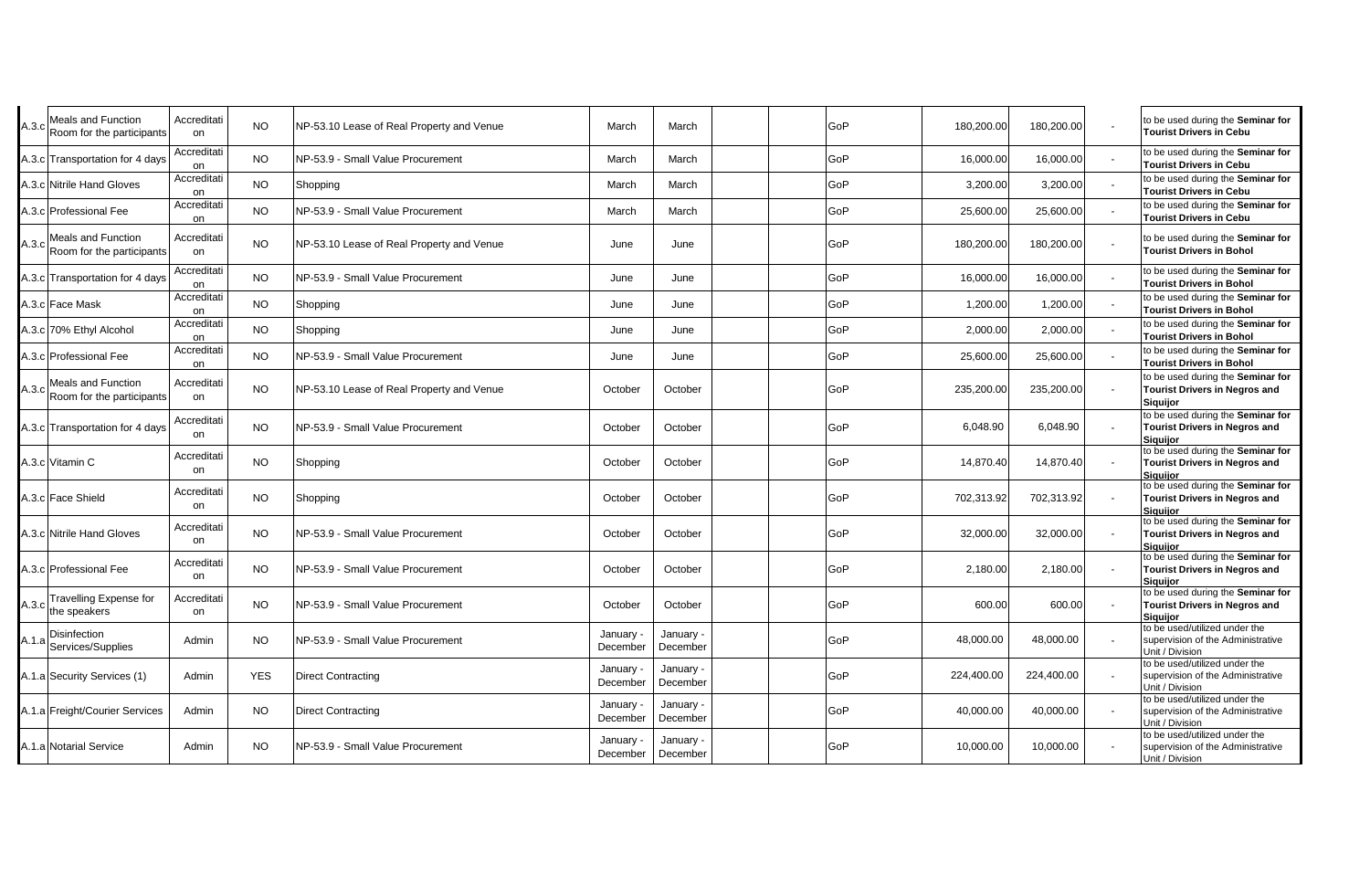|       | A.1.a ICT Repair Services                                              | Admin | <b>NO</b>  | NP-53.9 - Small Value Procurement | January<br>December | January -<br>December | GoP | 48,000.00    | 48,000.00    | to be used/utilized under the<br>supervision of the Administrative<br>Unit / Division                                    |
|-------|------------------------------------------------------------------------|-------|------------|-----------------------------------|---------------------|-----------------------|-----|--------------|--------------|--------------------------------------------------------------------------------------------------------------------------|
|       | Office & Equipment<br>A.1.a Maintenance Services                       | Admin | <b>NO</b>  | NP-53.9 - Small Value Procurement | January<br>December | January ·<br>December | GoP | 48,000.00    | 48,000.00    | to be used/utilized under the<br>supervision of the Administrative<br>Unit / Division                                    |
|       | A.1.a Fuel, Oil and Lubricants                                         | Admin | <b>YES</b> | <b>Direct Contracting</b>         | January<br>December | January ·<br>December | GoP | 300,000.00   | 300,000.00   | to be used/utilized under the<br>supervision of the Administrative<br>Unit / Division                                    |
|       | Gov't Vehicle Annual<br>A.1.a Insurance and<br><b>Registration Fee</b> | Admin | <b>NO</b>  | NP-53.5 Agency-to-Agency          | February<br>October | February<br>October   | GoP | 10,000.00    | 10,000.00    | to be used/utilized under the<br>supervision of the Administrative<br>Unit / Division                                    |
|       | <b>Internet Subscription</b><br>A.1.a Expenses (Main Office)           | Admin | <b>NO</b>  | <b>Direct Contracting</b>         | January<br>December | January -<br>December | GoP | 78,000.00    | 78,000.00    | to be used/utilized under the<br>supervision of the Administrative<br>Unit / Division                                    |
|       | A.1.a Internet Subscription<br>Expenses (RD's Office)                  | Admin | <b>NO</b>  | <b>Direct Contracting</b>         | January<br>December | January -<br>December | GoP | 62,388.00    | 62,388.00    | to be used/utilized under the<br>supervision of the Administrative<br>Unit / Division                                    |
|       | A.1.a Newspaper Subscription                                           | Admin | <b>NO</b>  | <b>Direct Contracting</b>         | January<br>December | January -<br>December | GoP | 15,000.00    | 15,000.00    | to be used/utilized under the<br>supervision of the Administrative<br>Unit / Division                                    |
|       | <b>Telephone Subscription</b><br>A.1.a Expenses                        | Admin | <b>NO</b>  | <b>Direct Contracting</b>         | January<br>December | January -<br>December | GoP | 145,000.00   | 145,000.00   | to be used/utilized under the<br>supervision of the Administrative<br>Unit / Division                                    |
|       | Hiring of eleven (11) Job<br>A.1.a Order Personnel                     | Admin | <b>NO</b>  | <b>Direct Contracting</b>         |                     |                       | GoP | 2,573,417.04 | 2,573,417.04 | Will report and work from January to<br>Ddecember 2022 under the<br>supervision of the Administrative<br>Unit / Division |
|       | A.1.a Drinking Water<br>Expenses                                       | Admin | NO.        | <b>Direct Contracting</b>         | January<br>December | January -<br>December | GoP | 15,360.00    | 15,360.00    | to be used/utilized under the<br>supervision of the Administrative<br>Unit / Division                                    |
|       | <b>Official Mobile</b><br>A.1.a Communication<br><b>Expenses</b>       | Admin | <b>NO</b>  | <b>Direct Contracting</b>         | January<br>December | January ·<br>December | GoP | 29,400.00    | 29,400.00    | to be used/utilized under the<br>supervision of the Administrative<br>Unit / Division                                    |
|       | A.1.a Fidelity Bond                                                    | Admin | <b>NO</b>  | NP-53.5 Agency-to-Agency          | January<br>December | January -<br>December | GoP | 10,500.00    | 10,500.00    | to be used/utilized under the<br>supervision of the Administrative<br>Unit / Division                                    |
| A.1.a | Office TV Cable<br>Subscription                                        | Admin | <b>NO</b>  | <b>Direct Contracting</b>         | January<br>December | January ·<br>December | GoP | 17,736.00    | 17,736.00    | to be used/utilized under the<br>supervision of the Administrative<br>Unit / Division                                    |
|       | Offices & Storage Room<br>$A.1.a$ Rental + Electricity                 | Admin | <b>NO</b>  | <b>Direct Contracting</b>         | January<br>December | January -<br>December | GoP | 1,486,916.88 | 1,486,916.88 | to be used/utilized under the<br>supervision of the Administrative<br>Unit / Division                                    |
|       | A.1.a Airport office electricity                                       | Admin | <b>NO</b>  | <b>Direct Contracting</b>         | January<br>December | January -<br>December | GoP | 36,000.00    | 36,000.00    | to be used/utilized under the<br>supervision of the Administrative<br>Unit / Division                                    |
|       | Lodging Allowance (RD<br>A.1.a Housing/Condo Rental)                   | Admin | <b>NO</b>  | NP-53.9 - Small Value Procurement | January<br>December | January -<br>December | GoP | 54,000.00    | 54,000.00    | to be used/utilized under the<br>supervision of the Administrative<br>Unit / Division                                    |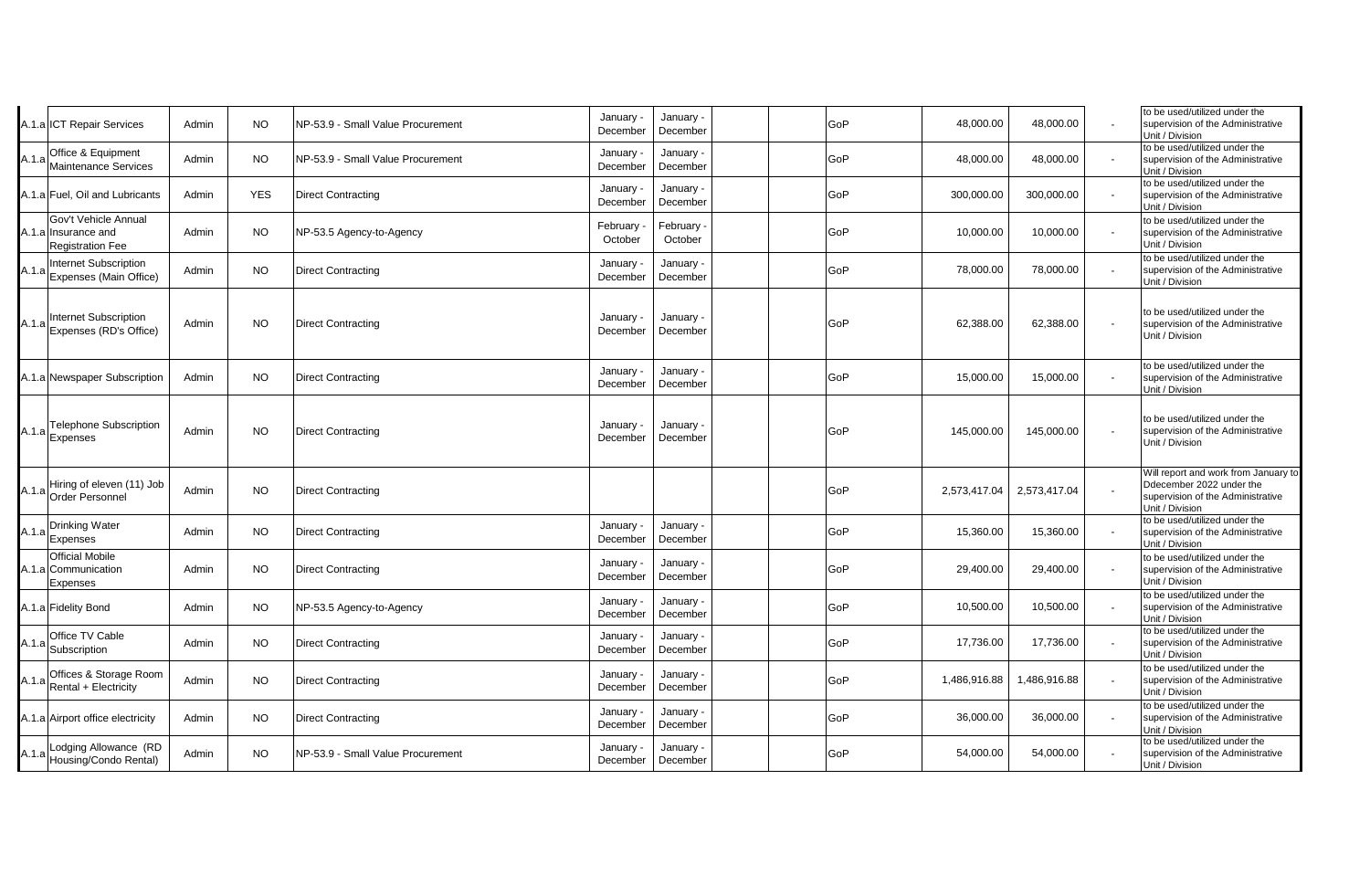| A.1.a | Vehicle Repair &<br>Maintenance Expense                                                                      | Admin | <b>NO</b> | NP-53.9 - Small Value Procurement  | January<br>December   | January -<br>December | GoP | 130,000.00 | 130,000.00 | to be used/utilized under the<br>supervision of the Administrative<br>Unit / Division                                                                                  |
|-------|--------------------------------------------------------------------------------------------------------------|-------|-----------|------------------------------------|-----------------------|-----------------------|-----|------------|------------|------------------------------------------------------------------------------------------------------------------------------------------------------------------------|
|       | A.1.a Equipment Rental                                                                                       | Admin | <b>NO</b> | NP-53.9 - Small Value Procurement  | January<br>December   | January -<br>December | GoP | 48,000.00  | 48,000.00  | to be used/utilized under the<br>supervision of the Administrative<br>Unit / Division                                                                                  |
|       | A.1.a Printing Services                                                                                      | Admin | NO.       | NP-53.9 - Small Value Procurement  | January<br>December   | January -<br>December | GoP | 48,000.00  | 48,000.00  | to be used/utilized under the<br>supervision of the Administrative<br>Unit / Division                                                                                  |
|       | <b>A.1.a Airline Tickets</b>                                                                                 | Admin | <b>NO</b> | <b>Direct Contracting</b>          | January -<br>December | January -<br>December | GoP | 187,500.00 | 187,500.00 | to be used/utilized under the<br>supervision of the Administrative<br>Unit / Division                                                                                  |
| A.1.a | Room Accommodation<br>during Travels                                                                         | Admin | <b>NO</b> | NP-53.9 - Small Value Procurement  | January<br>December   | January -<br>December | GoP | 180,000.00 | 180,000.00 | to be used/utilized under the<br>supervision of the Administrative<br>Unit / Division                                                                                  |
|       | A.1.a Transportation Services                                                                                | Admin | NO.       | NP-53.9 - Small Value Procurement  | January<br>December   | January -<br>December | GoP | 140,000.00 | 140,000.00 | to be used/utilized under the<br>supervision of the Administrative<br>Unit / Division                                                                                  |
| A.1.a | Personnel Training &<br>Development                                                                          | Admin | <b>NO</b> | NP-53.9 - Small Value Procurement  | January<br>December   | January -<br>December | GoP | 120,000.00 | 120,000.00 | to be used/utilized under the<br>supervision of the Administrative<br>Unit / Division                                                                                  |
|       | A.1.a Photocopier Rental                                                                                     | Admin | NO.       | NP-53.9 - Small Value Procurement  | January<br>December   | January -<br>December | GoP | 49,990.00  | 49,990.00  | to be used/utilized under the<br>supervision of the Administrative<br>Unit / Division                                                                                  |
|       | A.1.a Office Supplies and<br>Equipments                                                                      | Admin | <b>NO</b> | Shopping                           | January<br>December   | January ·<br>December | GoP | 292,005.52 | 292,005.52 | to be used/utilized under the<br>supervision of the Administrative<br>Unit / Division                                                                                  |
|       | Meals during the conduct<br>of trainings in the region<br>A.1.a (AM/PM Snacks, Lunch<br>@ P800/pax x 25 pax) | Admin | <b>NO</b> | NP-53.9 - Small Value Procurement  | March<br>September    | March<br>September    | GoP | 100,000.00 | 100,000.00 | to be used durign conduct of GAD<br>projects under the supervision of<br>the Administrative Unit/Division                                                              |
|       | A.1.a Room Accommodation                                                                                     | Admin | <b>NO</b> | NP-53.9 - Small Value Procurement  | March -<br>September  | March ·<br>September  | GoP | 30,000.00  | 30,000.00  | to be used durign conduct of GAD<br>projects under the supervision of<br>the Administrative Unit/Division                                                              |
|       | Professional<br>A.1.a Fee/Honorarium for<br><b>Speakers</b>                                                  | Admin | <b>NO</b> | NP-53.9 - Small Value Procurement  | March -<br>September  | March -<br>September  | GoP | 48,000.00  | 48,000.00  | to be used durign conduct of GAD<br>projects under the supervision of<br>the Administrative Unit/Division                                                              |
|       | Tokens for the<br>A.1.a Participants                                                                         | Admin | NO.       | NP-53.9 - Small Value Procurement  | March -<br>September  | March -<br>September  | GoP | 25,000.00  | 25,000.00  | to be used durign conduct of GAD<br>projects under the supervision of<br>the Administrative Unit/Division                                                              |
|       | A.1.a Souvenir for Speaker                                                                                   | Admin | <b>NO</b> | INP-53.9 - Small Value Procurement | March -<br>September  | March -<br>September  | GoP | 2,250.00   | 2,250.00   | to be used durign conduct of GAD<br>projects under the supervision of<br>the Administrative Unit/Division                                                              |
|       | A.1.a Transportation Service                                                                                 | Admin | <b>NO</b> | NP-53.9 - Small Value Procurement  | March -<br>September  | March -<br>September  | GoP | 25,000.00  | 25,000.00  | to be used durign conduct of GAD<br>projects under the supervision of<br>the Administrative Unit/Division                                                              |
|       | A.1.a Meals                                                                                                  | Admin | <b>NO</b> | NP-53.9 - Small Value Procurement  | March<br>September    | March<br>September    | GoP | 17,500.00  | 17,500.00  | to be used durign conduct of GAD<br>projects in relation to Provision<br>for Women's Month Activities,<br>under the supervision of the<br>Administrative Unit/Division |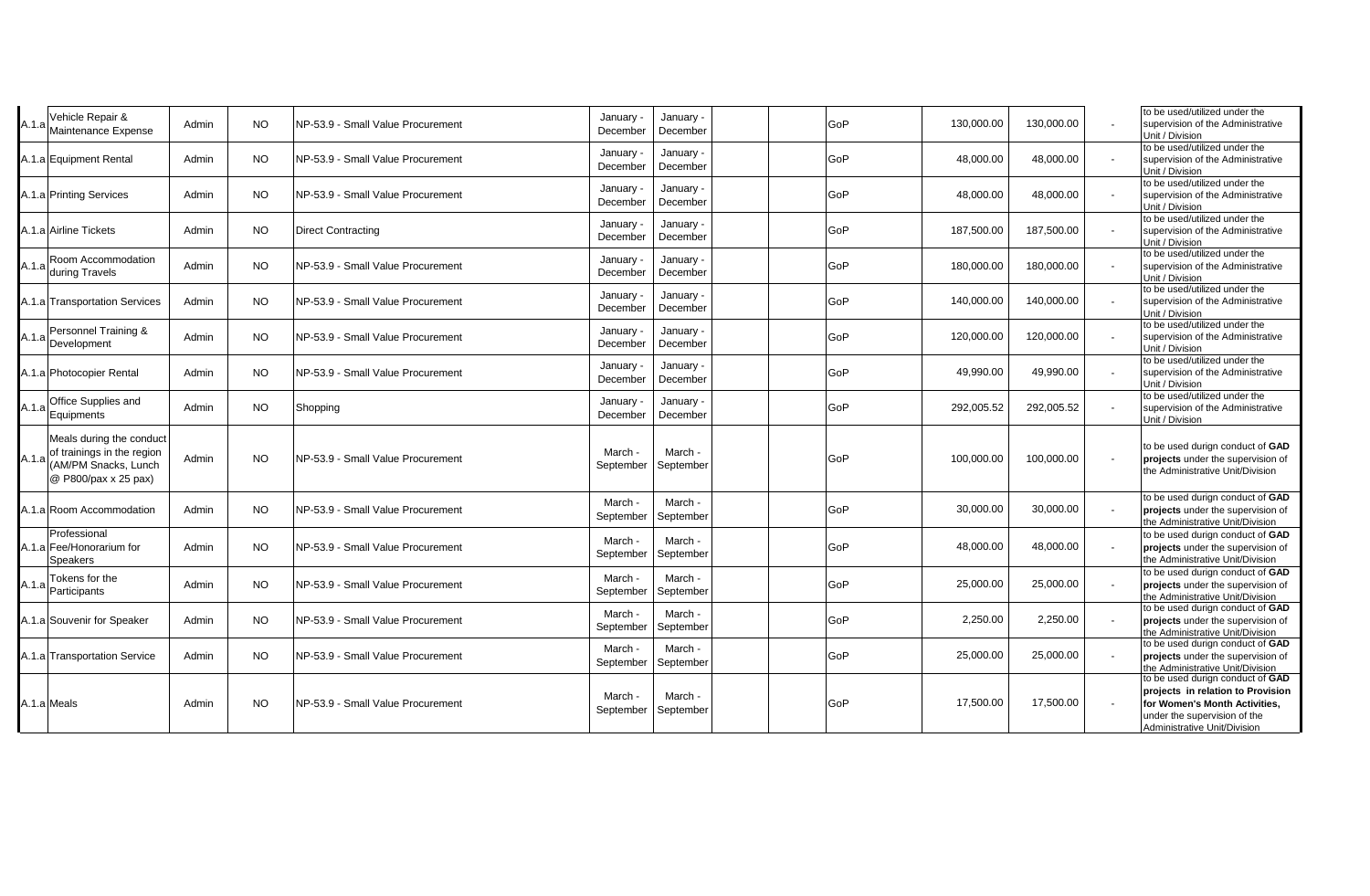|       | A.1.a Transportation                                                                        | Admin    | <b>NO</b> | NP-53.9 - Small Value Procurement  | March ·<br>September | March ·<br>September | GoP | 10,000.00 | 10,000.00 | to be used durign conduct of GAD<br>projects in relation to Provision<br>for Women's Month Activities,<br>under the supervision of the<br>Administrative Unit/Division                                     |
|-------|---------------------------------------------------------------------------------------------|----------|-----------|------------------------------------|----------------------|----------------------|-----|-----------|-----------|------------------------------------------------------------------------------------------------------------------------------------------------------------------------------------------------------------|
|       | A.1.a Tokens/Souvenir Items                                                                 | Admin    | <b>NO</b> | INP-53.9 - Small Value Procurement | March -<br>September | March -<br>September | GoP | 15,750.00 | 15,750.00 | to be used durign conduct of GAD<br>projects in relation to Provision<br>for Women's Month Activities,<br>under the supervision of the<br>Administrative Unit/Division<br>to be used durigh conduct or GAD |
|       | Zoom Online Platform<br>Subscription (for Virtual<br>A.1.a Meetings @<br>\$14.99/months x 3 | Admin    | NO.       | INP-53.9 - Small Value Procurement | March -<br>September | March -<br>September | GoP | 2,500.00  | 2,500.00  | projects in relation to Provision<br>for Women's Month Activities,<br>under the supervision of the<br>to be ustatum zea for the conquer or                                                                 |
| A.1.a | Office Supplies and<br>Equipments                                                           | Admin    | <b>NO</b> | NP-53.9 - Small Value Procurement  | January-<br>December | January-<br>December | GoP | 50,850.00 | 50,850.00 | GAD projects (under the<br>supervision of the Administrative                                                                                                                                               |
|       | A.3.a Meals and Function Room                                                               | Planning | NO.       | NP-53.9 - Small Value Procurement  | February             | February             | GoP | 4,500.00  | 4,500.00  | to be used under statistics unit<br>during conduct of the Tourism<br><b>Enterprise Forum (AEs</b><br>Orientation) in Bohol - BATCH 1                                                                       |
|       | A.3.a Ecobags                                                                               | Planning | NO.       | INP-53.9 - Small Value Procurement | February             | February             | GoP | 2,400.00  | 2,400.00  | to be used under statistics unit<br>during conduct of the Tourism<br><b>Enterprise Forum (AEs</b><br>Orientation) in Bohol - BATCH 1                                                                       |
|       | 4.3.a Forum/ training supplies                                                              | Planning | <b>NO</b> | Shopping                           | February             | February             | GoP | 750.00    | 750.00    | to be used under statistics unit<br>during conduct of the Tourism<br><b>Enterprise Forum (AEs</b><br>Orientation) in Bohol - BATCH 1                                                                       |
|       | A.3.a Boat Tickets                                                                          | Planning | NO.       | Shopping                           | February             | February             | GoP | 2,400.00  | 2,400.00  | to be used under statistics unit<br>during conduct of the Tourism<br><b>Enterprise Forum (AEs</b><br>Orientation) in Bohol - BATCH 1                                                                       |
|       | A.3.a Facilitator's Lunch & Dinn                                                            | Planning | <b>NO</b> | NP-53.9 - Small Value Procurement  | February             | February             | GoP | 1,000.00  | 1,000.00  | to be used under statistics unit<br>during conduct of the Tourism<br><b>Enterprise Forum (AEs</b><br>Orientation) in Bohol - BATCH 1                                                                       |
|       | A.3.a Room Accommodation                                                                    | Planning | NO.       | NP-53.9 - Small Value Procurement  | February             | February             | GoP | 3,000.00  | 3,000.00  | to be used under statistics unit<br>during conduct of the Tourism<br><b>Enterprise Forum (AEs</b><br>Orientation) in Bohol - BATCH 1                                                                       |
|       | A.3.a Official Load for<br>Communication                                                    | Planning | NO.       | Shopping                           | February             | February             | GoP | 200.00    | 200.00    | to be used under statistics unit<br>during conduct of the Tourism<br><b>Enterprise Forum (AEs</b><br>Orientation) in Bohol - BATCH 1                                                                       |
|       | Meals and Function<br>$A.3.a$ Room                                                          | Planning | <b>NO</b> | NP-53.9 - Small Value Procurement  | February             | February             | GoP | 4,500.00  | 4,500.00  | to be used under statistics unit<br>during conduct of the Tourism<br><b>Enterprise Forum (AEs</b><br>Orientation) in Bohol - BATCH 2                                                                       |
|       | A.3.a Ecobags                                                                               | Planning | <b>NO</b> | NP-53.9 - Small Value Procurement  | February             | February             | GoP | 2,400.00  | 2,400.00  | to be used under statistics unit<br>during conduct of the Tourism<br><b>Enterprise Forum (AEs</b><br>Orientation) in Bohol - BATCH 2                                                                       |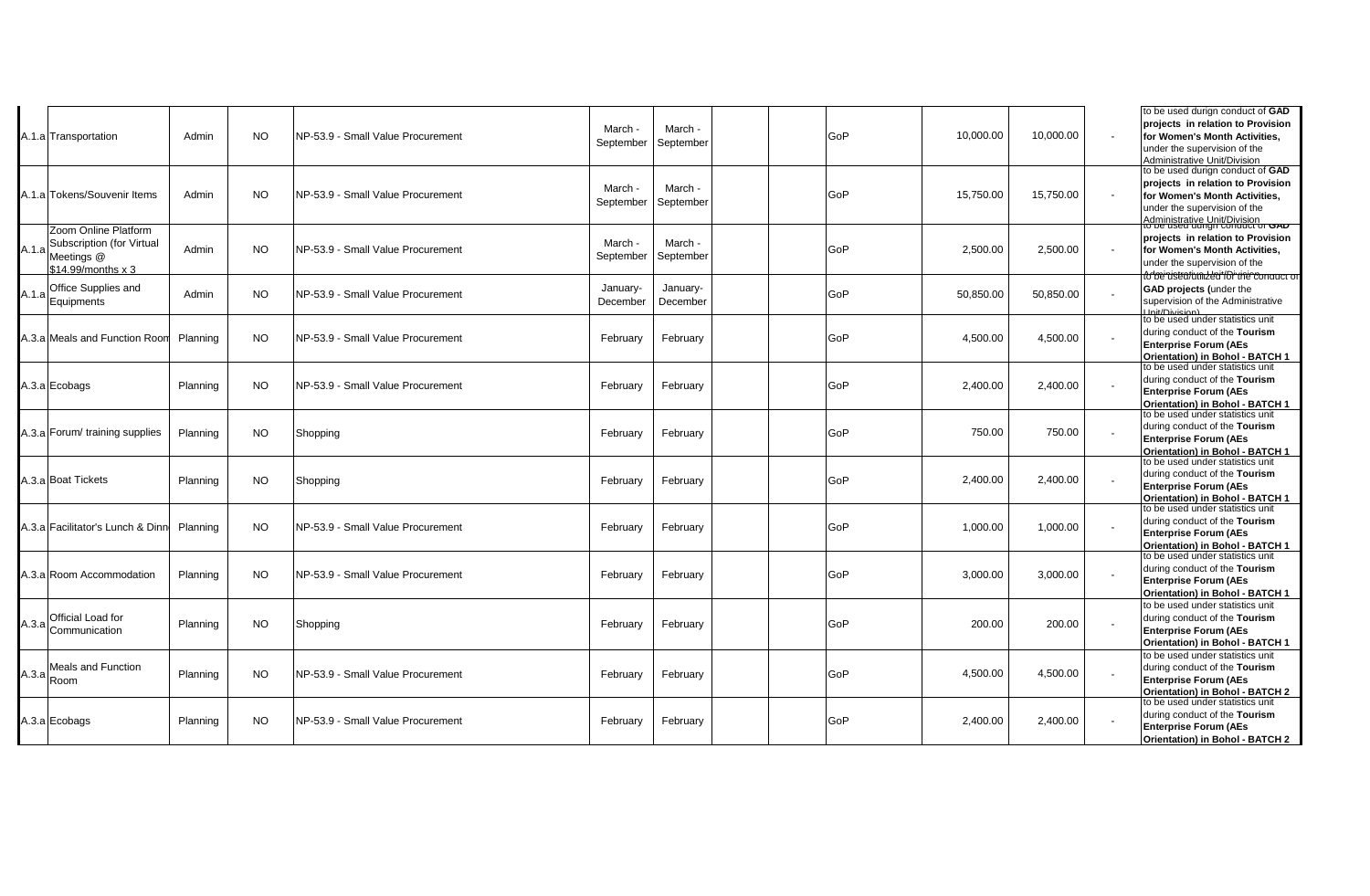| A.3.a Forum/ training supplies   | Planning | <b>NO</b> | Shopping                           | February | February |  | GoP | 750.00   | 750.00   | to be used under statistics unit<br>during conduct of the Tourism<br><b>Enterprise Forum (AEs</b><br>Orientation) in Bohol - BATCH 2                         |
|----------------------------------|----------|-----------|------------------------------------|----------|----------|--|-----|----------|----------|--------------------------------------------------------------------------------------------------------------------------------------------------------------|
| A.3.a Boat Tickets               | Planning | NO.       | INP-53.9 - Small Value Procurement | February | February |  | GoP | 2,400.00 | 2,400.00 | to be used under statistics unit<br>during conduct of the Tourism<br><b>Enterprise Forum (AEs</b><br>Orientation) in Bohol - BATCH 2                         |
| A.3.a Facilitator's Lunch & Dinn | Planning | <b>NO</b> | NP-53.9 - Small Value Procurement  | February | February |  | GoP | 1,000.00 | 1,000.00 | to be used under statistics unit<br>during conduct of the Tourism<br><b>Enterprise Forum (AEs</b><br>Orientation) in Bohol - BATCH 2                         |
| A.3.a Room Accommodation         | Planning | <b>NO</b> | INP-53.9 - Small Value Procurement | February | February |  | GoP | 3,000.00 | 3,000.00 | to be used under statistics unit<br>during conduct of the Tourism<br><b>Enterprise Forum (AEs</b><br>Orientation) in Bohol - BATCH 2                         |
| A.3.a Official Load for Communi  | Planning | <b>NO</b> | Shopping                           | February | February |  | GoP | 1,648.90 | 1,648.90 | to be used under statistics unit<br>during conduct of the Tourism<br><b>Enterprise Forum (AEs</b><br>Orientation) in Bohol - BATCH 2                         |
| A.3.a Meals and Function Room    | Planning | <b>NO</b> | NP-53.9 - Small Value Procurement  | February | February |  | GoP | 4,500.00 | 4,500.00 | during conduct of the Tourism<br><b>Enterprise Forum (AEs</b><br>Orientation) in Negros Oriental -                                                           |
| A.3.a Ecobags                    | Planning | <b>NO</b> | NP-53.9 - Small Value Procurement  | February | February |  | GoP | 2,400.00 | 2,400.00 | <b>RATCUSE</b> under statistics unit<br>during conduct of the Tourism<br><b>Enterprise Forum (AEs</b><br>Orientation) in Negros Oriental -<br><b>BATCH 1</b> |
| A.3.a Forum/ training supplies   | Planning | <b>NO</b> | Shopping                           | February | February |  | GoP | 1,250.00 | 1,250.00 | to be used under statistics unit<br>during conduct of the Tourism<br><b>Enterprise Forum (AEs</b><br>Orientation) in Negros Oriental -<br><b>BATCH1</b>      |
| A.3.a Boat Tickets               | Planning | <b>NO</b> | NP-53.9 - Small Value Procurement  | February | February |  | GoP | 300.00   | 300.00   | to be used under statistics unit<br>during conduct of the Tourism<br><b>Enterprise Forum (AEs</b><br>Orientation) in Negros Oriental -<br>BATCH <sub>1</sub> |
| A.3.a Facilitator's Lunch & Dinn | Planning | <b>NO</b> | INP-53.9 - Small Value Procurement | February | February |  | GoP | 2,400.00 | 2,400.00 | to be used under statistics unit<br>during conduct of the Tourism<br><b>Enterprise Forum (AEs</b><br>Orientation) in Negros Oriental -<br><b>BATCH1</b>      |
| A.3.a Transportation             | Planning | <b>NO</b> | INP-53.9 - Small Value Procurement | February | February |  | GoP | 900.00   | 900.00   | to be used under statistics unit<br>during conduct of the Tourism<br><b>Enterprise Forum (AEs</b><br>Orientation) in Negros Oriental -<br><b>BATCH1</b>      |
| A.3.a Official Load for Communi  | Planning | <b>NO</b> | Shopping                           | February | February |  | GoP | 4,000.00 | 4,000.00 | to be used under statistics unit<br>during conduct of the Tourism<br><b>Enterprise Forum (AEs</b><br>Orientation) in Negros Oriental -<br><b>BATCH1</b>      |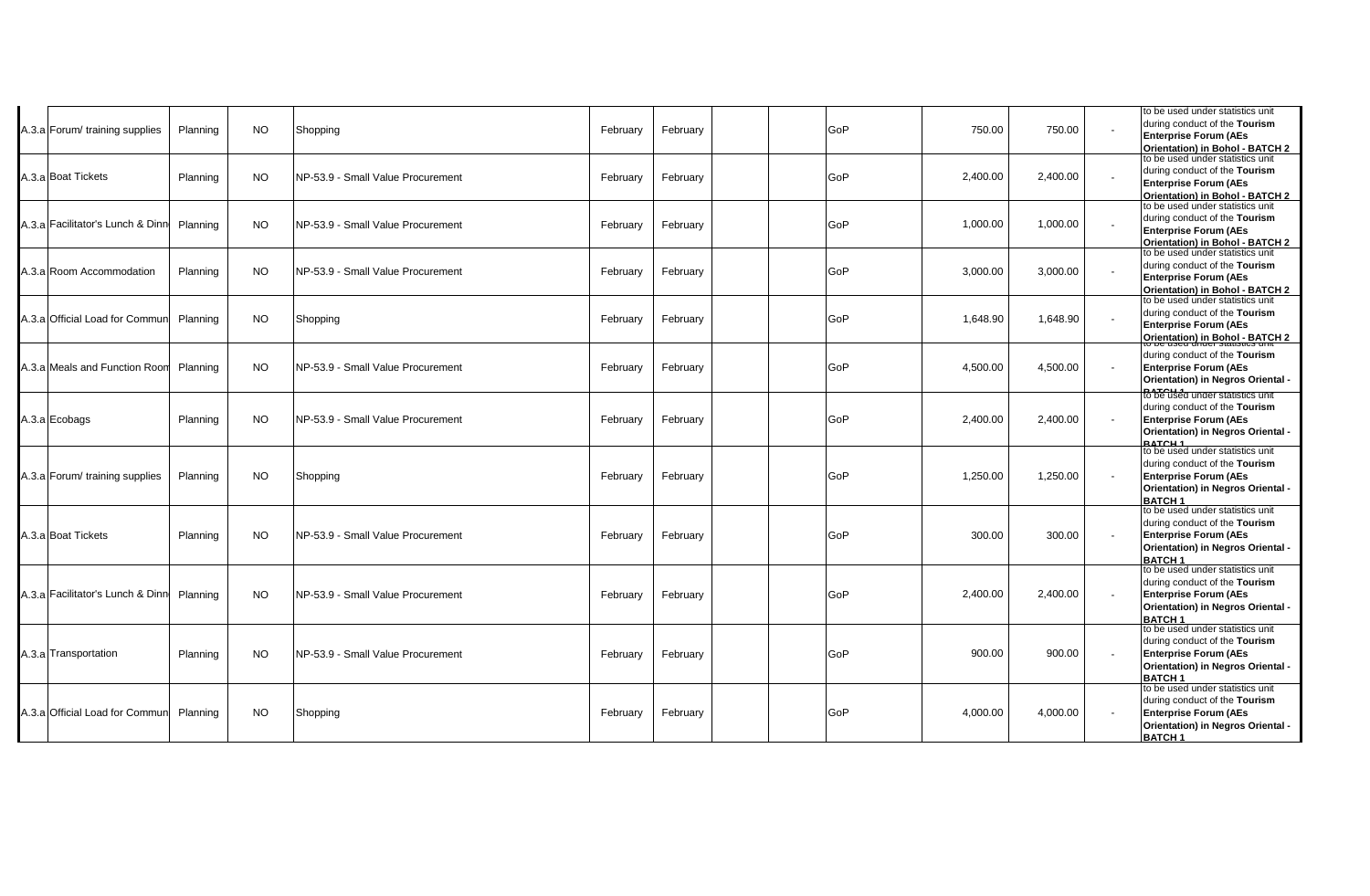|                                            |          |           |                                   |                   |                   |     |          |          | o pe useu unuer statistics un                                                                                                                            |
|--------------------------------------------|----------|-----------|-----------------------------------|-------------------|-------------------|-----|----------|----------|----------------------------------------------------------------------------------------------------------------------------------------------------------|
| A.3.a Meals and Function Room              | Planning | <b>NO</b> | NP-53.9 - Small Value Procurement | February          | February          | GoP | 4,500.00 | 4,500.00 | during conduct of the Tourism<br><b>Enterprise Forum (AEs</b><br>Orientation) in Negros Oriental -                                                       |
| A.3.a Ecobags                              | Planning | <b>NO</b> | NP-53.9 - Small Value Procurement | February          | February          | GoP | 2,400.00 | 2,400.00 | Ro be used under statistics un<br>during conduct of the Tourism<br><b>Enterprise Forum (AEs</b><br>Orientation) in Negros Oriental -<br><b>RATCH 2</b>   |
| A.3.a Forum/ training supplies             | Planning | NO.       | Shopping                          | February          | February          | GoP | 1,250.00 | 1,250.00 | to be used under statistics unit<br>during conduct of the Tourism<br><b>Enterprise Forum (AEs</b><br>Orientation) in Negros Oriental -<br><b>BATCH 2</b> |
| A.3.a Boat Tickets                         | Planning | NO.       | NP-53.9 - Small Value Procurement | February          | February          | GoP | 300.00   | 300.00   | to be used under statistics unit<br>during conduct of the Tourism<br><b>Enterprise Forum (AEs</b><br>Orientation) in Negros Oriental -<br><b>BATCH 2</b> |
| Facilitator's Lunch &<br>$A.3.a$ Dinner    | Planning | NO.       | NP-53.9 - Small Value Procurement | February          | February          | GoP | 2,400.00 | 2,400.00 | to be used under statistics unit<br>during conduct of the Tourism<br><b>Enterprise Forum (AEs</b><br>Orientation) in Negros Oriental -<br><b>BATCH 2</b> |
| A.3.a Transportation                       | Planning | NO.       | NP-53.9 - Small Value Procurement | February          | February          | GoP | 900.00   | 900.00   | to be used under statistics unit<br>during conduct of the Tourism<br><b>Enterprise Forum (AEs</b><br>Orientation) in Negros Oriental -<br><b>BATCH 2</b> |
| Official Load for<br>$A.3.a$ Communication | Planning | NO.       | Shopping                          | February          | February          | GoP | 4,000.00 | 4,000.00 | to be used under statistics unit<br>during conduct of the Tourism<br><b>Enterprise Forum (AEs</b><br>Orientation) in Negros Oriental -<br><b>BATCH 2</b> |
| <b>Meals and Function</b><br>$A.3.a$ Room  | Planning | <b>NO</b> | NP-53.9 - Small Value Procurement | Febraury<br>March | Febraury<br>March | GoP | 9,000.00 | 9,000.00 | to be used under statistics unit<br>during conduct of the Tourism<br><b>Enterprise Forum (AEs</b><br>Orientation) in Northern Cebu -<br>BATCH 1 and 2    |
| A.3.a Ecobags                              | Planning | NO.       | NP-53.9 - Small Value Procurement | Febraury<br>March | Febraury<br>March | GoP | 4,800.00 | 4,800.00 | to be used under statistics unit<br>during conduct of the Tourism<br><b>Enterprise Forum (AEs</b><br>Orientation) in Northern Cebu -<br>BATCH 1 and 2    |
| A.3.a Forum/ training supplies             | Planning | NO.       | Shopping                          | Febraury<br>March | Febraury<br>March | GoP | 1,500.00 | 1,500.00 | to be used under statistics unit<br>during conduct of the Tourism<br><b>Enterprise Forum (AEs</b><br>Orientation) in Northern Cebu -<br>BATCH 1 and 2    |
| A.3.a Boat Tickets                         | Planning | NO.       | NP-53.9 - Small Value Procurement | Febraury<br>March | Febraury<br>March | GoP | 4,800.00 | 4,800.00 | to be used under statistics unit<br>during conduct of the Tourism<br><b>Enterprise Forum (AEs</b><br>Orientation) in Northern Cebu -<br>BATCH 1 and 2    |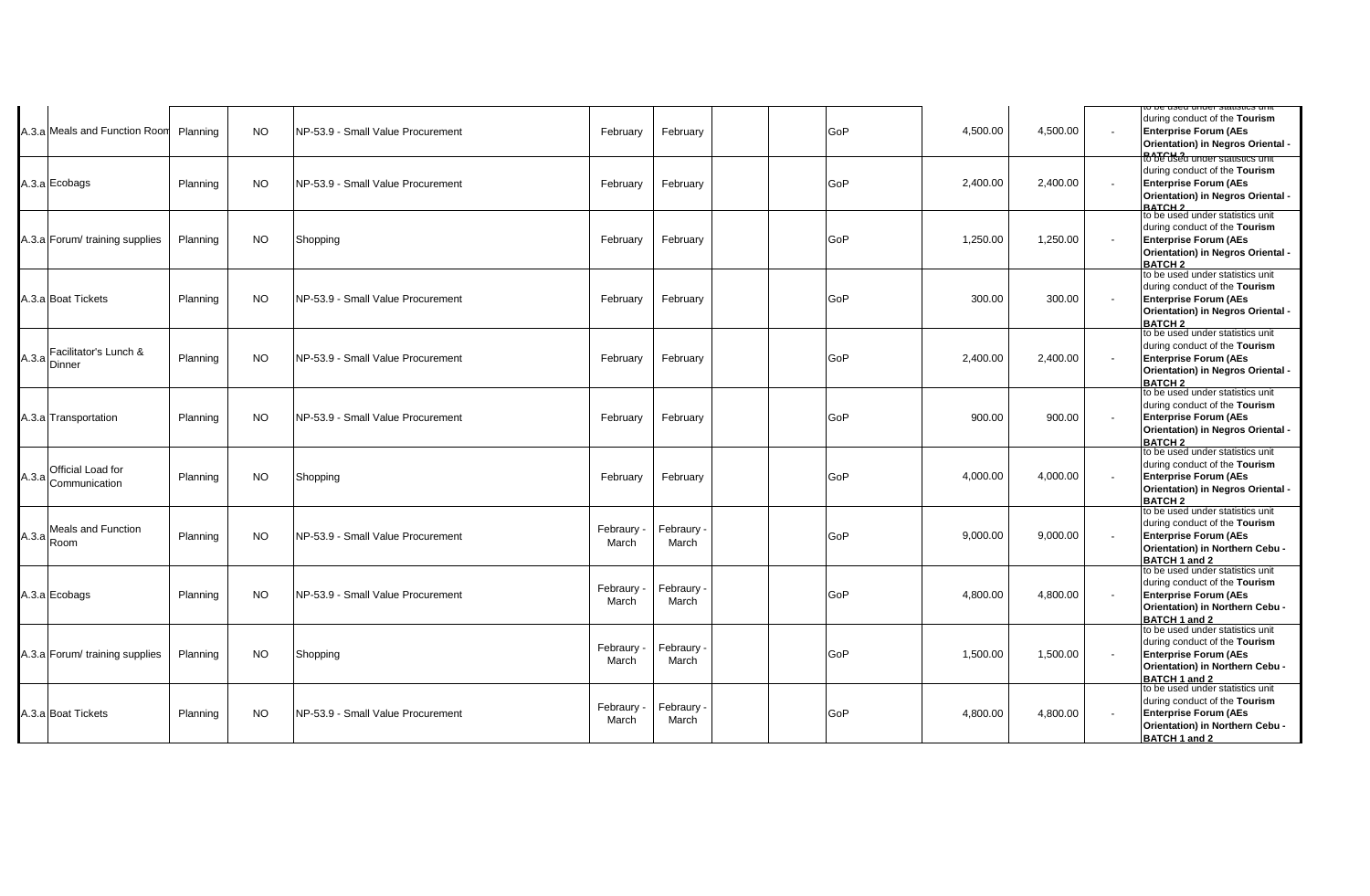| Facilitator's Lunch &<br>$A.3.a$ Dinner    | Planning | NO. | INP-53.9 - Small Value Procurement | Febraury<br>March   | Febraury<br>March              | GoP | 2,000.00  | 2,000.00  | to be used under statistics unit<br>during conduct of the Tourism<br><b>Enterprise Forum (AEs</b><br>Orientation) in Northern Cebu -<br>BATCH 1 and 2 |
|--------------------------------------------|----------|-----|------------------------------------|---------------------|--------------------------------|-----|-----------|-----------|-------------------------------------------------------------------------------------------------------------------------------------------------------|
| A.3.a Room Accommodation                   | Planning | NO. | NP-53.9 - Small Value Procurement  | Febraury<br>March   | Febraury <sub>:</sub><br>March | GoP | 6,000.00  | 6,000.00  | to be used under statistics unit<br>during conduct of the Tourism<br><b>Enterprise Forum (AEs</b><br>Orientation) in Northern Cebu -<br>BATCH 1 and 2 |
| A.3.a Transportation                       | Planning | NO. | NP-53.9 - Small Value Procurement  | Febraury<br>March   | Febraury<br>March              | GoP | 12,000.00 | 12,000.00 | to be used under statistics unit<br>during conduct of the Tourism<br><b>Enterprise Forum (AEs</b><br>Orientation) in Northern Cebu -<br>BATCH 1 and 2 |
| Official Load for<br>$A.3.a$ Communication | Planning | NO. | Shopping                           | Febraury -<br>March | Febraury <sub>:</sub><br>March | GoP | 400.00    | 400.00    | to be used under statistics unit<br>during conduct of the Tourism<br><b>Enterprise Forum (AEs</b><br>Orientation) in Northern Cebu -<br>BATCH 1 and 2 |
| A.3.a Meals and Function Room              | Planning | NO. | NP-53.9 - Small Value Procurement  | March               | March                          | GoP | 9,000.00  | 9,000.00  | to be used under statistics unit<br>during conduct of the Tourism<br><b>Enterprise Forum (AEs</b><br>Orientation) in Southern Cebu -<br>BATCH 1 and 2 |
| A.3.a Ecobags                              | Planning | NO. | NP-53.9 - Small Value Procurement  | March               | March                          | GoP | 4,800.00  | 4,800.00  | to be used under statistics unit<br>during conduct of the Tourism<br><b>Enterprise Forum (AEs</b><br>Orientation) in Southern Cebu -<br>BATCH 1 and 2 |
| A.3.a Forum/ training supplies             | Planning | NO. | Shopping                           | March               | March                          | GoP | 1,500.00  | 1,500.00  | to be used under statistics unit<br>during conduct of the Tourism<br><b>Enterprise Forum (AEs</b><br>Orientation) in Southern Cebu -<br>BATCH 1 and 2 |
| A.3.a Boat Tickets                         | Planning | NO. | NP-53.9 - Small Value Procurement  | March               | March                          | GoP | 4,800.00  | 4,800.00  | to be used under statistics unit<br>during conduct of the Tourism<br><b>Enterprise Forum (AEs</b><br>Orientation) in Southern Cebu -<br>BATCH 1 and 2 |
| Facilitator's Lunch &<br>$A.3.a$ Dinner    | Planning | NO. | NP-53.9 - Small Value Procurement  | March               | March                          | GoP | 2,000.00  | 2,000.00  | to be used under statistics unit<br>during conduct of the Tourism<br><b>Enterprise Forum (AEs</b><br>Orientation) in Southern Cebu -<br>BATCH 1 and 2 |
| A.3.a Room Accommodation                   | Planning | NO. | NP-53.9 - Small Value Procurement  | March               | March                          | GoP | 6,000.00  | 6,000.00  | to be used under statistics unit<br>during conduct of the Tourism<br><b>Enterprise Forum (AEs</b><br>Orientation) in Southern Cebu -<br>BATCH 1 and 2 |
| A.3.a Transportation                       | Planning | NO. | NP-53.9 - Small Value Procurement  | March               | March                          | GoP | 12,000.00 | 12,000.00 | to be used under statistics unit<br>during conduct of the Tourism<br><b>Enterprise Forum (AEs</b><br>Orientation) in Southern Cebu -<br>BATCH 1 and 2 |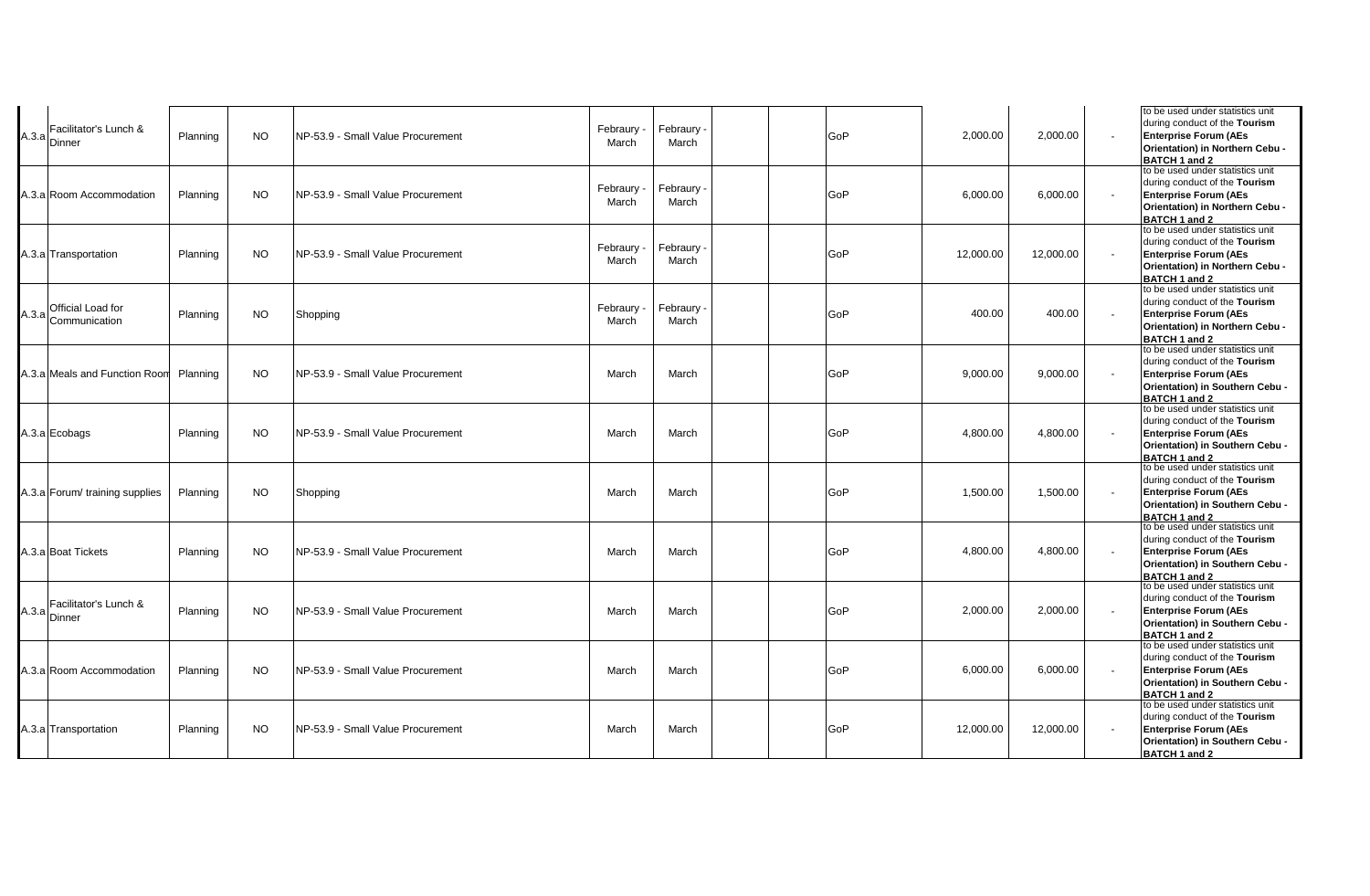|       | A.3.a Official Load for<br>Communication                                   | Planning | <b>NO</b> | Shopping                           | March    | March    | GoP | 400.00   | 400.00   | to be used under statistics unit<br>during conduct of the Tourism<br><b>Enterprise Forum (AEs</b><br>Orientation) in Southern Cebu -<br>BATCH 1 and 2               |
|-------|----------------------------------------------------------------------------|----------|-----------|------------------------------------|----------|----------|-----|----------|----------|---------------------------------------------------------------------------------------------------------------------------------------------------------------------|
| A.3.a | <b>Meals and Function</b><br>Room                                          | Planning | <b>NO</b> | NP-53.9 - Small Value Procurement  | February | February | GoP | 9.000.00 | 9.000.00 | to be used under statistics unit<br>during conduct of the Tourism<br><b>Enterprise Forum (AEs</b><br>Orientation) in Panglao, Dauis<br>and Anda - BATCH 1 and 2     |
|       | A.3.a Ecobags                                                              | Planning | <b>NO</b> | NP-53.9 - Small Value Procurement  | February | February | GoP | 4,800.00 | 4,800.00 | to be used under statistics unit<br>during conduct of the Tourism<br><b>Enterprise Forum (AEs</b><br>Orientation) in Panglao, Dauis<br>and Anda - BATCH 1 and 2     |
|       | 4.3.a Forum/ training supplies                                             | Planning | <b>NO</b> | Shopping                           | February | February | GoP | 1,500.00 | 1,500.00 | to be used under statistics unit<br>during conduct of the Tourism<br><b>Enterprise Forum (AEs</b><br>Orientation) in Panglao, Dauis<br>and Anda - BATCH 1 and 2     |
|       | A.3.a Boat Tickets                                                         | Planning | <b>NO</b> | INP-53.9 - Small Value Procurement | February | February | GoP | 4,800.00 | 4,800.00 | to be used under statistics unit<br>during conduct of the Tourism<br><b>Enterprise Forum (AEs</b><br>Orientation) in Panglao, Dauis<br>and Anda - BATCH 1 and 2     |
|       | Facilitator's Lunch &<br>$A.3.a$ Dinner                                    | Planning | <b>NO</b> | NP-53.9 - Small Value Procurement  | February | February | GoP | 2,000.00 | 2,000.00 | to be used under statistics unit<br>during conduct of the Tourism<br><b>Enterprise Forum (AEs</b><br>Orientation) in Panglao, Dauis<br>and Anda - BATCH 1 and 2     |
|       | A.3.a Room Accommodation                                                   | Planning | <b>NO</b> | NP-53.9 - Small Value Procurement  | February | February | GoP | 6,000.00 | 6,000.00 | to be used under statistics unit<br>during conduct of the Tourism<br><b>Enterprise Forum (AEs</b><br>Orientation) in Panglao, Dauis<br>and Anda - BATCH 1 and 2     |
|       | Official Load for<br>$\begin{array}{c}  A.3.a  \overline{C}$ communication | Planning | <b>NO</b> | Shopping                           | February | February | GoP | 400.00   | 400.00   | during conduct of the Tourism<br><b>Enterprise Forum (AEs</b><br>Orientation) in Panglao, Dauis                                                                     |
|       | Meals and Function<br>$A.3.a$ Room                                         | Planning | <b>NO</b> | NP-53.9 - Small Value Procurement  | April    | April    | GoP | 9,000.00 | 9,000.00 | to be used under statistics unit<br>during conduct of the Tourism<br><b>Enterprise Forum (AEs</b><br>Orientation) in Dumaguete City<br>and Valencia - BATCH 1 and 2 |
|       | A.3.a Ecobags                                                              | Planning | <b>NO</b> | NP-53.9 - Small Value Procurement  | April    | April    | GoP | 4,800.00 | 4,800.00 | to be used under statistics unit<br>during conduct of the Tourism<br><b>Enterprise Forum (AEs</b><br>Orientation) in Dumaguete City<br>and Valencia - BATCH 1 and 2 |
|       | A.3.a Forum/ training supplies                                             | Planning | <b>NO</b> | Shopping                           | April    | April    | GoP | 1,500.00 | 1,500.00 | to be used under statistics unit<br>during conduct of the Tourism<br><b>Enterprise Forum (AEs</b><br>Orientation) in Dumaguete City<br>and Valencia - BATCH 1 and 2 |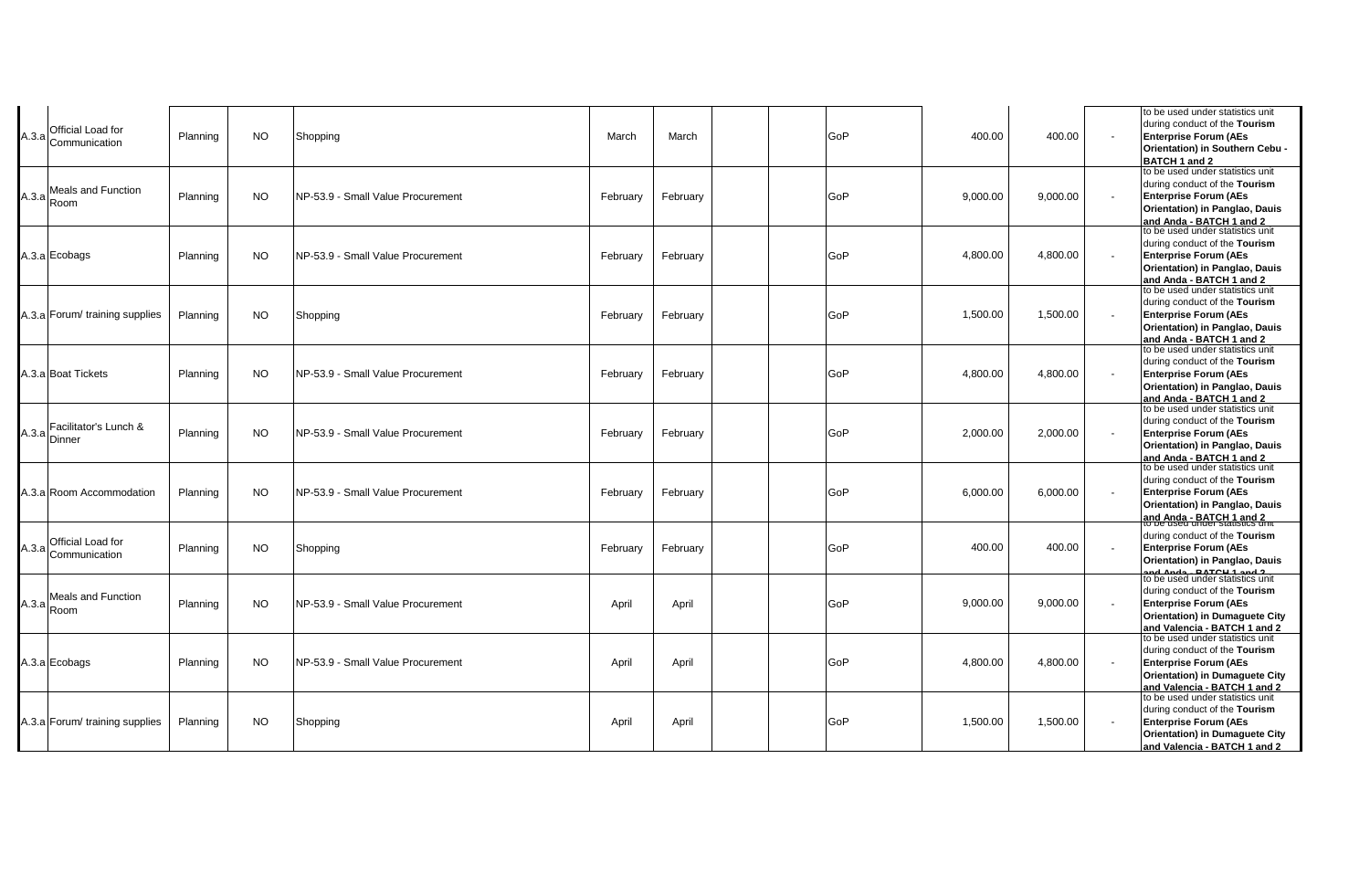| A.3.a Transportation             | Planning | <b>NO</b> | NP-53.9 - Small Value Procurement  | April | April | GoP | 8,000.00 | 8,000.00 | to be used under statistics unit<br>during conduct of the Tourism<br><b>Enterprise Forum (AEs</b><br><b>Orientation) in Dumaguete City</b><br>and Valencia - BATCH 1 and 2 |
|----------------------------------|----------|-----------|------------------------------------|-------|-------|-----|----------|----------|----------------------------------------------------------------------------------------------------------------------------------------------------------------------------|
| A.3.a Facilitator's Lunch & Dinn | Planning | <b>NO</b> | NP-53.9 - Small Value Procurement  | April | April | GoP | 2,000.00 | 2,000.00 | to be used under statistics unit<br>during conduct of the Tourism<br><b>Enterprise Forum (AEs</b><br>Orientation) in Dumaguete City<br>and Valencia - BATCH 1 and 2        |
| A.3.a Room Accommodation         | Planning | <b>NO</b> | NP-53.9 - Small Value Procurement  | April | April | GoP | 6,000.00 | 6,000.00 | during conduct of the Tourism<br><b>Enterprise Forum (AEs</b><br><b>Orientation) in Dumaquete City</b><br>and Valencia - BATCH 1 and 2<br>to be used under statistics unit |
| A.3.a Official Load for Commun   | Planning | <b>NO</b> | INP-53.9 - Small Value Procurement | April | April | GoP | 400.00   | 400.00   | during conduct of the Tourism<br><b>Enterprise Forum (AEs</b><br>Orientation) in Dumaguete City<br>and Valencia - BATCH 1 and 2                                            |
| A.3.a Meals and Function Room    | Planning | <b>NO</b> | NP-53.9 - Small Value Procurement  | May   | May   | GoP | 9,000.00 | 9,000.00 | to be used under statistics unit<br>during conduct of the Tourism<br><b>Enterprise Forum (AEs</b><br>Orientation) in Cebu City and -<br>BATCH 1 and 2                      |
| A.3.a Ecobags                    | Planning | <b>NO</b> | NP-53.9 - Small Value Procurement  | May   | May   | GoP | 4,800.00 | 4,800.00 | to be used under statistics unit<br>during conduct of the Tourism<br><b>Enterprise Forum (AEs</b><br>Orientation) in Cebu City and -<br>BATCH 1 and 2                      |
| A.3.a Forum/ training supplies   | Planning | <b>NO</b> | Shopping                           | May   | May   | GoP | 2.800.00 | 2.800.00 | to be used under statistics unit<br>during conduct of the Tourism<br><b>Enterprise Forum (AEs</b><br>Orientation) in Cebu City and -<br>BATCH 1 and 2                      |
| A.3.a Transportation             | Planning | <b>NO</b> | NP-53.9 - Small Value Procurement  | May   | May   | GoP | 1,000.00 | 1,000.00 | to be used under statistics unit<br>during conduct of the Tourism<br><b>Enterprise Forum (AEs</b><br>Orientation) in Cebu City and -<br>BATCH 1 and 2                      |
| A.3.a Facilitator's Lunch        | Planning | NO.       | INP-53.9 - Small Value Procurement | Mav   | May   | GoP | 2,000.00 | 2,000.00 | to be used under statistics unit<br>during conduct of the Tourism<br><b>Enterprise Forum (AEs</b><br>Orientation) in Cebu City and -<br>BATCH 1 and 2                      |
| A.3.a Official Load for Commun   | Planning | <b>NO</b> | Shopping                           | May   | May   | GoP | 400.00   | 400.00   | to be used under statistics unit<br>during conduct of the Tourism<br><b>Enterprise Forum (AEs</b><br>Orientation) in Cebu City and -<br>BATCH 1 and 2                      |
| A.3.a Meals and Function Room    | Planning | <b>NO</b> | INP-53.9 - Small Value Procurement | May   | May   | GoP | 9,000.00 | 9,000.00 | to be used under statistics unit<br>during conduct of the Tourism<br><b>Enterprise Forum (AEs</b><br>Orientation) in Mandaue and<br>Lapu-Lapu City                         |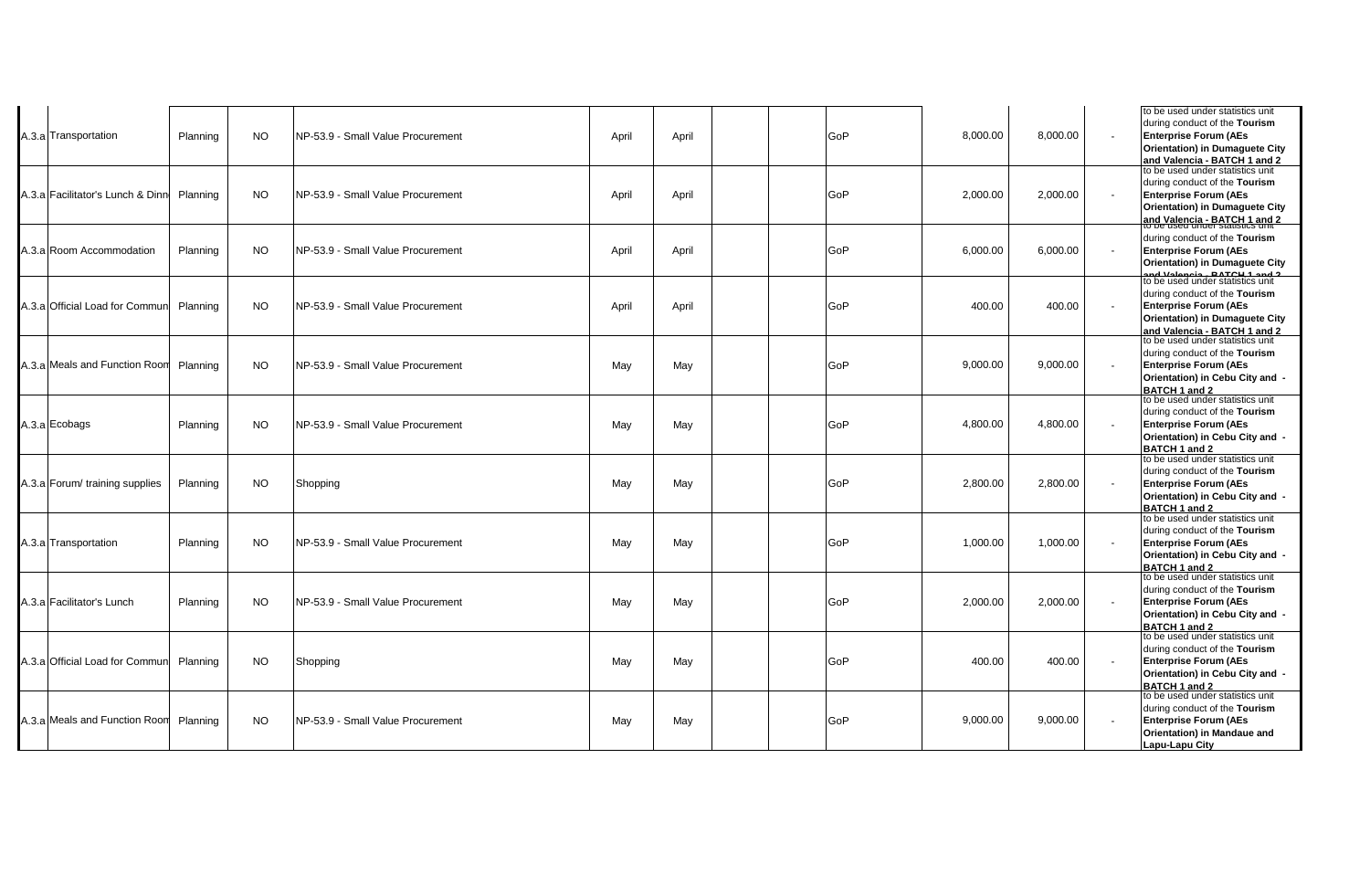|       | A.3.a Ecobags                              | Planning | NO.       | NP-53.9 - Small Value Procurement | May | May | GoP | 4,800.00  | 4.800.00  | to be used under statistics unit<br>during conduct of the Tourism<br><b>Enterprise Forum (AEs</b><br>Orientation) in Mandaue and<br><b>Lapu-Lapu City</b>                              |
|-------|--------------------------------------------|----------|-----------|-----------------------------------|-----|-----|-----|-----------|-----------|----------------------------------------------------------------------------------------------------------------------------------------------------------------------------------------|
|       | A.3.a Forum/ training supplies             | Planning | <b>NO</b> | Shopping                          | May | May | GoP | 2.800.00  | 2,800.00  | to be used under statistics unit<br>during conduct of the Tourism<br><b>Enterprise Forum (AEs</b><br>Orientation) in Mandaue and<br>Lapu-Lapu City                                     |
|       | A.3.a Transportation                       | Planning | <b>NO</b> | NP-53.9 - Small Value Procurement | May | May | GoP | 1,000.00  | 1,000.00  | to be used under statistics unit<br>during conduct of the Tourism<br><b>Enterprise Forum (AEs</b><br>Orientation) in Mandaue and<br><b>Lapu-Lapu City</b>                              |
|       | A.3.a Facilitator's Lunch                  | Planning | NO.       | NP-53.9 - Small Value Procurement | May | May | GoP | 2,000.00  | 2,000.00  | to be used under statistics unit<br>during conduct of the Tourism<br><b>Enterprise Forum (AEs</b><br>Orientation) in Mandaue and<br>Lapu-Lapu City                                     |
|       | Official Load for<br>$A.3.a$ Communication | Planning | NO.       | Shopping                          | May | May | GoP | 400.00    | 400.00    | to be used under statistics unit<br>during conduct of the Tourism<br><b>Enterprise Forum (AEs</b><br>Orientation) in Mandaue and<br>Lapu-Lapu City<br>to be used under statistics unit |
| A.3.a | <b>Meals and Function</b><br>Room          | Planning | NO.       | NP-53.9 - Small Value Procurement | Mav | May | GoP | 15,000.00 | 15,000.00 | during conduct of the Tourism<br><b>Enterprise Forum (AEs</b><br>Orientation) in Mandaue and<br>Lapu-Lapu City                                                                         |
|       | A.3.a Ecobags                              | Planning | <b>NO</b> | NP-53.9 - Small Value Procurement | May | May | GoP | 4,000.00  | 4,000.00  | to be used under statistics unit<br>during conduct of the Tourism<br><b>Enterprise Forum (AEs</b><br>Orientation) in Mandaue and<br>Lapu-Lapu City                                     |
|       | A.3.a Training supplies                    | Planning | <b>NO</b> | Shopping                          | May | May | GoP | 1,600.00  | 1,600.00  | to be used under statistics unit<br>during conduct of the Tourism<br><b>Enterprise Forum (AEs</b><br>Orientation) in Mandaue and<br>Lapu-Lapu City                                     |
|       | A.3.a Transportation                       | Planning | <b>NO</b> | NP-53.9 - Small Value Procurement | May | May | GoP | 8,000.00  | 8,000.00  | to be used under statistics unit<br>during conduct of the Tourism<br><b>Enterprise Forum (AEs</b><br>Orientation) in Mandaue and<br>Lapu-Lapu City                                     |
|       | A.3.a Facilitator's Lunch                  | Planning | <b>NO</b> | NP-53.9 - Small Value Procurement | May | May | GoP | 1,800.00  | 1,800.00  | to be used under statistics unit<br>during conduct of the Tourism<br><b>Enterprise Forum (AEs</b><br>Orientation) in Mandaue and<br>Lapu-Lapu City                                     |
| A.3.a | Official Load for<br>Communication         | Planning | NO.       | Shopping                          | May | May | GoP | 600.00    | 600.00    | to be used under statistics unit<br>during conduct of the Tourism<br><b>Enterprise Forum (AEs</b><br>Orientation) in Mandaue and<br>Lapu-Lapu City                                     |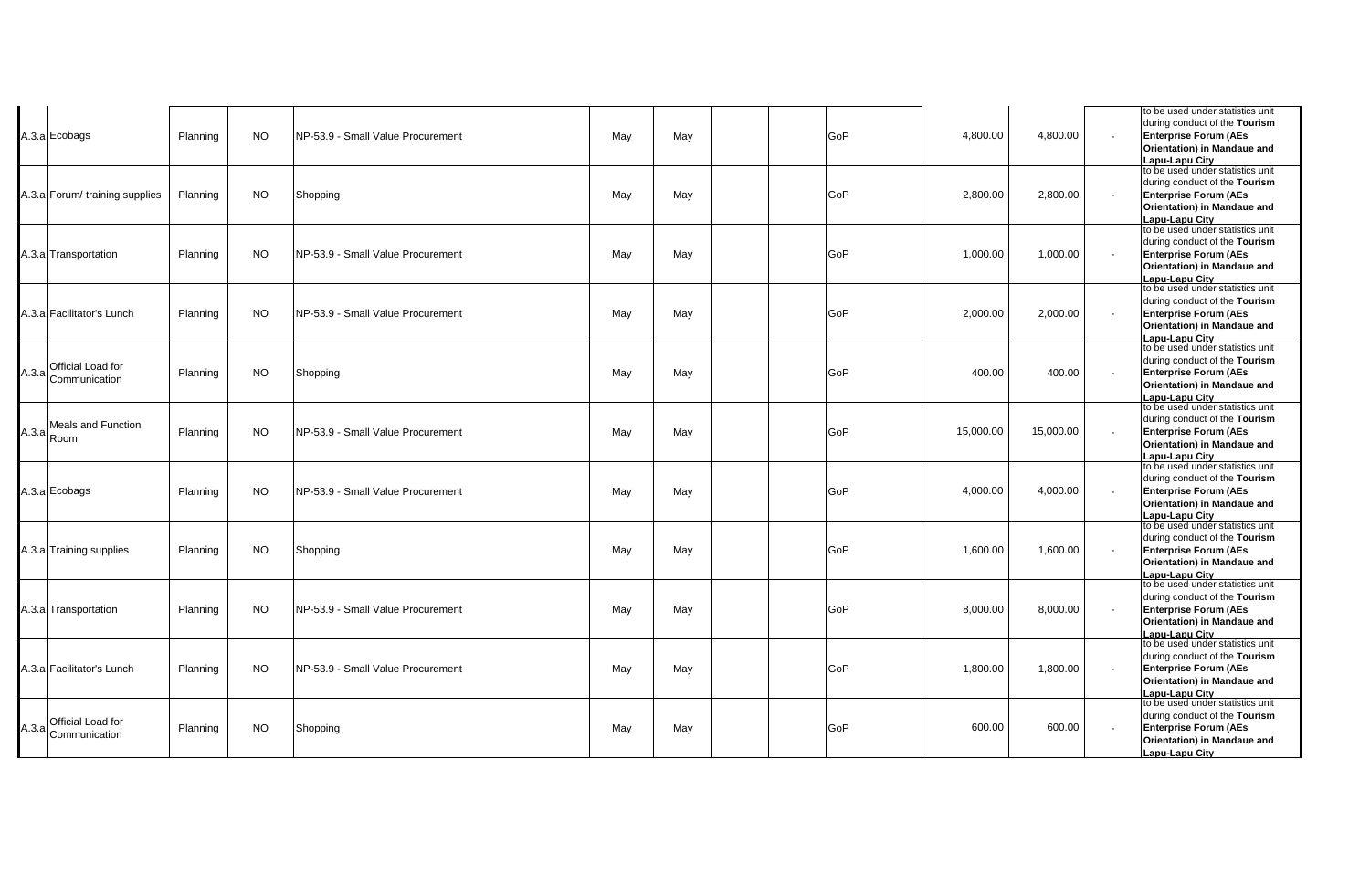| A.3.a | Meals and Function<br>Room                               | Planning | <b>NO</b> | NP-53.9 - Small Value Procurement | July -<br>August | July -<br>August | GoP | 7,500.00 | 7,500.00 |                          | to be used under statistics unit<br>during conduct of the Basic<br><b>Tourism Statistics Training in</b><br><b>Cebu Province</b>         |
|-------|----------------------------------------------------------|----------|-----------|-----------------------------------|------------------|------------------|-----|----------|----------|--------------------------|------------------------------------------------------------------------------------------------------------------------------------------|
|       | A.3.a Ecobags                                            | Planning | <b>NO</b> | NP-53.9 - Small Value Procurement | July -<br>August | July -<br>August | GoP | 2,000.00 | 2,000.00 |                          | to be used under statistics unit<br>during conduct of the Basic<br><b>Tourism Statistics Training in</b><br><b>Cebu Province</b>         |
|       | A.3.a Training supplies                                  | Planning | <b>NO</b> | Shopping                          | July -<br>August | July -<br>August | GoP | 800.00   | 800.00   |                          | to be used under statistics unit<br>during conduct of the Basic<br><b>Tourism Statistics Training in</b><br><b>Cebu Province</b>         |
|       | A.3.a Transportation                                     | Planning | NO.       | NP-53.9 - Small Value Procurement | July -<br>August | July -<br>August | GoP | 4,000.00 | 4,000.00 | $\overline{\phantom{a}}$ | to be used under statistics unit<br>during conduct of the Basic<br><b>Tourism Statistics Training in</b><br><b>Cebu Province</b>         |
|       | A.3.alFacilitator's Lunch                                | Planning | <b>NO</b> | NP-53.9 - Small Value Procurement | July -<br>August | July -<br>August | GoP | 900.00   | 900.00   |                          | to be used under statistics unit<br>during conduct of the Basic<br><b>Tourism Statistics Training in</b><br><b>Cebu Province</b>         |
| A.3.a | Official Load for<br>Communication                       | Planning | <b>NO</b> | Shopping                          | July -<br>August | July -<br>August | GoP | 300.00   | 300.00   |                          | to be used under statistics unit<br>during conduct of the Basic<br><b>Tourism Statistics Training in</b><br><b>Cebu Province</b>         |
|       | A.3.a Meals and Function                                 | Planning | <b>NO</b> | NP-53.9 - Small Value Procurement | August           | August           | GoP | 7,500.00 | 7,500.00 |                          | to be used under statistics unit<br>during conduct of the Basic<br><b>Tourism Statistics Training in</b><br><b>Bohol Province</b>        |
|       | A.3.a Ecobags                                            | Planning | <b>NO</b> | NP-53.9 - Small Value Procurement | August           | August           | GoP | 2,000.00 | 2,000.00 |                          | to be used under statistics unit<br>during conduct of the Basic<br><b>Tourism Statistics Training in</b><br><b>Bohol Province</b>        |
|       | A.3.a Training supplies                                  | Planning | <b>NO</b> | Shopping                          | August           | August           | GoP | 800.00   | 800.00   |                          | to be used under statistics unit<br>during conduct of the Basic<br><b>Tourism Statistics Training in</b><br><b>Bohol Province</b>        |
|       | 4.3.a Transportation                                     | Planning | <b>NO</b> | NP-53.9 - Small Value Procurement | August           | August           | GoP | 4,000.00 | 4,000.00 |                          | to be used under statistics unit<br>during conduct of the Basic<br><b>Tourism Statistics Training in</b><br><b>Bohol Province</b>        |
|       | 4.3.a Facilitator's Lunch                                | Planning | <b>NO</b> | NP-53.9 - Small Value Procurement | August           | August           | GoP | 900.00   | 900.00   |                          | to be used under statistics unit<br>during conduct of the <b>Basic</b><br><b>Tourism Statistics Training in</b><br><b>Bohol Province</b> |
|       | Official Load for<br>4.3.a Communication (load<br>cards) | Planning | <b>NO</b> | Shopping                          | August           | August           | GoP | 300.00   | 300.00   |                          | to be used under statistics unit<br>during conduct of the Basic<br><b>Tourism Statistics Training in</b><br><b>Bohol Province</b>        |
|       | 4.3.a Room Accommodation                                 | Planning | <b>NO</b> | NP-53.9 - Small Value Procurement | August           | August           | GoP | 3,000.00 | 3,000.00 |                          | to be used under statistics unit<br>during conduct of the Basic<br><b>Tourism Statistics Training in</b><br><b>Bohol Province</b>        |
|       | A.3.a Boat Ticket with<br><b>Terminal Fee</b>            | Planning | <b>NO</b> | NP-53.9 - Small Value Procurement | August           | August           | GoP | 3,300.00 | 3,300.00 |                          | to be used under statistics unit<br>during conduct of the Basic<br><b>Tourism Statistics Training in</b><br><b>Bohol Province</b>        |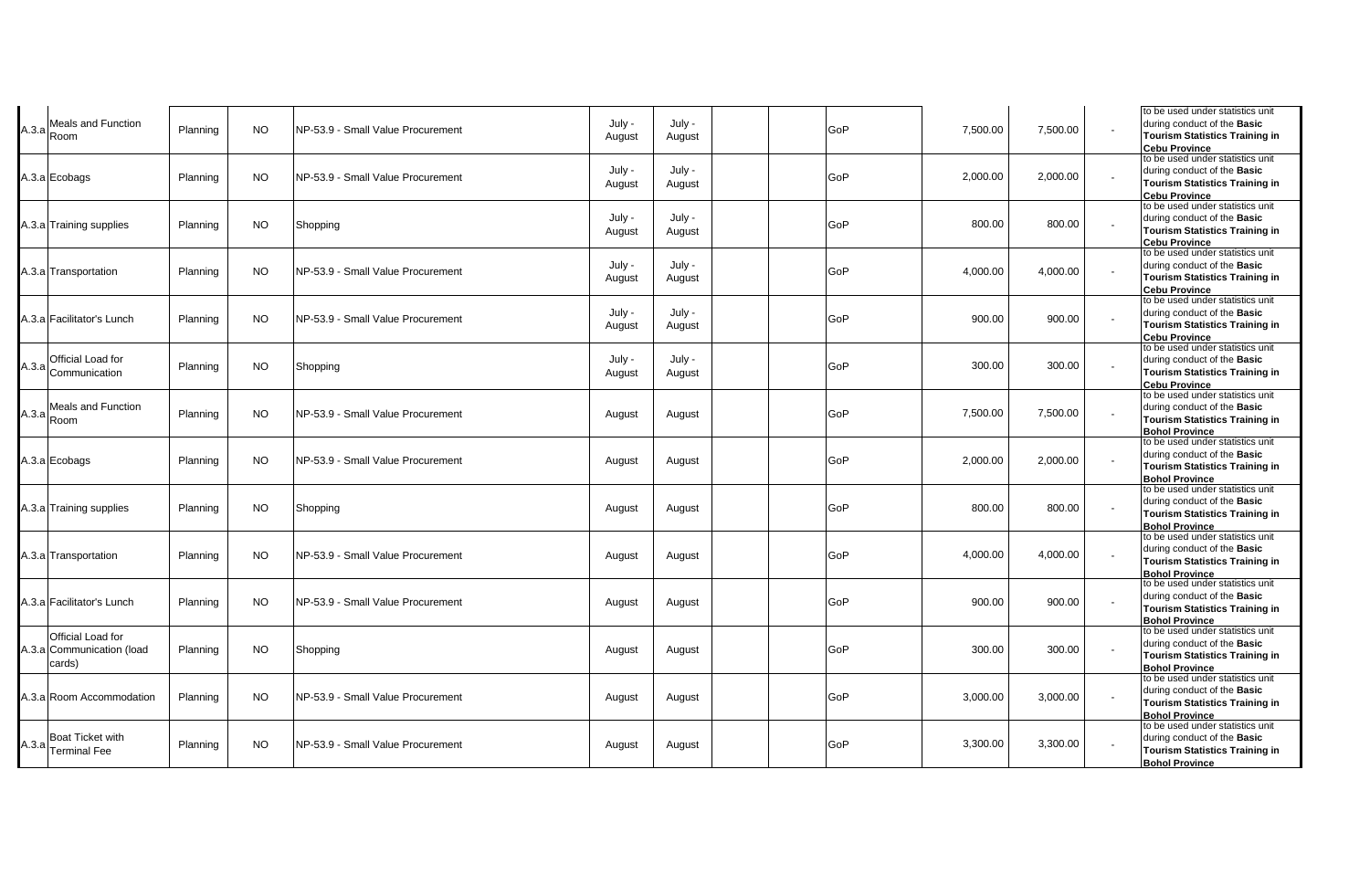| Meals and Function<br>$A.3.a$ Room       | Planning | <b>NO</b> | NP-53.9 - Small Value Procurement | August    | August    | GoP | 7,500.00 | 7,500.00 |                          | to be used under statistics unit<br>during conduct of the Basic<br><b>Tourism Statistics Training in</b><br><b>Negros Oriental and Siquijor</b><br><b>Province</b> |
|------------------------------------------|----------|-----------|-----------------------------------|-----------|-----------|-----|----------|----------|--------------------------|--------------------------------------------------------------------------------------------------------------------------------------------------------------------|
| A.3.a Ecobags                            | Planning | <b>NO</b> | NP-53.9 - Small Value Procurement | August    | August    | GoP | 2,000.00 | 2,000.00 |                          | to be used under statistics unit<br>during conduct of the Basic<br><b>Tourism Statistics Training in</b><br><b>Negros Oriental and Siquijor</b><br><b>Province</b> |
| A.3.a Training supplies                  | Planning | <b>NO</b> | Shopping                          | August    | August    | GoP | 800.00   | 800.00   | $\overline{\phantom{a}}$ | to be used under statistics unit<br>during conduct of the Basic<br><b>Tourism Statistics Training in</b><br><b>Negros Oriental and Siquijor</b><br><b>Province</b> |
| A.3.a Transportation                     | Planning | <b>NO</b> | NP-53.9 - Small Value Procurement | August    | August    | GoP | 4,000.00 | 4,000.00 |                          | to be used under statistics unit<br>during conduct of the Basic<br><b>Tourism Statistics Training in</b><br><b>Negros Oriental and Siquijor</b><br>Province        |
| A.3.a Facilitator's Lunch                | Planning | <b>NO</b> | NP-53.9 - Small Value Procurement | August    | August    | GoP | 900.00   | 900.00   |                          | to be used under statistics unit<br>during conduct of the Basic<br><b>Tourism Statistics Training in</b><br><b>Negros Oriental and Siguijor</b><br><b>Province</b> |
| A.3.a Official Load for<br>Communication | Planning | <b>NO</b> | Shopping                          | August    | August    | GoP | 300.00   | 300.00   |                          | to be used under statistics unit<br>during conduct of the Basic<br><b>Tourism Statistics Training in</b><br><b>Negros Oriental and Siguijor</b><br>Province        |
| A.3.a Room Accommodation                 | Planning | <b>NO</b> | NP-53.9 - Small Value Procurement | August    | August    | GoP | 3,000.00 | 3,000.00 |                          | to be used under statistics unit<br>during conduct of the Basic<br><b>Tourism Statistics Training in</b><br><b>Negros Oriental and Siquijor</b><br>Province        |
| A.3.a Boat Ticket & Terminal<br>Fee      | Planning | <b>NO</b> | NP-53.9 - Small Value Procurement | August    | August    | GoP | 3,300.00 | 3,300.00 |                          | to be used under statistics unit<br>during conduct of the <b>Basic</b><br><b>Tourism Statistics Training in</b><br><b>Negros Oriental and Siquijor</b><br>Province |
| Meals and Function<br>$A.3.a$ Room       | Planning | <b>NO</b> | NP-53.9 - Small Value Procurement | September | September | GoP | 7,500.00 | 7,500.00 |                          | to be used under statistics unit<br>during conduct of the Applied<br><b>Statistics in Tourism Planning</b><br>(ASTP) 1 Mentoring Session                           |
| A.3.a Ecobags                            | Planning | NO.       | NP-53.9 - Small Value Procurement | September | September | GoP | 2,000.00 | 2,000.00 |                          | to be used under statistics unit<br>during conduct of the Applied<br><b>Statistics in Tourism Planning</b><br>(ASTP) 1 Mentoring Session                           |
| A.3.a Training supplies                  | Planning | <b>NO</b> | Shopping                          | September | September | GoP | 900.00   | 900.00   |                          | to be used under statistics unit<br>during conduct of the Applied<br><b>Statistics in Tourism Planning</b><br>(ASTP) 1 Mentoring Session                           |
| 4.3.a Transportation                     | Planning | <b>NO</b> | NP-53.9 - Small Value Procurement | September | September | GoP | 4,000.00 | 4,000.00 |                          | to be used under statistics unit<br>during conduct of the Applied<br><b>Statistics in Tourism Planning</b><br>(ASTP) 1 Mentoring Session                           |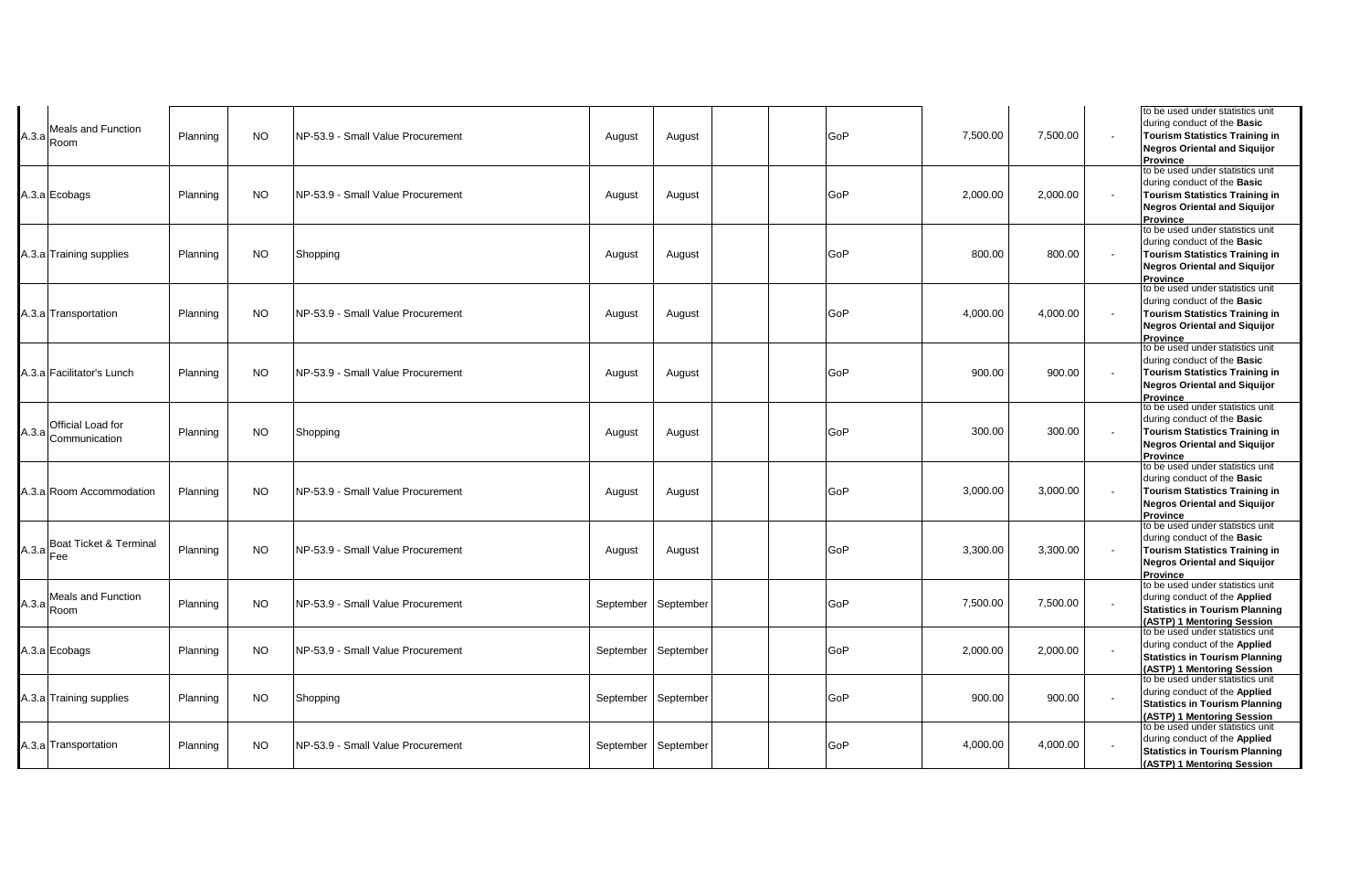|       | 4.3.a Facilitator's Lunch                                                                                                                                                                  | Planning | <b>NO</b> | NP-53.9 - Small Value Procurement  | September   September |                    | GoP | 300.00     | 300.00     | to be used under statistics unit<br>during conduct of the Applied<br><b>Statistics in Tourism Planning</b><br>(ASTP) 1 Mentoring Session                                                                                                       |
|-------|--------------------------------------------------------------------------------------------------------------------------------------------------------------------------------------------|----------|-----------|------------------------------------|-----------------------|--------------------|-----|------------|------------|------------------------------------------------------------------------------------------------------------------------------------------------------------------------------------------------------------------------------------------------|
|       | A.3.a Official Load for<br>Communication                                                                                                                                                   | Planning | <b>NO</b> | Shopping                           | September September   |                    | GoP | 300.00     | 300.00     | to be used under statistics unit<br>during conduct of the Applied<br><b>Statistics in Tourism Planning</b><br>(ASTP) 1 Mentoring Session                                                                                                       |
| A.3.a | <b>Meals and Function</b><br>Room                                                                                                                                                          | Planning | NO.       | NP-53.9 - Small Value Procurement  | October               | October            | GoP | 113,000.00 | 113,000.00 | to be used under statistics unit<br>during conduct of the Regional<br><b>Tourism Officer's Forum</b>                                                                                                                                           |
|       | 4.3.a Customized Bags                                                                                                                                                                      | Planning | NO.       | NP-53.9 - Small Value Procurement  | October               | October            | GoP | 20,000.00  | 20,000.00  | to be used under statistics unit<br>during conduct of the Regional<br>Tourism Officer's Forum                                                                                                                                                  |
|       | 4.3.a Forum/ training supplies                                                                                                                                                             | Planning | NO.       | Shopping                           | October               | October            | GoP | 12,335.00  | 12,335.00  | to be used under statistics unit<br>during conduct of the Regional<br><b>Tourism Officer's Forum</b>                                                                                                                                           |
| A.3.a | Room Accommodation<br>with Breakfast (1 night)                                                                                                                                             | Planning | <b>NO</b> | NP-53.9 - Small Value Procurement  | October               | October            | GoP | 140,000.00 | 140,000.00 | to be used under statistics unit<br>during conduct of the Regional<br><b>Tourism Officer's Forum</b>                                                                                                                                           |
|       | A.3.a Transportation                                                                                                                                                                       | Planning | <b>NO</b> | INP-53.9 - Small Value Procurement | October               | October            | GoP | 8,000.00   | 8,000.00   | to be used under statistics unit<br>during conduct of the Regional<br><b>Tourism Officer's Forum</b>                                                                                                                                           |
| А.З.а | <b>Webinar Platform Subscri</b>                                                                                                                                                            | Planning | <b>NO</b> | NP-53.9 - Small Value Procurement  | March ·<br>October    | March ·<br>October | GoP | 6,745.50   | 6.745.50   | to be used under Planning Division<br>during conduct of the Capacity<br>building and coaching for LGUs<br>in the preparation of Provincial<br>and Local Tourism Plans                                                                          |
| A.3.a | Webinar (for 100<br>participants<br>Features:<br>- Charge for Access<br>- Registration and<br>Reporting<br>- Audience polling and<br>live chat<br>- Live stream on<br>Facebook and Youtube | Planning | <b>NO</b> | NP-53.9 - Small Value Procurement  | March ·<br>October    | March -<br>October | GoP | 18,000.00  | 18,000.00  | to be used under Planning Division<br>during conduct of the Capacity<br>building and coaching for LGUs<br>in the preparation of Provincial<br>and Local Tourism Plans                                                                          |
|       | A.3.a Hiring of one (1) Job<br>Order Personnel                                                                                                                                             | Planning | <b>NO</b> | <b>Direct Contracting</b>          |                       |                    | GoP | 97,543.60  | 97,543.60  | will report and work from January -<br>May under the supervision of<br>Planning Division in relation to the<br>conduct of the Capacity building<br>and coaching for LGUs in the<br>preparation of Provincial and<br><b>Local Tourism Plans</b> |
|       | A.3.a Office/Training Supplies                                                                                                                                                             | Planning | <b>NO</b> | Shopping                           | March -<br>October    | March -<br>October | GoP | 17,676.08  | 17,676.08  | to be used under Planning Division<br>during conduct of the Capacity<br>building and coaching for LGUs<br>in the preparation of Provincial<br>and Local Tourism Plans                                                                          |
|       | 10 hours use of<br>A.3.a airconditioned Van (From<br>and to training venues)                                                                                                               | Planning | <b>NO</b> | NP-53.9 - Small Value Procurement  | August-<br>October    | August-<br>October | GoP | 48,000.00  | 48,000.00  | to be used under Planning Division<br>during conduct of the Conduct of<br>capacity building on tourism<br>development planning for PLGUs<br>and other local tourism<br>stakeholders                                                            |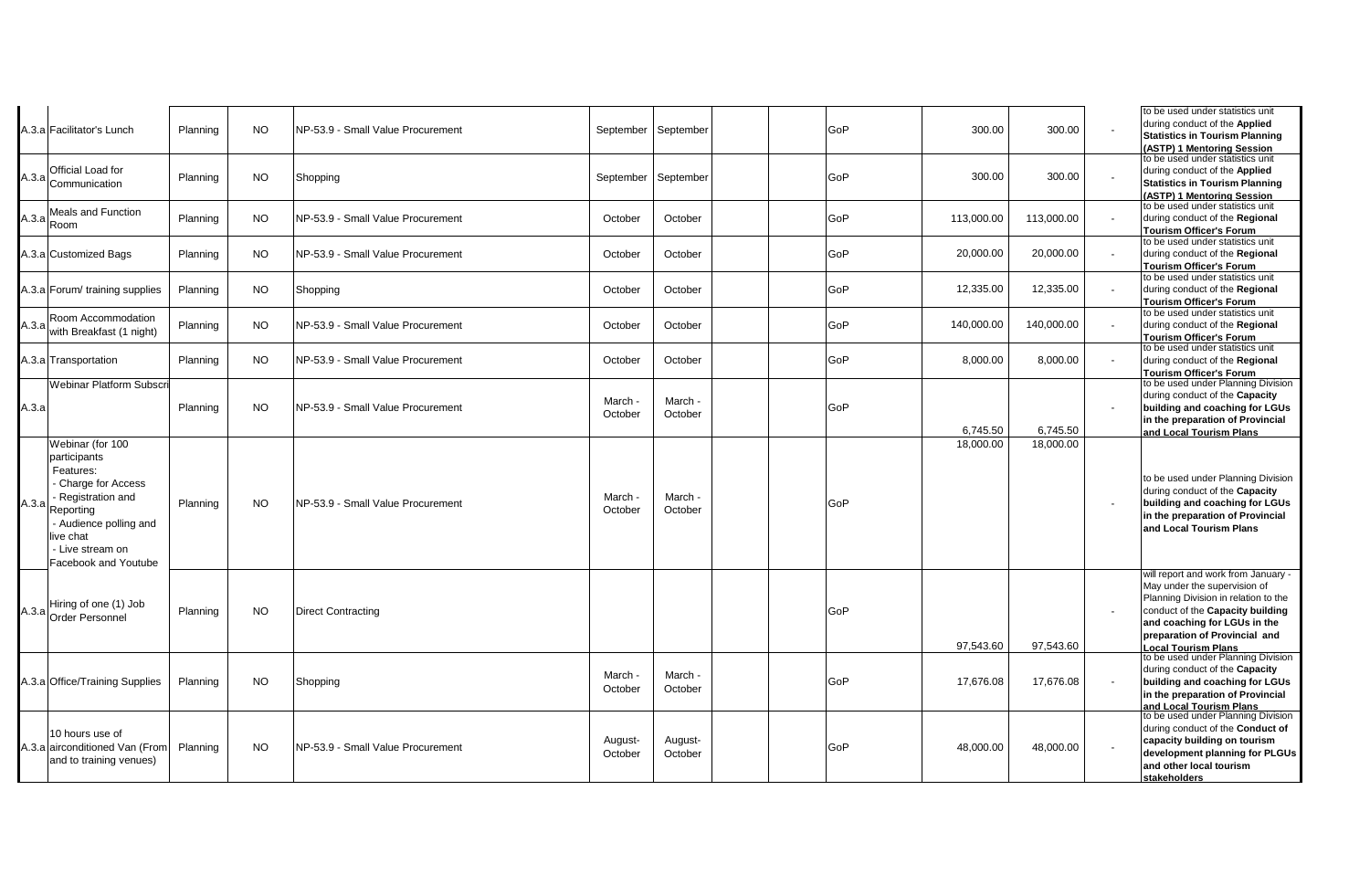| A.3.a | Ferry Fare: Cebu-Bohol-<br>Cebu<br>Rountrip with Terminal<br>Fees                                          | Planning | <b>NO</b> | NP-53.9 - Small Value Procurement                                                               | August-<br>October | August-<br>October | GoP | 3,200.00  | 3,200.00  | to be used under Planning Division<br>during conduct of the Conduct of<br>capacity building on tourism<br>development planning for PLGUs<br>and other local tourism<br>stakeholders                                                               |
|-------|------------------------------------------------------------------------------------------------------------|----------|-----------|-------------------------------------------------------------------------------------------------|--------------------|--------------------|-----|-----------|-----------|---------------------------------------------------------------------------------------------------------------------------------------------------------------------------------------------------------------------------------------------------|
|       | Ferry Fare: Cebu-<br>NegrosOriental-Cebu:<br>A.3.a Rountrip with Terminal<br>Fees (via Tampi or<br>Bulado) | Planning | NO.       | NP-53.9 - Small Value Procurement                                                               | August-<br>October | August-<br>October | GoP | 1,600.00  | 1,600.00  | to be used under Planning Division<br>during conduct of the Conduct of<br>capacity building on tourism<br>development planning for PLGUs<br>and other local tourism<br>stakeholders                                                               |
|       | A.3.a Accommodation                                                                                        | Planning | NO.       | NP-53.9 - Small Value Procurement                                                               | August-<br>October | August-<br>October | GoP | 14,400.00 | 14,400.00 | to be used under Planning Division<br>during conduct of the Conduct of<br>capacity building on tourism<br>development planning for PLGUs<br>and other local tourism<br>stakeholders                                                               |
|       | A.3.a Office/Training Supplies                                                                             | Planning | <b>NO</b> | Shopping                                                                                        | August-<br>October | August-<br>October | GoP | 2,350.00  | 2,350.00  | to be used under Planning Division<br>during conduct of the conduct of<br>capacity building on tourism<br>development planning for PLGUs<br>and other local tourism<br>stakeholders                                                               |
|       | <b>Digital Techno Solutions</b><br>A.3.a for Blended Functions                                             | Planning | <b>NO</b> | NP-53.9 - Small Value Procurement                                                               | August-<br>October | August-<br>October | GoP | 67,000.00 | 67,000.00 | to be used under Planning Division<br>during conduct of Roll-out and<br>orientation on NTDP to PLGUs<br>and other tourism stakeholders                                                                                                            |
| А.З.а | Venue Rental                                                                                               | Planning | NO.       | NP-53.9 - Small Value Procurement                                                               | August-<br>October | August-<br>October | GoP | 25,500.00 | 25,500.00 | to be used under Planning Division<br>during conduct of Roll-out and<br>orientation on NTDP to PLGUs<br>and other tourism stakeholders                                                                                                            |
| А.З.а | Documentor/Facilitator                                                                                     | Planning | <b>NO</b> | NP-53.6 Scientific, Scholarly, Artistic Work, Exclusive<br><b>Technology and Media Services</b> | August-<br>October | August-<br>October | GoP | 17,000.00 | 17,000.00 | to be used under Planning Division<br>during conduct of Roll-out and<br>orientation on NTDP to PLGUs<br>and other tourism stakeholders                                                                                                            |
|       | Communication load and<br>A.3.a Internet Cards                                                             | Planning | NO.       | Shopping                                                                                        | August-<br>October | August-<br>October | GoP | 1,000.00  | 1,000.00  | to be used under Planning Division<br>during conduct of Roll-out and<br>orientation on NTDP to PLGUs<br>and other tourism stakeholders                                                                                                            |
|       | A.3.a Supplies                                                                                             | Planning | NO.       | Shopping                                                                                        | August-<br>October | August-<br>October | GoP | 10,361.52 | 10,361.52 | to be used under Planning Division<br>during conduct of Roll-out and<br>orientation on NTDP to PLGUs<br>and other tourism stakeholders                                                                                                            |
|       | Hiring of one (1) Job<br>A.3.a Order Personnel                                                             | Planning | <b>NO</b> | <b>Direct Contracting</b>                                                                       |                    |                    | GoP | 97,543.60 | 97,543.60 | will report and work from June-July<br>under the supervision of Planning<br>Division in relation to the conduct of<br>the Roll-out and orientation on<br>NTDP to PLGUs and other<br>tourism stakeholders                                          |
|       | A.3.a Venue Rental with Meals                                                                              | Planning | <b>NO</b> | NP-53.9 - Small Value Procurement                                                               | June               | June               | GoP | 25,500.00 | 25,500.00 | to be used under Planning Division<br>during conduct of Roll-out and<br>orientation on the Regional<br><b>Tourism Development Plan and</b><br><b>Regional Product Diversification</b><br>Strategy to LGUs and other local<br>tourism stakeholders |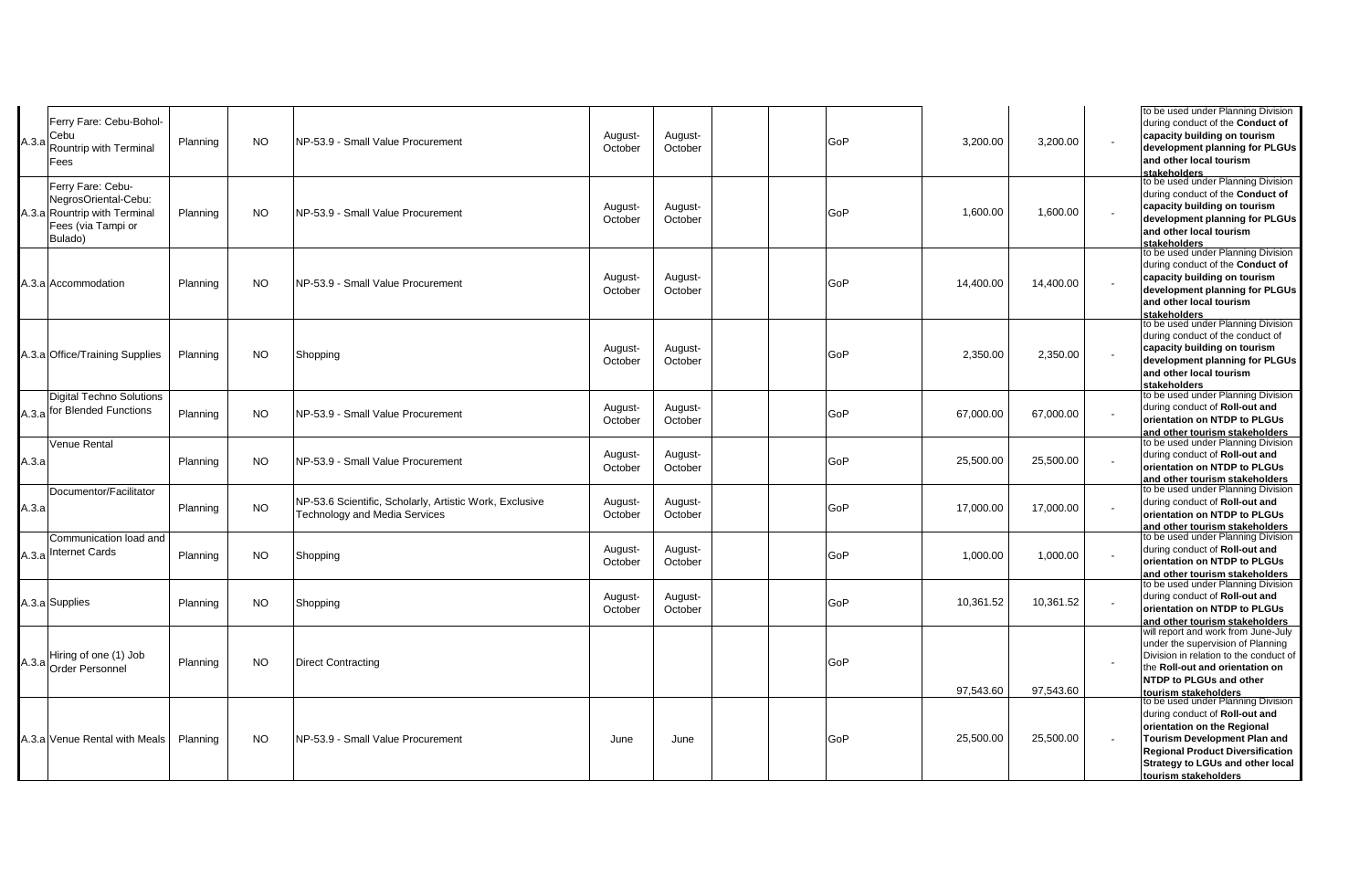|       |                                |          |           |                                                         |         |         |     |           |           | to be used under Planning Division                                          |
|-------|--------------------------------|----------|-----------|---------------------------------------------------------|---------|---------|-----|-----------|-----------|-----------------------------------------------------------------------------|
|       |                                |          |           |                                                         |         |         |     |           |           | during conduct of Roll-out and                                              |
|       |                                |          |           |                                                         |         |         |     |           |           | orientation on the Regional                                                 |
| A.3.a | Digital Techno Solutions       | Planning | <b>NO</b> | NP-53.9 - Small Value Procurement                       | June    | June    | GoP | 40,000.00 | 40,000.00 | Tourism Development Plan and                                                |
|       | for Blended Functions          |          |           |                                                         |         |         |     |           |           | <b>Regional Product Diversification</b>                                     |
|       |                                |          |           |                                                         |         |         |     |           |           | <b>Strategy to LGUs and other local</b>                                     |
|       |                                |          |           |                                                         |         |         |     |           |           | tourism stakeholders                                                        |
|       |                                |          |           |                                                         |         |         |     |           |           | to be used under Planning Division                                          |
|       |                                |          |           |                                                         |         |         |     |           |           | during conduct of Roll-out and                                              |
|       |                                |          |           |                                                         |         |         |     |           |           | orientation on the Regional                                                 |
|       | A.3.a Workshop Facilitator     | Planning | <b>NO</b> | NP-53.6 Scientific, Scholarly, Artistic Work, Exclusive | June    | June    | GoP | 8.500.00  | 8,500.00  | Tourism Development Plan and                                                |
|       |                                |          |           | <b>Technology and Media Services</b>                    |         |         |     |           |           | <b>Regional Product Diversification</b>                                     |
|       |                                |          |           |                                                         |         |         |     |           |           | Strategy to LGUs and other local                                            |
|       |                                |          |           |                                                         |         |         |     |           |           |                                                                             |
|       |                                |          |           |                                                         |         |         |     |           |           | tourism stakeholders<br>to be used under Planning Division                  |
|       |                                |          |           |                                                         |         |         |     |           |           | in relation to Rebuilding Tourism                                           |
|       | Professional Fees for          |          |           | NP-53.6 Scientific, Scholarly, Artistic Work, Exclusive | January | January |     |           | 48,000.00 | in Central Visayas Revisiting                                               |
| A.3.a | <b>Lead Researcher</b>         | Planning | <b>NO</b> | <b>Technology and Media Services</b>                    | June    | June    | GoP | 48,000.00 |           | <b>Domestic Tourism and its</b>                                             |
|       |                                |          |           |                                                         |         |         |     |           |           | <b>Implication to Product</b>                                               |
|       |                                |          |           |                                                         |         |         |     |           |           |                                                                             |
|       |                                |          |           |                                                         |         |         |     |           |           | Development in Central Visavas<br>to be used under Planning Division        |
|       |                                |          |           |                                                         |         |         |     |           |           | in relation to Rebuilding Tourism                                           |
| A.3.a | Professional Fees for          | Planning | <b>NO</b> | NP-53.6 Scientific, Scholarly, Artistic Work, Exclusive | January | January | GoP | 40,000.00 | 40,000.00 | in Central Visayas Revisiting                                               |
|       | Asst. Researcher               |          |           | <b>Technology and Media Services</b>                    | June    | June    |     |           |           | <b>Domestic Tourism and its</b>                                             |
|       |                                |          |           |                                                         |         |         |     |           |           | <b>Implication to Product</b>                                               |
|       |                                |          |           |                                                         |         |         |     |           |           | <b>Development in Central Visayas</b><br>to be used under Planning Division |
|       |                                |          |           |                                                         |         |         |     |           |           |                                                                             |
|       |                                |          |           |                                                         |         |         |     |           |           | in relation to Rebuilding Tourism                                           |
| A.3.a | Professional Fees for          | Planning | <b>NO</b> | NP-53.6 Scientific, Scholarly, Artistic Work, Exclusive | January | January | GoP | 14,400.00 | 14,400.00 | in Central Visayas Revisiting                                               |
|       | Workshop Facilitator           |          |           | <b>Technology and Media Services</b>                    | June    | June    |     |           |           | Domestic Tourism and its                                                    |
|       |                                |          |           |                                                         |         |         |     |           |           | <b>Implication to Product</b>                                               |
|       |                                |          |           |                                                         |         |         |     |           |           | <b>Development in Central Visayas</b><br>to be used under Planning Division |
|       |                                |          |           |                                                         |         |         |     |           |           |                                                                             |
|       |                                |          |           |                                                         |         |         |     |           |           | in relation to Rebuilding Tourism                                           |
| A.3.a | Professional Fees for          | Planning | <b>NO</b> | NP-53.6 Scientific, Scholarly, Artistic Work, Exclusive | January | January | GoP | 14,400.00 | 14,400.00 | in Central Visayas Revisiting                                               |
|       | <b>Tourism Industry Expert</b> |          |           | Technology and Media Services                           | June    | June    |     |           |           | Domestic Tourism and its                                                    |
|       |                                |          |           |                                                         |         |         |     |           |           | <b>Implication to Product</b>                                               |
|       |                                |          |           |                                                         |         |         |     |           |           | <b>Development in Central Visavas</b><br>to be used under Planning Division |
|       |                                |          |           |                                                         |         |         |     |           |           | in relation to Rebuilding Tourism                                           |
|       | Graphic Artist for Data        |          |           | NP-53.6 Scientific, Scholarly, Artistic Work, Exclusive |         |         |     |           |           | in Central Visayas Revisiting                                               |
|       | A.3.a Presentation             | Planning | <b>NO</b> |                                                         | January | January | GoP | 13,000.00 | 13,000.00 |                                                                             |
|       |                                |          |           | Technology and Media Services                           | June    | June    |     |           |           | Domestic Tourism and its<br><b>Implication to Product</b>                   |
|       |                                |          |           |                                                         |         |         |     |           |           |                                                                             |
|       |                                |          |           |                                                         |         |         |     |           |           | <b>Development in Central Visayas</b><br>to be used under Planning Division |
|       |                                |          |           |                                                         |         |         |     |           |           | in relation to Rebuilding Tourism                                           |
|       | Subscription Fees to           |          |           |                                                         | January | Januarv |     |           |           | in Central Visayas Revisiting                                               |
|       | A.3.a research and survey      | Planning | <b>NO</b> | NP-53.9 - Small Value Procurement                       | June    | June    | GoP | 6,495.00  | 6,495.00  | <b>Domestic Tourism and its</b>                                             |
|       | tools                          |          |           |                                                         |         |         |     |           |           | <b>Implication to Product</b>                                               |
|       |                                |          |           |                                                         |         |         |     |           |           |                                                                             |
|       |                                |          |           |                                                         |         |         |     |           |           | <b>Development in Central Visayas</b><br>to be used under Planning Division |
|       |                                |          |           |                                                         |         |         |     |           |           | in relation to Rebuilding Tourism                                           |
|       | Subscription Fees to           |          |           |                                                         | January | January |     |           |           | in Central Visayas Revisiting                                               |
|       | A.3.a Google One Drive         | Planning | <b>NO</b> | NP-53.9 - Small Value Procurement                       | June    | June    | GoP | 2,667.00  | 2,667.00  | <b>Domestic Tourism and its</b>                                             |
|       |                                |          |           |                                                         |         |         |     |           |           | <b>Implication to Product</b>                                               |
|       |                                |          |           |                                                         |         |         |     |           |           | Development in Central Visavas                                              |
|       |                                |          |           |                                                         |         |         |     |           |           |                                                                             |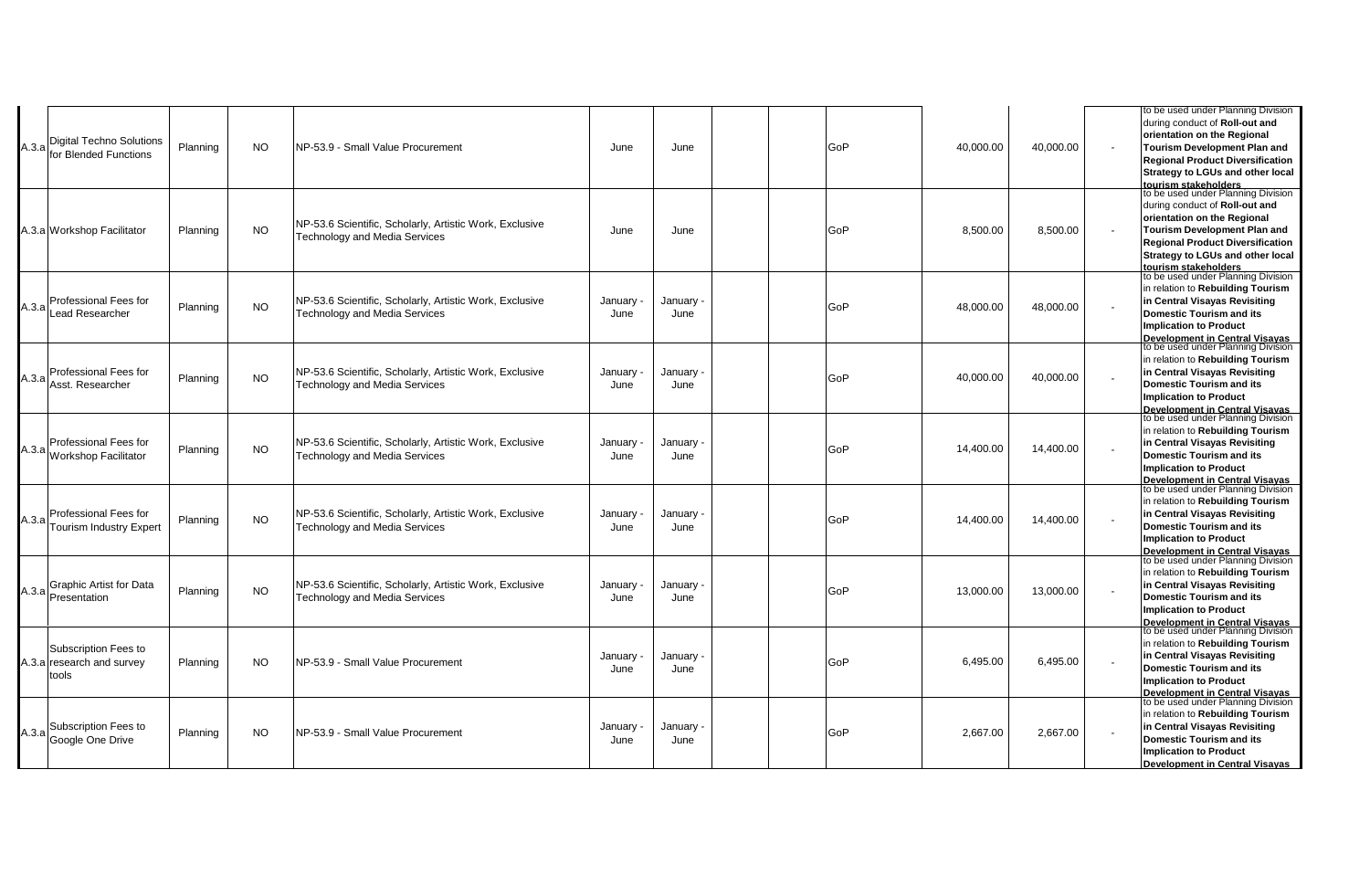|       | A.3.a Publication Fees                                                                                                                         | Planning | NO.       | NP-53.9 - Small Value Procurement                                                        | January<br>June                   | January<br>June       | GoP | 16,600.00 | 16,600.00 | to be used under Planning Division<br>in relation to Rebuilding Tourism<br>in Central Visayas Revisiting<br><b>Domestic Tourism and its</b><br><b>Implication to Product</b><br><b>Development in Central Visayas</b><br>to be used under Planning Division                                                                            |
|-------|------------------------------------------------------------------------------------------------------------------------------------------------|----------|-----------|------------------------------------------------------------------------------------------|-----------------------------------|-----------------------|-----|-----------|-----------|----------------------------------------------------------------------------------------------------------------------------------------------------------------------------------------------------------------------------------------------------------------------------------------------------------------------------------------|
|       | A.3.a Venue and Meals                                                                                                                          | Planning | <b>NO</b> | NP-53.9 - Small Value Procurement                                                        | January ·<br>June                 | January ·<br>June     | GoP | 30,000.00 | 30,000.00 | in relation to Rebuilding Tourism<br>in Central Visayas Revisiting<br><b>Domestic Tourism and its</b><br><b>Implication to Product</b>                                                                                                                                                                                                 |
|       | A.3.a Coordination Meetings                                                                                                                    | Planning | NO.       | NP-53.9 - Small Value Procurement                                                        | January<br>June                   | January<br>June       | GoP | 3,750.00  | 3,750.00  | <b>Development in Central Visavas</b><br>to be used under Planning Division<br>in relation to Rebuilding Tourism<br>in Central Visayas Revisiting<br><b>Domestic Tourism and its</b><br><b>Implication to Product</b><br>Development in Central Visavas                                                                                |
|       | Supplies (includes<br>A.3.a communication and<br>internet load cards)                                                                          | Planning | NO.       | Shopping                                                                                 | January<br>June                   | January<br>June       | GoP | 13,092.20 | 13,092.20 | to be used under Planning Division<br>in relation to Rebuilding Tourism<br>in Central Visayas Revisiting<br><b>Domestic Tourism and its</b><br><b>Implication to Product</b>                                                                                                                                                           |
|       | Hiring of one (1) Job<br>A.3.a Order Personnel                                                                                                 | Planning | <b>NO</b> | <b>Direct Contracting</b>                                                                |                                   |                       | GoP | 97,543.60 | 97,543.60 | <b>Development in Central Visayas</b><br>will report and work from August to<br>Deccember under the supervision<br>of Planning Division in relation to the<br>conduct of the Rebuilding Tourism<br>in Central Visayas Revisiting<br><b>Domestic Tourism and its</b><br><b>Implication to Product</b><br>Development in Central Visavas |
|       | A.3.a Professional Services                                                                                                                    | Planning | <b>NO</b> | NP-53.6 Scientific, Scholarly, Artistic Work, Exclusive<br>Technology and Media Services | September<br>November             | September<br>November | GoP | 51.000.00 | 51.000.00 | to be used under Planning Division<br>during the Workshop on<br><b>Community-Based Tourism</b><br><b>Development</b>                                                                                                                                                                                                                   |
|       | *Provision of vehicle for<br><b>DOT-7 Project Officers</b><br>A.3.a $\vert$ 10 hours use of (1)<br>airconditioned cars with<br>driver and fuel | Planning | <b>NO</b> | NP-53.9 - Small Value Procurement                                                        | September - September<br>November | November              | GoP | 31,500.00 | 31,500.00 | to be used under Planning Division<br>during the Workshop on<br><b>Community-Based Tourism</b><br>Development                                                                                                                                                                                                                          |
|       | A.3.a Accommodation                                                                                                                            | Planning | NO.       | INP-53.9 - Small Value Procurement                                                       | September - September<br>November | November              | GoP | 1,800.00  | 1,800.00  | to be used under Planning Division<br>during the Workshop on<br><b>Community-Based Tourism</b><br><b>Development</b>                                                                                                                                                                                                                   |
|       | Pre-Coordination<br>A.3.a Meeting                                                                                                              | Planning | <b>NO</b> | NP-53.9 - Small Value Procurement                                                        | September - September<br>November | November              | GoP | 4,000.00  | 4,000.00  | to be used under Planning Division<br>during the Workshop on<br><b>Community-Based Tourism</b><br><b>Development</b>                                                                                                                                                                                                                   |
| A.3.a | Post-Activity<br>coordination meeting                                                                                                          | Planning | NO.       | NP-53.9 - Small Value Procurement                                                        | September - September<br>November | November              | GoP | 2,000.00  | 2,000.00  | to be used under Planning Division<br>during the Workshop on<br><b>Community-Based Tourism</b><br>Development                                                                                                                                                                                                                          |
|       | 4.3.a Meals for the team                                                                                                                       | Planning | NO.       | NP-53.9 - Small Value Procurement                                                        | September - September<br>November | November              | GoP | 3,240.00  | 3,240.00  | to be used under Planning Division<br>during the Workshop on<br><b>Community-Based Tourism</b><br>Development                                                                                                                                                                                                                          |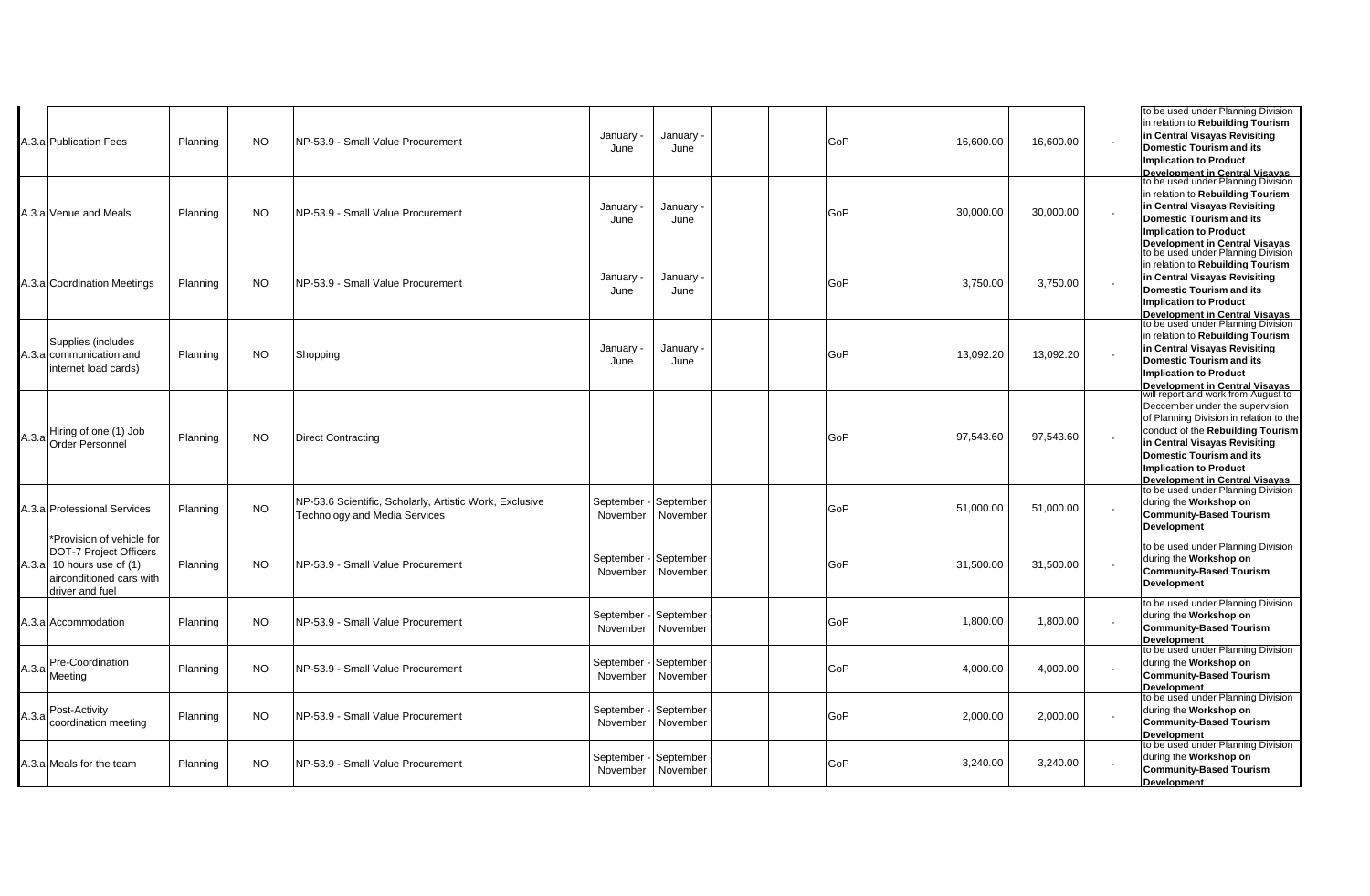|       | A.3.a Meals for the participants                | Planning | <b>NO</b> | NP-53.9 - Small Value Procurement                                                               | September - September<br>November            | November         | GoP | 48,000.00  | 48,000.00  | to be used under Planning Division<br>during the Workshop on<br><b>Community-Based Tourism</b><br><b>Development</b>                                                                                                                                                                                                                                                                                |
|-------|-------------------------------------------------|----------|-----------|-------------------------------------------------------------------------------------------------|----------------------------------------------|------------------|-----|------------|------------|-----------------------------------------------------------------------------------------------------------------------------------------------------------------------------------------------------------------------------------------------------------------------------------------------------------------------------------------------------------------------------------------------------|
|       | A.3.alIEC Materials                             | Planning | <b>NO</b> | NP-53.9 - Small Value Procurement                                                               | September - September<br>November November   |                  | GoP | 60,000.00  | 60,000.00  | to be used under Planning Division<br>during the Workshop on<br><b>Community-Based Tourism</b><br><b>Development</b>                                                                                                                                                                                                                                                                                |
| A.3.a | Rated Protective Gear &<br>Outdoor Equipment    | Planning | <b>NO</b> | NP-53.9 - Small Value Procurement                                                               | September - September<br>November   November |                  | GoP | 9,000.00   | 9,000.00   | to be used under Planning Division<br>during the Workshop on<br><b>Community-Based Tourism</b><br><b>Development</b>                                                                                                                                                                                                                                                                                |
|       | A.3.a Sea transfer                              | Planning | <b>NO</b> | NP-53.9 - Small Value Procurement                                                               | September - September<br>November            | November         | GoP | 8,400.00   | 8,400.00   | to be used under Planning Division<br>during the Workshop on<br><b>Community-Based Tourism</b><br><b>Development</b>                                                                                                                                                                                                                                                                                |
|       | A.3.a RT-PCR Test                               | Planning | <b>NO</b> | NP-53.9 - Small Value Procurement                                                               | September - September<br>November            | November         | GoP | 6,818.00   | 6,818.00   | to be used under Planning Division<br>during the Workshop on<br><b>Community-Based Tourism</b><br><b>Development</b>                                                                                                                                                                                                                                                                                |
|       | A.3.a First Aid Kit                             | Planning | <b>NO</b> | NP-53.9 - Small Value Procurement                                                               | September - September<br>November November   |                  | GoP | 591.00     | 591.00     | to be used under Planning Division<br>during the Workshop on<br><b>Community-Based Tourism</b><br><b>Development</b>                                                                                                                                                                                                                                                                                |
|       | A.3.a Supplies                                  | Planning | NO.       | Shopping                                                                                        | September - September<br>November November   |                  | GoP | 4,618.76   | 4,618.76   | to be used under Planning Division<br>during the Workshop on<br><b>Community-Based Tourism</b><br><b>Development</b>                                                                                                                                                                                                                                                                                |
| A.3.a | Hiring of one (1) Job<br><b>Order Personnel</b> | Planning | <b>NO</b> | <b>Direct Contracting</b>                                                                       |                                              |                  | GoP | 97,543.60  | 97,543.60  | will report and work from January to<br>February under the supervision of<br>Planning Division in relation to the<br>conduct of the Workshop on<br><b>Community-Based Tourism</b><br><b>Development</b>                                                                                                                                                                                             |
|       | A.3.a Professional Services                     | Planning | <b>NO</b> | NP-53.6 Scientific, Scholarly, Artistic Work, Exclusive<br><b>Technology and Media Services</b> | February<br>July                             | February<br>July | GoP | 144,000.00 | 144,000.00 | to be used under Planning Division<br>in relation to Tour Package<br>Development & Delivery Seminar<br>for the stakeholders of the<br>following: Farm-Fork-Fitness,<br><b>Outdoor-Adventure Trails</b><br>(Trekking and Camping, Rock<br>Climbing, Mountain Trail Biking,<br>Motorbike Tourism), Filipino<br>Martial Arts Heritage Trails,<br>Maritime Culture Tourism,<br><b>Education Tourism</b> |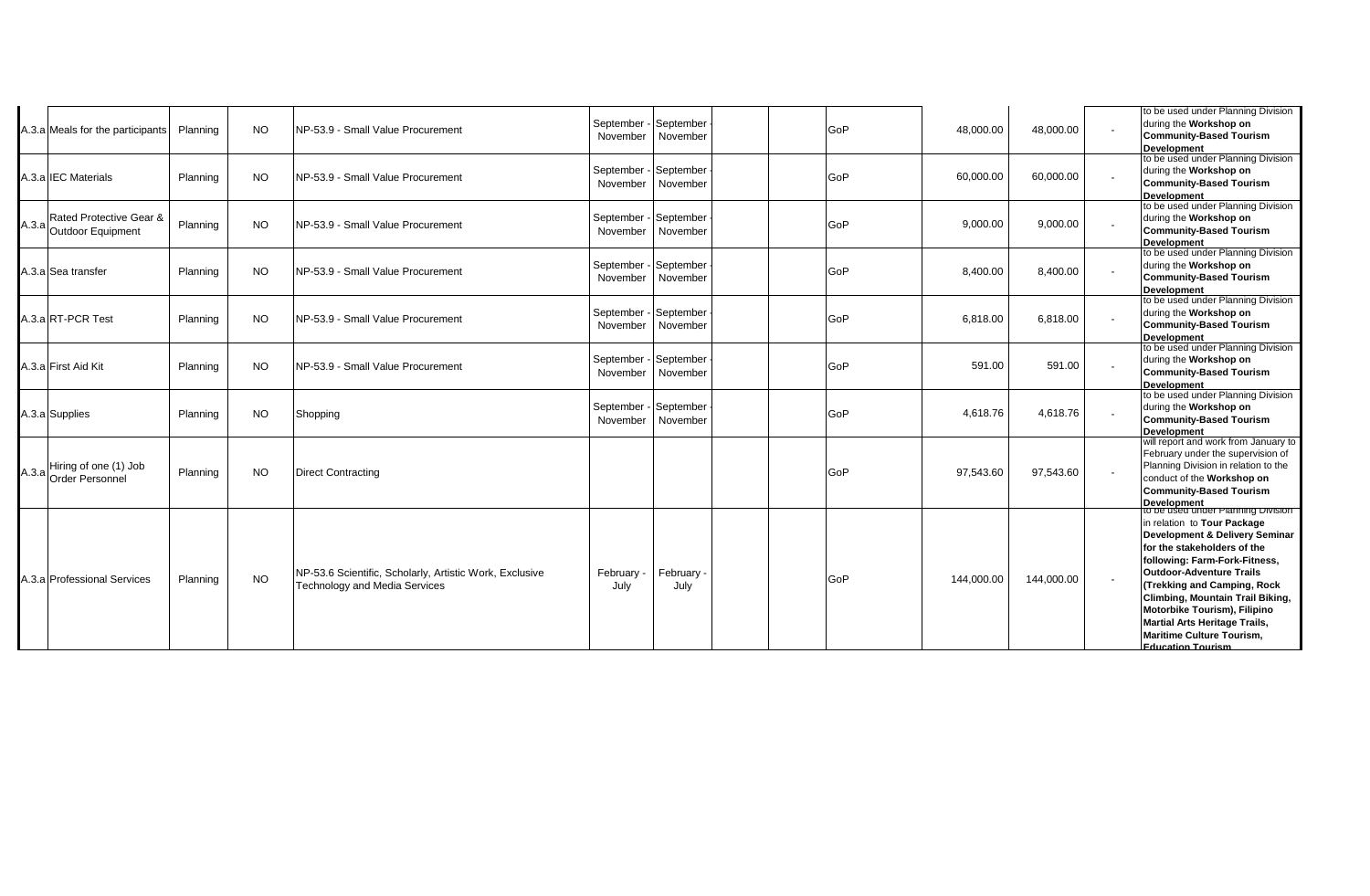|       | 4.3.a Venue and Meals                             | Planning | <b>NO</b> | NP-53.9 - Small Value Procurement                                                               | February -<br>July | February<br>July  | GoP | 90,000.00  | 90,000.00  | $\overline{\phantom{a}}$ | to be used under Planning Division<br>in relation to Tour Package<br>Development & Delivery Seminar<br>for the stakeholders of the<br>following: Farm-Fork-Fitness,<br>Outdoor-Adventure Trails<br>(Trekking and Camping, Rock<br>Climbing, Mountain Trail Biking,<br>Motorbike Tourism), Filipino<br><b>Martial Arts Heritage Trails,</b><br>Maritime Culture Tourism,                                                                                                      |
|-------|---------------------------------------------------|----------|-----------|-------------------------------------------------------------------------------------------------|--------------------|-------------------|-----|------------|------------|--------------------------|------------------------------------------------------------------------------------------------------------------------------------------------------------------------------------------------------------------------------------------------------------------------------------------------------------------------------------------------------------------------------------------------------------------------------------------------------------------------------|
| A.3.a | Digital Techno Solutions<br>for Blended Functions | Planning | <b>NO</b> | NP-53.9 - Small Value Procurement                                                               | February<br>July   | February<br>July  | GoP | 66,000.00  | 66,000.00  | $\overline{\phantom{a}}$ | <b>Education Tourism</b><br>to be used under Planning Division<br>in relation to Tour Package<br>Development & Delivery Seminar<br>for the stakeholders of the<br>following: Farm-Fork-Fitness,<br>Outdoor-Adventure Trails<br>(Trekking and Camping, Rock<br>Climbing, Mountain Trail Biking,<br>Motorbike Tourism), Filipino<br><b>Martial Arts Heritage Trails,</b><br><b>Maritime Culture Tourism,</b><br><b>Education Tourism</b><br>to be used under Planning Division |
|       | A.3.a Supplies                                    | Planning | <b>NO</b> | Shopping                                                                                        | February -<br>July | February<br>July  | GoP | 22,751.78  | 22,751.78  | $\sim$                   | in relation to Tour Package<br>Development & Delivery Seminar<br>for the stakeholders of the<br>following: Farm-Fork-Fitness,<br><b>Outdoor-Adventure Trails</b><br>(Trekking and Camping, Rock<br>Climbing, Mountain Trail Biking,<br>Motorbike Tourism), Filipino<br><b>Martial Arts Heritage Trails,</b><br><b>Maritime Culture Tourism,</b><br><b>Education Tourism</b><br>Will report and work from March to                                                            |
|       | A.3.a Hiring of one (1) Job<br>Order Personnel    | Planning | <b>NO</b> | <b>Direct Contracting</b>                                                                       |                    |                   | GoP | 117,052.32 | 117,052.32 | $\sim$                   | August under the supervision of<br>Planning Division in relation to the<br>conduct of the Tour Package<br>Development & Delivery Seminar<br>for the stakeholders of the<br>following: Farm-Fork-Fitness,<br>Outdoor-Adventure Trails<br>(Trekking and Camping, Rock<br>Climbing, Mountain Trail Biking,<br>Motorbike Tourism), Filipino<br>Martial Arts Heritage Trails,<br>Maritime Culture Tourism,<br><b>Education Tourism</b>                                            |
| A.3.a | <b>Guest Speaker</b>                              | Planning | <b>NO</b> | NP-53.6 Scientific, Scholarly, Artistic Work, Exclusive<br><b>Technology and Media Services</b> | July -<br>October  | July -<br>October | GoP | 32,000.00  | 32,000.00  | $\overline{\phantom{a}}$ | to be used under Planning Division<br>in relation to the conduct of the<br><b>Capacity Building Workshop on</b><br><b>Sustainable Practices in Tourism</b>                                                                                                                                                                                                                                                                                                                   |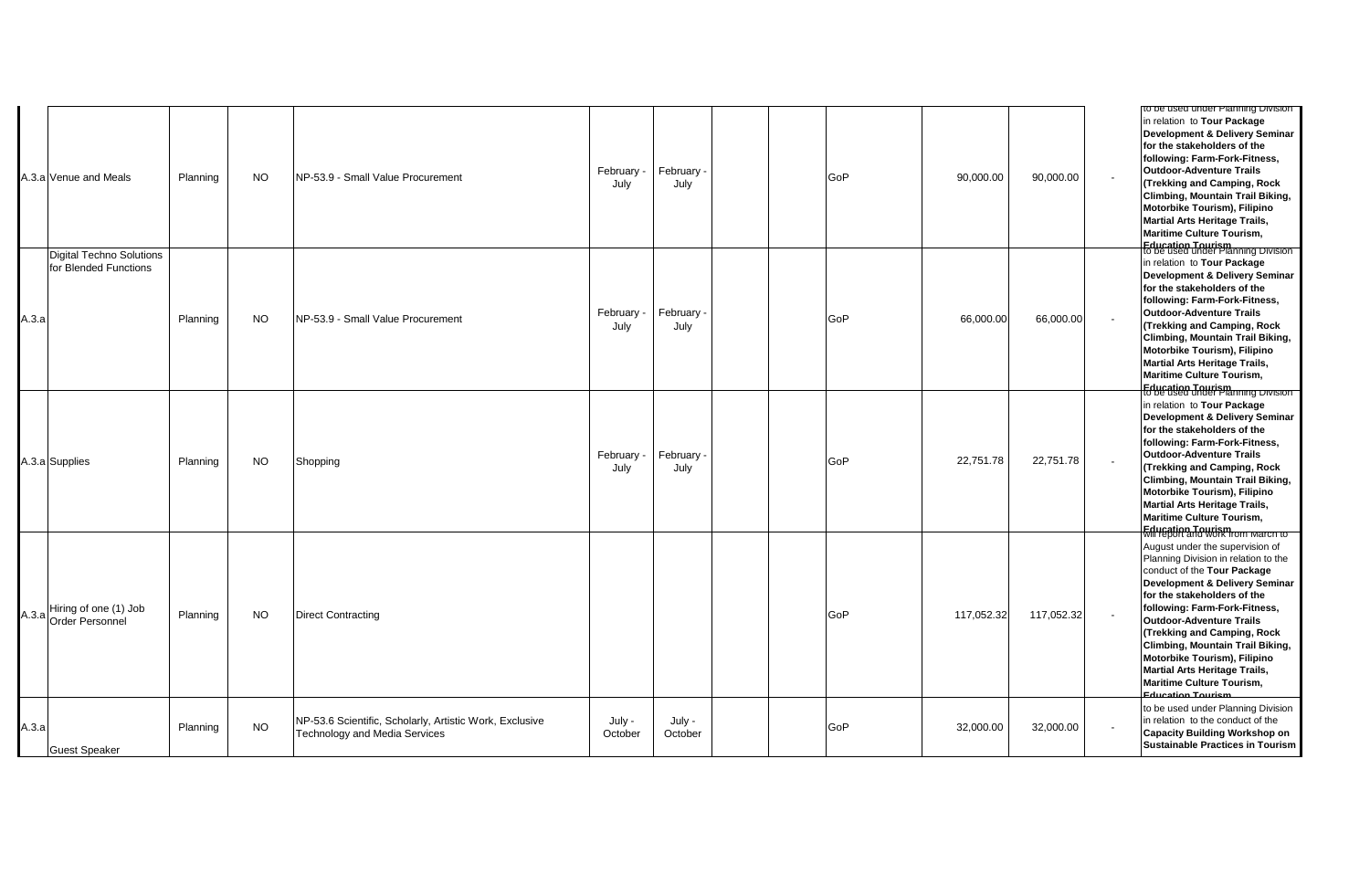|       | A.3.a Professional<br>Photographer/Videograp<br>her                                                                               | Planning | <b>NO</b> | NP-53.6 Scientific, Scholarly, Artistic Work, Exclusive<br>Technology and Media Services | July -<br>October | July -<br>October |  | GoP | 60,000.00 | 60,000.00 | to be used under Planning Division<br>in relation to the conduct of the<br><b>Capacity Building Workshop on</b><br><b>Sustainable Practices in Tourism</b> |
|-------|-----------------------------------------------------------------------------------------------------------------------------------|----------|-----------|------------------------------------------------------------------------------------------|-------------------|-------------------|--|-----|-----------|-----------|------------------------------------------------------------------------------------------------------------------------------------------------------------|
|       | *Provision of vehicle for<br>DOT-7 Project Officers<br>A.3.a 10 hours use of $(1)$<br>airconditioned cars with<br>driver and fuel | Planning | <b>NO</b> | NP-53.9 - Small Value Procurement                                                        | July -<br>October | July -<br>October |  | GoP | 21,000.00 | 21,000.00 | to be used under Planning Division<br>in relation to the conduct of the<br><b>Capacity Building Workshop on</b><br><b>Sustainable Practices in Tourism</b> |
| A.3.a | Accommodation                                                                                                                     | Planning | <b>NO</b> | NP-53.9 - Small Value Procurement                                                        | July -<br>October | July -<br>October |  | GoP | 7,200.00  | 7,200.00  | to be used under Planning Division<br>in relation to the conduct of the<br><b>Capacity Building Workshop on</b><br>Sustainable Practices in Tourism        |
| A.3.a | Pre-Coordination<br>Meeting                                                                                                       | Planning | <b>NO</b> | NP-53.9 - Small Value Procurement                                                        | July -<br>October | July -<br>October |  | GoP | 1,500.00  | 1,500.00  | to be used under Planning Division<br>in relation to the conduct of the<br><b>Capacity Building Workshop on</b><br><b>Sustainable Practices in Tourism</b> |
| A.3.a | Post-Activity<br>coordination meeting                                                                                             | Planning | <b>NO</b> | NP-53.9 - Small Value Procurement                                                        | July -<br>October | July -<br>October |  | GoP | 3,000.00  | 3,000.00  | to be used under Planning Division<br>in relation to the conduct of the<br><b>Capacity Building Workshop on</b><br><b>Sustainable Practices in Tourism</b> |
| A.3.a | Meals for the team                                                                                                                | Planning | <b>NO</b> | NP-53.9 - Small Value Procurement                                                        | July -<br>October | July -<br>October |  | GoP | 6,480.00  | 6,480.00  | to be used under Planning Division<br>in relation to the conduct of the<br><b>Capacity Building Workshop on</b><br>Sustainable Practices in Tourism        |
| A.3.a | Meals for the participants                                                                                                        | Planning | <b>NO</b> | NP-53.9 - Small Value Procurement                                                        | July -<br>October | July -<br>October |  | GoP | 28,000.00 | 28,000.00 | to be used under Planning Division<br>in relation to the conduct of the<br><b>Capacity Building Workshop on</b><br>Sustainable Practices in Tourism        |
| А.З.а | Sea Transfer                                                                                                                      | Planning | <b>NO</b> | NP-53.9 - Small Value Procurement                                                        | July -<br>October | July -<br>October |  | GoP | 3,000.00  | 3,000.00  | to be used under Planning Division<br>in relation to the conduct of the<br>Capacity Building Workshop on<br><b>Sustainable Practices in Tourism</b>        |
| A.3.a | <b>IEC Materials</b>                                                                                                              | Planning | <b>NO</b> | NP-53.9 - Small Value Procurement                                                        | July -<br>October | July -<br>October |  | GoP | 18,000.00 | 18,000.00 | to be used under Planning Division<br>in relation to the conduct of the<br><b>Capacity Building Workshop on</b><br><b>Sustainable Practices in Tourism</b> |
| А.З.а | <b>RT-PCR Test</b>                                                                                                                | Planning | <b>NO</b> | NP-53.9 - Small Value Procurement                                                        | July -<br>October | July -<br>October |  | GoP | 20,000.00 | 20,000.00 | to be used under Planning Division<br>in relation to the conduct of the<br><b>Capacity Building Workshop on</b><br><b>Sustainable Practices in Tourism</b> |
|       | A.3.a Supplies                                                                                                                    | Planning | <b>NO</b> | Shopping                                                                                 | July -<br>October | July -<br>October |  | GoP | 9,070.88  | 9,070.88  | to be used under Planning Division<br>in relation to the conduct of the<br><b>Capacity Building Workshop on</b><br><b>Sustainable Practices in Tourism</b> |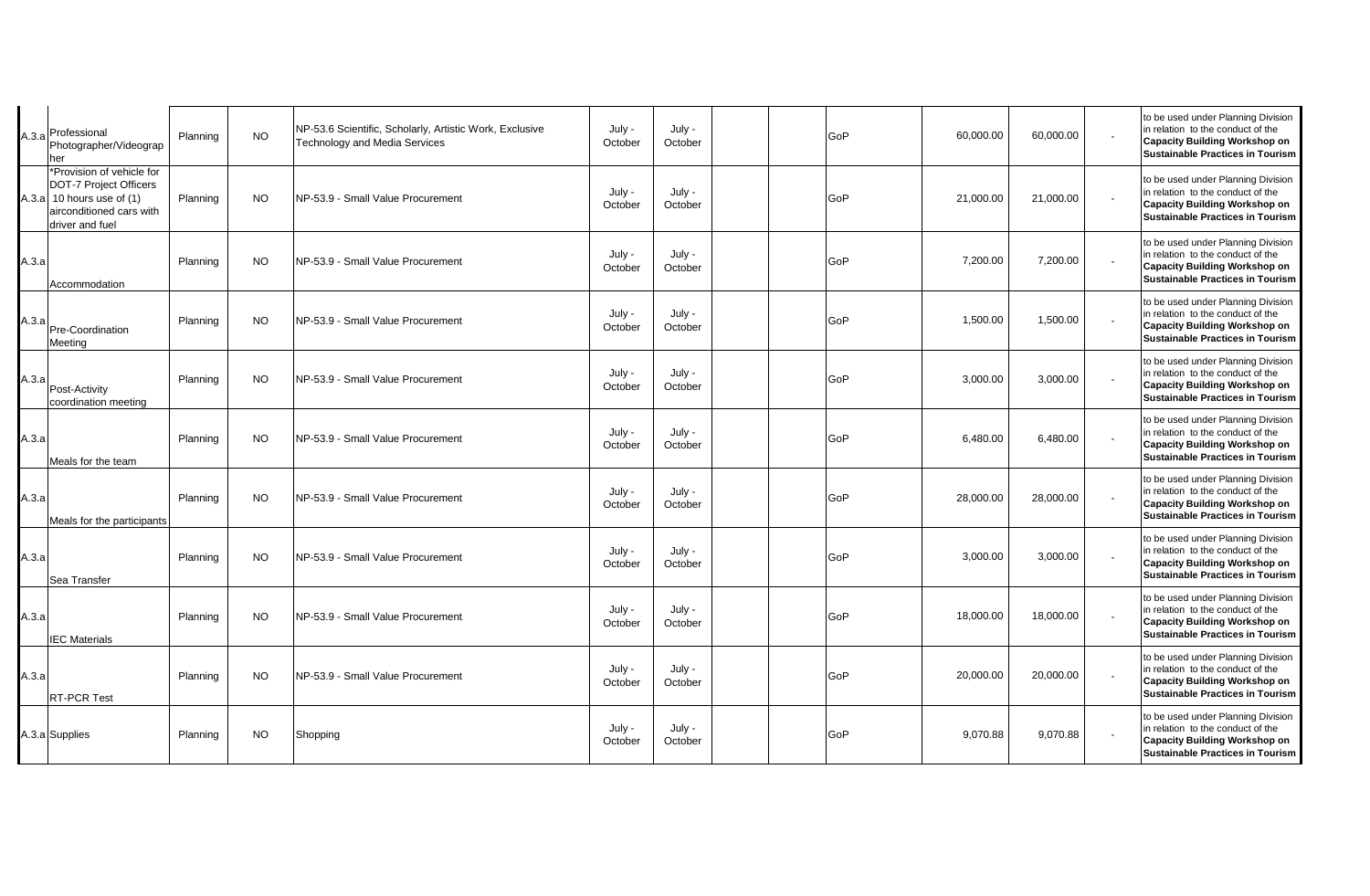| A.3.a | Provision of support to<br>stakeholders, depending<br>on requested/needed<br>assistance, such as the<br>following: Marketing<br>Assets (e.g. print, digital,<br>talents and other<br>influencers),<br>Transportation, Venue &<br>Meals, Financial<br>Assistanc to defray cost<br>of organizing the event | Planning | <b>NO</b> | NP-53.9 - Small Value Procurement | January -<br>December | January -<br>December |  | GoP | 240,000.00 | 240,000.00 |                          | Support to Special Events on Farm<br>Touirsm, Outdoor-Adventure, FMA<br>Heritage, and Education Tourism                                                                                                                                                                            |
|-------|----------------------------------------------------------------------------------------------------------------------------------------------------------------------------------------------------------------------------------------------------------------------------------------------------------|----------|-----------|-----------------------------------|-----------------------|-----------------------|--|-----|------------|------------|--------------------------|------------------------------------------------------------------------------------------------------------------------------------------------------------------------------------------------------------------------------------------------------------------------------------|
| A.3.a | Events Organizer<br><b>Digital Techno</b><br>Solutions for Blended<br>Functions<br><b>Event Tshirts</b><br>Photo and Video<br>Coverage<br>* Vloggers/Bloggers<br>Event Host<br>*Venue Rental<br>Tokens/Giveaways<br>Booth equipment and<br>the like                                                      | Planning | <b>NO</b> | NP-53.9 - Small Value Procurement | September September   |                       |  | GoP | 350,000.00 | 350,000.00 | $\overline{\phantom{a}}$ | to be used under Planning Division<br>in relation to the conduct of the<br>Filipino Martial Arts Heritage Fest                                                                                                                                                                     |
|       | A.3.a Coordination Meeting<br>with Stakeholders                                                                                                                                                                                                                                                          | Planning | <b>NO</b> | NP-53.9 - Small Value Procurement | September September   |                       |  | GoP | 50,000.00  | 50,000.00  |                          | to be used under Planning Division<br>in relation to the conduct of the<br><b>Filipino Martial Arts Heritage Fest</b>                                                                                                                                                              |
|       | A.3.a AVP Editing, Print and<br>Digital Assets                                                                                                                                                                                                                                                           | Planning | NO.       | NP-53.9 - Small Value Procurement | September September   |                       |  | GoP | 50,000.00  | 50,000.00  | $\overline{\phantom{a}}$ | to be used under Planning Division<br>in relation to the conduct of the<br><b>Filipino Martial Arts Heritage Fest</b>                                                                                                                                                              |
|       | Professional<br>A.3.a Videographer and<br>Photographer                                                                                                                                                                                                                                                   | Planning | <b>NO</b> | NP-53.9 - Small Value Procurement | January -<br>December | January -<br>December |  | GoP | 150,000.00 | 150,000.00 |                          | to be used under Planning Division<br>in relation to the implementation of<br>the Continuous Development of<br><b>Regional Digital Product-Specific</b><br>Content: FFF, Outdoor-Adventure<br>Trails, FMA Heritage Trails,<br><b>Maritime Culture, Education</b><br><b>Tourism</b> |
| А.З.а | Blogger                                                                                                                                                                                                                                                                                                  | Planning | <b>NO</b> | NP-53.9 - Small Value Procurement | January -<br>December | January -<br>December |  | GoP | 35,000.00  | 35,000.00  |                          | to be used under Planning Division<br>in relation to the implementation of<br>the Continuous Development of<br>Regional Digital Product-Specific<br>Content: FFF, Outdoor-Adventure<br>Trails, FMA Heritage Trails,<br><b>Maritime Culture, Education</b><br><b>Tourism</b>        |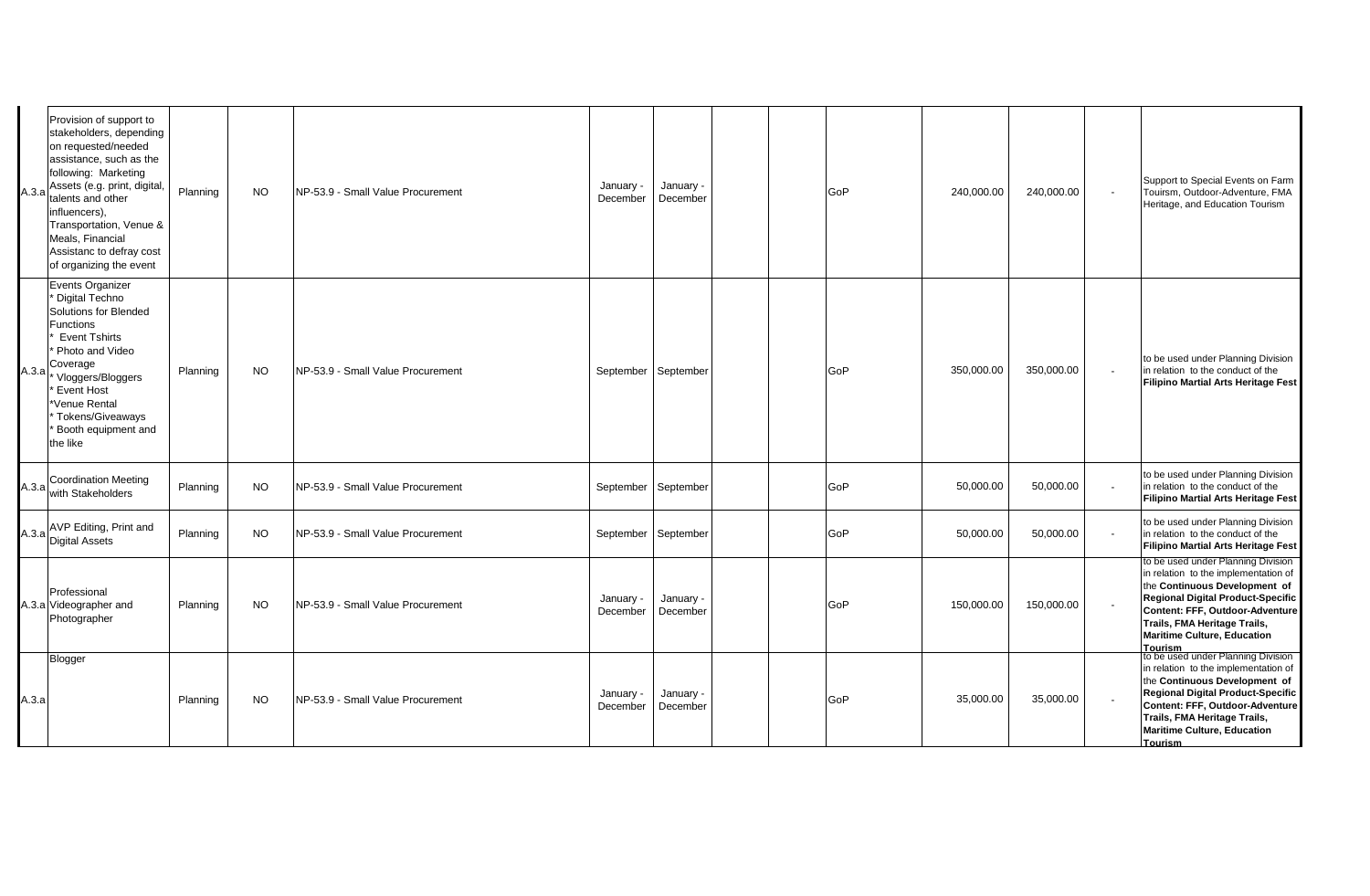| A.3.a Rated Protective Gear & 0                                                                                                                    | Planning | <b>NO</b> | NP-53.6 Scientific, Scholarly, Artistic Work, Exclusive<br><b>Technology and Media Services</b> | January -<br>December | January -<br>December |  | GoP | 9,000.00  | 9,000.00  | to be used under Planning Division<br>in relation to the implementation of<br>the Continuous Development of<br>Regional Digital Product-Specific<br>Content: FFF, Outdoor-Adventure<br>Trails, FMA Heritage Trails,<br><b>Maritime Culture, Education</b><br><b>Tourism</b>                                                                |
|----------------------------------------------------------------------------------------------------------------------------------------------------|----------|-----------|-------------------------------------------------------------------------------------------------|-----------------------|-----------------------|--|-----|-----------|-----------|--------------------------------------------------------------------------------------------------------------------------------------------------------------------------------------------------------------------------------------------------------------------------------------------------------------------------------------------|
| A.3.a Hiring of one (1) Job<br>Order Personnel                                                                                                     | Planning | <b>NO</b> | <b>Direct Contracting</b>                                                                       |                       |                       |  | GoP | 58,526.16 | 58,526.16 | will report and work from<br>Septemberr to November under the<br>supervision of Planning Division in<br>relation to the implementation of the<br>Continuous Development of<br>Regional Digital Product-Specific<br>Content: FFF, Outdoor-Adventure<br>Trails, FMA Heritage Trails,<br><b>Maritime Culture, Education</b><br><b>Tourism</b> |
| A.3.a Documentation                                                                                                                                | Planning | <b>NO</b> | NP-53.9 - Small Value Procurement                                                               | March -<br>September  | March -<br>September  |  | GoP | 32,000.00 | 32,000.00 | to be used under Planning Division<br>in relation to the implementation of<br>the Tourism Site Inventory and<br>Assessment - Farm-Fork-<br>Fitness, Outdoor Adventure Trail,<br><b>Motorbike Touring, Maritime</b><br><b>Culture, Education Tourism</b>                                                                                    |
| *Provision of vehicle for<br><b>DOT-7 Project Officers</b><br>A.3.a $\vert$ 10 hours use of (1)<br>lairconditioned van/car<br>with driver and fuel | Planning | <b>NO</b> | NP-53.9 - Small Value Procurement                                                               | March -<br>September  | March -<br>September  |  | GoP | 26,000.00 | 26,000.00 | to be used under Planning Division<br>in relation to the implementation of<br>the Tourism Site Inventory and<br>Assessment - Farm-Fork-<br>Fitness, Outdoor Adventure Trail,<br><b>Motorbike Touring, Maritime</b><br><b>Culture, Education Tourism</b>                                                                                    |
| A.3.a Sea Transport Fares                                                                                                                          | Planning | <b>NO</b> | INP-53.9 - Small Value Procurement                                                              | March -<br>September  | March -<br>September  |  | GoP | 5,600.00  | 5,600.00  | to be used under Planning Division<br>in relation to the implementation of<br>the Tourism Site Inventory and<br>Assessment - Farm-Fork-<br>Fitness, Outdoor Adventure Trail,<br><b>Motorbike Touring, Maritime</b><br><b>Culture, Education Tourism</b>                                                                                    |
| A.3.a Accommodation                                                                                                                                | Planning | <b>NO</b> | NP-53.9 - Small Value Procurement                                                               | March -<br>September  | March -<br>September  |  | GoP | 7,500.00  | 7,500.00  | to be used under Planning Division<br>in relation to the implementation of<br>the Tourism Site Inventory and<br>Assessment - Farm-Fork-<br>Fitness, Outdoor Adventure Trail,<br><b>Motorbike Touring, Maritime</b><br><b>Culture, Education Tourism</b>                                                                                    |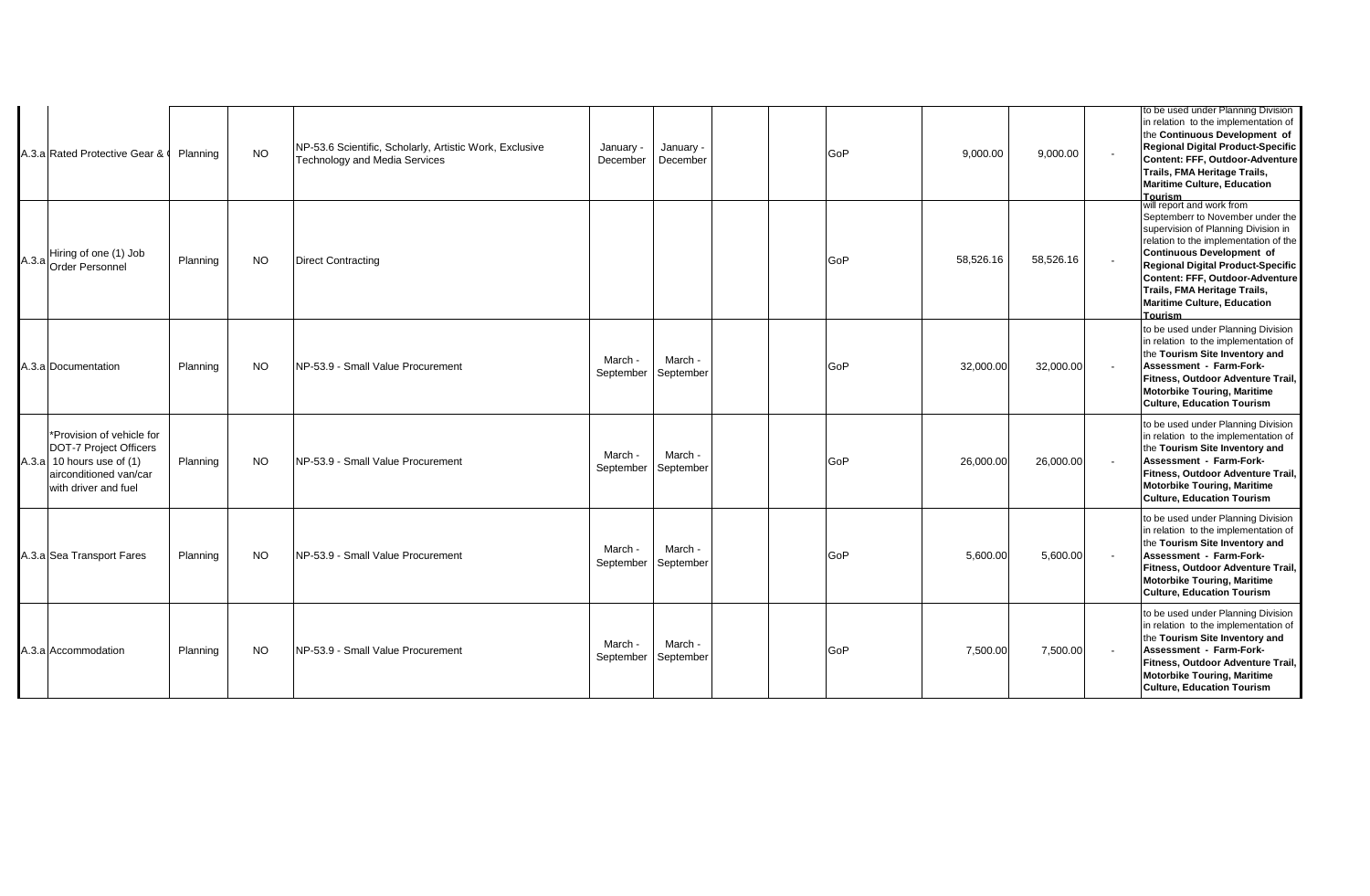|       | A.3.a RT PCR Test                                       | Planning | <b>NO</b> | NP-53.9 - Small Value Procurement                                                               | March<br>September | March -<br>September |  | GoP | 13,636.00 | 13,636.00 | to be used under Planning Division<br>in relation to the implementation of<br>the Tourism Site Inventory and<br>Assessment - Farm-Fork-<br>Fitness, Outdoor Adventure Trail,<br><b>Motorbike Touring, Maritime</b><br><b>Culture, Education Tourism</b> |
|-------|---------------------------------------------------------|----------|-----------|-------------------------------------------------------------------------------------------------|--------------------|----------------------|--|-----|-----------|-----------|---------------------------------------------------------------------------------------------------------------------------------------------------------------------------------------------------------------------------------------------------------|
|       | A.3.a Health and Safety Kit                             | Planning | <b>NO</b> | NP-53.9 - Small Value Procurement                                                               | March<br>September | March -<br>September |  | GoP | 1,600.00  | 1,600.00  | to be used under Planning Division<br>in relation to the implementation of<br>the Tourism Site Inventory and<br>Assessment - Farm-Fork-<br>Fitness, Outdoor Adventure Trail,<br><b>Motorbike Touring, Maritime</b><br><b>Culture, Education Tourism</b> |
|       | A.3.a Give-Aways                                        | Planning | <b>NO</b> | INP-53.9 - Small Value Procurement                                                              | March<br>September | March -<br>September |  | GoP | 24,000.00 | 24,000.00 | to be used under Planning Division<br>in relation to the implementation of<br>the Tourism Site Inventory and<br>Assessment - Farm-Fork-<br>Fitness, Outdoor Adventure Trail,<br><b>Motorbike Touring, Maritime</b><br><b>Culture, Education Tourism</b> |
|       | A.3.a Professional Services                             | Planning | <b>NO</b> | NP-53.6 Scientific, Scholarly, Artistic Work, Exclusive<br>Technology and Media Services        | May -<br>October   | May -<br>October     |  | GoP | 43,200.00 | 43,200.00 | to be used under Planning Division<br>in relation to the implementation of<br>the Farm Tourism Product<br><b>Development</b>                                                                                                                            |
|       | A.3.a Process Documetor                                 | Planning | <b>NO</b> | NP-53.6 Scientific, Scholarly, Artistic Work, Exclusive<br><b>Technology and Media Services</b> | May -<br>October   | May -<br>October     |  | GoP | 16,200.00 | 16,200.00 | to be used under Planning Division<br>in relation to the implementation of<br>the Farm Tourism Product<br>Development                                                                                                                                   |
|       | Digital Techno Solutions<br>A.3.a for Blended Functions | Planning | <b>NO</b> | NP-53.9 - Small Value Procurement                                                               | May -<br>October   | May -<br>October     |  | GoP | 46.500.00 | 46.500.00 | to be used under Planning Division<br>in relation to the implementation of<br>the Farm Tourism Product<br><b>Development</b>                                                                                                                            |
|       | A.3.a Venue Rental with Meals                           | Planning | <b>NO</b> | NP-53.9 - Small Value Procurement                                                               | May -<br>October   | May -<br>October     |  | GoP | 58,500.00 | 58,500.00 | to be used under Planning Division<br>in relation to the implementation of<br>the Farm Tourism Product<br><b>Development</b>                                                                                                                            |
| A.3.a | <b>IEC Materials</b>                                    | Planning | <b>NO</b> | NP-53.6 Scientific, Scholarly, Artistic Work, Exclusive<br><b>Technology and Media Services</b> | May -<br>October   | May -<br>October     |  | GoP | 31,500.00 | 31,500.00 | to be used under Planning Division<br>in relation to the implementation of<br>the Farm Tourism Product<br><b>Development</b>                                                                                                                            |
|       | A.3.a Supplies                                          | Planning | <b>NO</b> | Shopping                                                                                        | May -<br>October   | May -<br>October     |  | GoP | 5,545.20  | 5,545.20  | to be used under Planning Division<br>in relation to the implementation of<br>the Farm Tourism Product<br>Development                                                                                                                                   |
|       | Hiring of one (1) Job<br>A.3.a Order Personnel          | Planning | <b>NO</b> | <b>Direct Contracting</b>                                                                       |                    |                      |  | GoP | 58,526.16 | 58,526.16 | will report and work from January<br>too March under the supervision of<br>Planning Division in relation to the<br>implementation of the Farm<br><b>Tourism Product Development</b>                                                                     |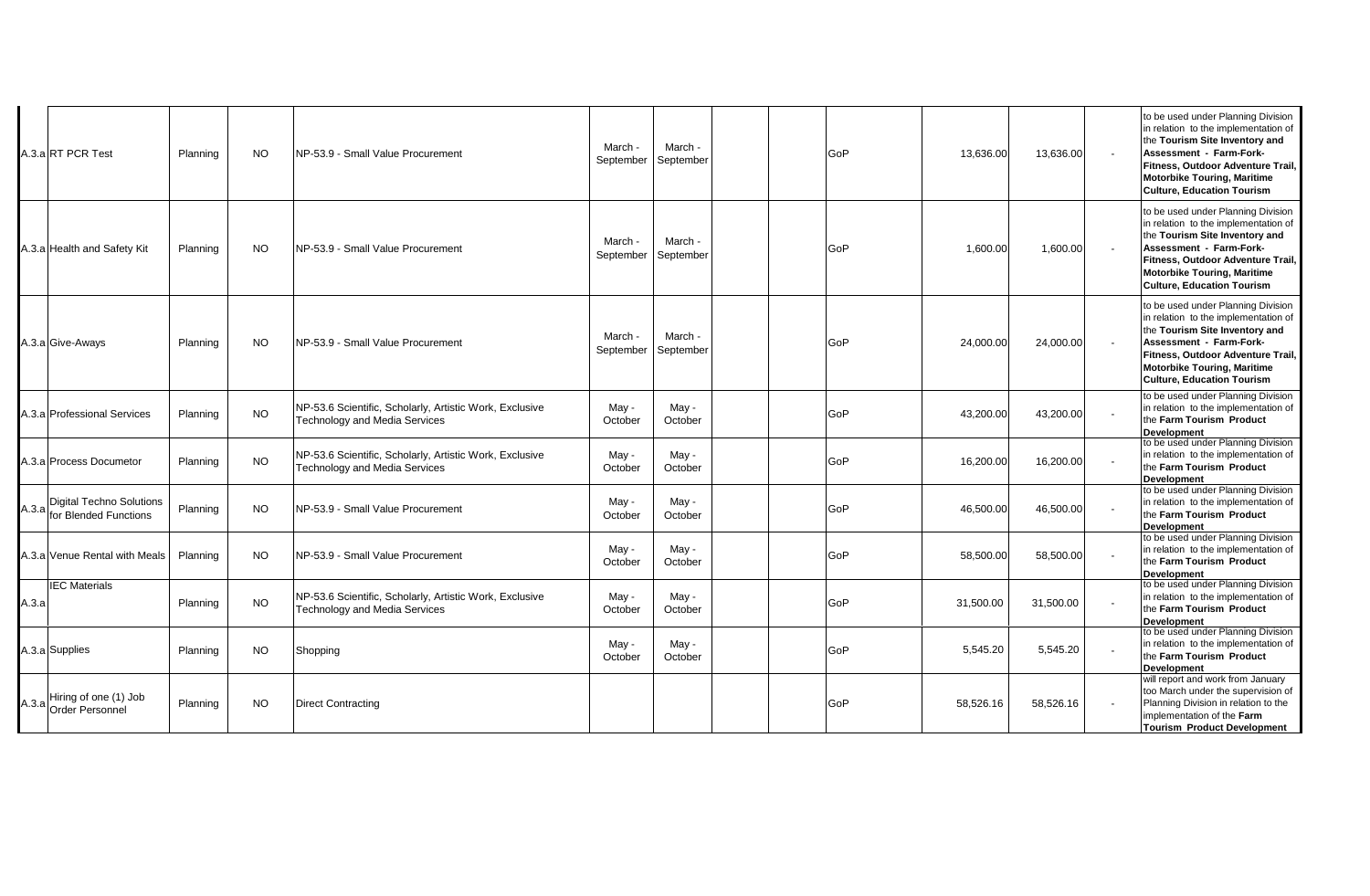| *Provision of vehicle for<br><b>DOT-7 Project Officers</b><br>A.3.a 10 hours use of $(1)$<br>airconditioned van/car<br>with driver and fuel | Planning | <b>NO</b> | NP-53.9 - Small Value Procurement                                                               |                       | April - July   April - July | GoP | 32.400.00 | 32,400.00 | Monitoring of Ecotourism Activities<br>in Protected Areas                                                                  |
|---------------------------------------------------------------------------------------------------------------------------------------------|----------|-----------|-------------------------------------------------------------------------------------------------|-----------------------|-----------------------------|-----|-----------|-----------|----------------------------------------------------------------------------------------------------------------------------|
| A.3.a Accommodation                                                                                                                         | Planning | <b>NO</b> | NP-53.9 - Small Value Procurement                                                               | April - July          | April - July                | GoP | 7,200.00  | 7,200.00  | Monitoring of Ecotourism Activities<br>in Protected Areas                                                                  |
| A.3.a Meals for the team                                                                                                                    | Planning | <b>NO</b> | NP-53.9 - Small Value Procurement                                                               | April - July          | April - July                | GoP | 8,640.00  | 8,640.00  | Monitoring of Ecotourism Activities<br>in Protected Areas                                                                  |
| Photo and Video<br>A.3.a<br>Documentation                                                                                                   | Planning | <b>NO</b> | NP-53.6 Scientific, Scholarly, Artistic Work, Exclusive<br><b>Technology and Media Services</b> | April - July          | April - July                | GoP | 66,000.00 | 66,000.00 | Monitoring of Ecotourism Activities<br>in Protected Areas                                                                  |
| Rated Protective Gear &<br>A.3.a<br>Outdoor Equipment                                                                                       | Planning | <b>NO</b> | NP-53.9 - Small Value Procurement                                                               | April - July          | April - July                | GoP | 5,400.00  | 5,400.00  | Monitoring of Ecotourism Activities<br>in Protected Areas                                                                  |
| A.3.a Professional Fees                                                                                                                     | Planning | <b>NO</b> | NP-53.6 Scientific, Scholarly, Artistic Work, Exclusive<br><b>Technology and Media Services</b> | January<br>December   | January<br>December         | GoP | 25,600.00 | 25,600.00 | Regional Ecotourism Committee<br>Quarterly Meetings (DOT to Chair<br>for FY 2021-2023) (BLENDED)                           |
| <b>Digital Techno Solutions</b><br>A.3.a for Blended Functions                                                                              | Planning | <b>NO</b> | NP-53.6 Scientific, Scholarly, Artistic Work, Exclusive<br>Technology and Media Services        | January<br>December   | January<br>December         | GoP | 25,000.00 | 25,000.00 | Regional Ecotourism Committee<br>Quarterly Meetings (DOT to Chair<br>for FY 2021-2023) (BLENDED)                           |
| A.3.a Venue and Meals                                                                                                                       | Planning | NO.       | NP-53.9 - Small Value Procurement                                                               | January<br>December   | January<br>December         | GoP | 19,500.00 | 19,500.00 | Regional Ecotourism Committee<br>Quarterly Meetings (DOT to Chair<br>for FY 2021-2023) (BLENDED)                           |
| A.3.a Tokens and Giveaways                                                                                                                  | Planning | <b>NO</b> | NP-53.9 - Small Value Procurement                                                               | January<br>December   | January<br>December         | GoP | 7,500.00  | 7,500.00  | Regional Ecotourism Committee<br>Quarterly Meetings (DOT to Chair<br>for FY 2021-2023) (BLENDED)                           |
| A.3.a Supplies (includes IEC ma                                                                                                             | Planning | <b>NO</b> | Shopping                                                                                        | January<br>December   | January<br>December         | GoP | 19,348.06 | 19,348.06 | Regional Ecotourism Committee<br>Quarterly Meetings (DOT to Chair<br>for FY 2021-2023) (BLENDED)                           |
| A.3.a Professional Fees                                                                                                                     | Planning | <b>NO</b> | NP-53.6 Scientific, Scholarly, Artistic Work, Exclusive<br><b>Technology and Media Services</b> | January -<br>December | January<br>December         | GoP | 44,800.00 | 44,800.00 | to be used under Planning Division<br>in relation to the implementation of<br>the Ecotourism Product<br><b>Development</b> |
| <b>Digital Techno Solutions</b><br>A.3.a for Blended Functions                                                                              | Planning | <b>NO</b> | NP-53.9 - Small Value Procurement                                                               | January -<br>December | January<br>December         | GoP | 20,000.00 | 20,000.00 | to be used under Planning Division<br>in relation to the implementation of<br>the Ecotourism Product<br><b>Development</b> |
| A.3.a Meals for the team                                                                                                                    | Planning | <b>NO</b> | NP-53.9 - Small Value Procurement                                                               | January<br>December   | January<br>December         | GoP | 12,960.00 | 12,960.00 | to be used under Planning Division<br>in relation to the implementation of<br>the Ecotourism Product<br><b>Development</b> |
| A.3.a Meals for the participants                                                                                                            | Planning | <b>NO</b> | NP-53.9 - Small Value Procurement                                                               | January<br>December   | January<br>December         | GoP | 48,000.00 | 48,000.00 | to be used under Planning Division<br>in relation to the implementation of<br>the Ecotourism Product<br><b>Development</b> |
| <b>Tokens/Giveaways for</b><br>A.3.a<br>participants                                                                                        | Planning | <b>NO</b> | NP-53.9 - Small Value Procurement                                                               | January<br>December   | January<br>December         | GoP | 30,000.00 | 30,000.00 | to be used under Planning Division<br>in relation to the implementation of<br>the Ecotourism Product<br><b>Development</b> |
| A.3.a IEC Materials                                                                                                                         | Planning | <b>NO</b> | NP-53.9 - Small Value Procurement                                                               | January<br>December   | January<br>December         | GoP | 9.000.00  | 9.000.00  | to be used under Planning Division<br>in relation to the implementation of<br>the Ecotourism Product<br><b>Development</b> |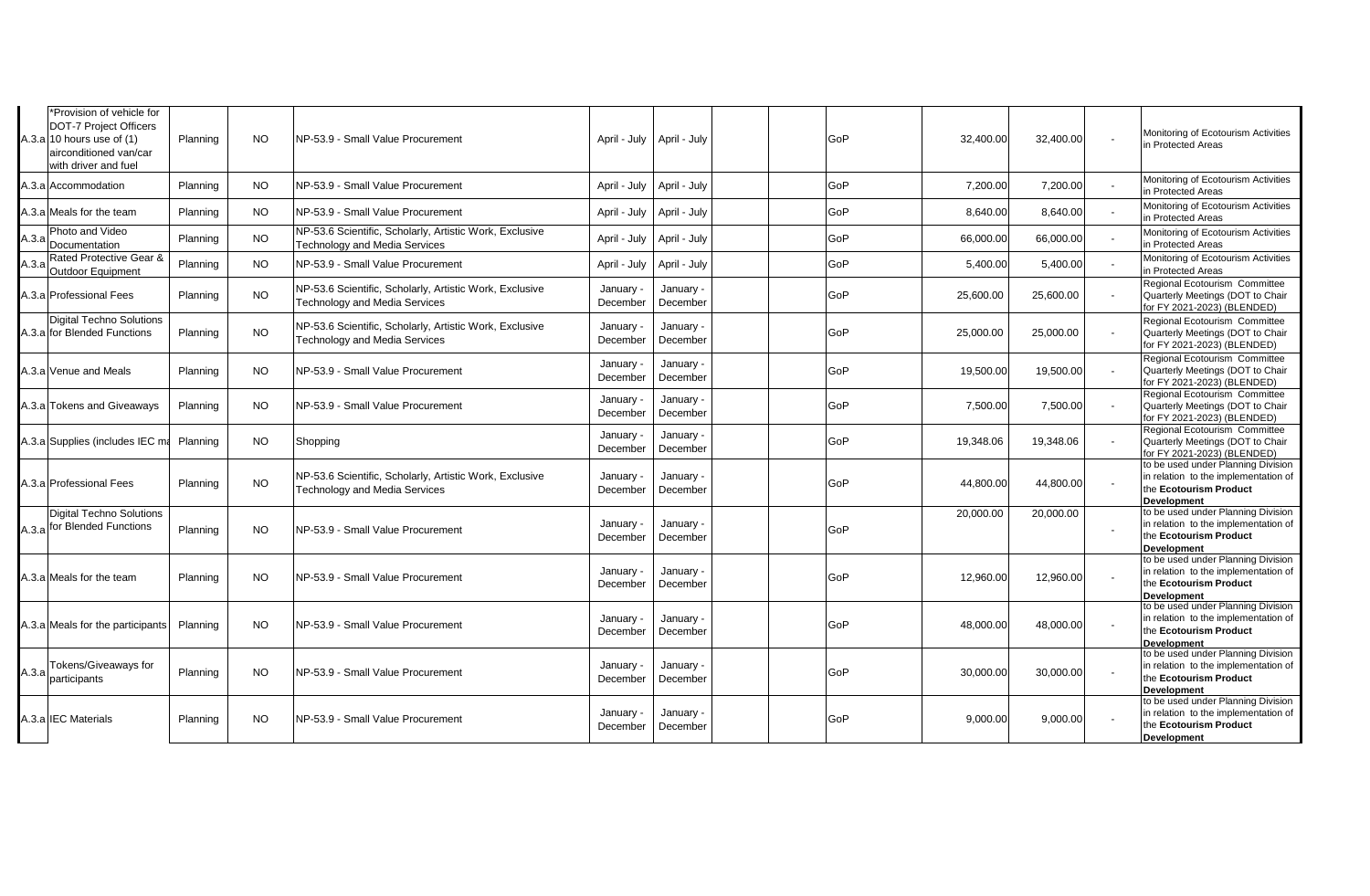| A.3.a | Rated Protective Gear &<br>Outdoor Equipment                                                                     | Planning | <b>NO</b> | NP-53.9 - Small Value Procurement                                                               | January -<br>December | January -<br>December | GoP | 4,800.00   | 4,800.00   | to be used under Planning Division<br>in relation to the implementation of<br>the Ecotourism Product<br>Development                                                                                                                                                                                              |
|-------|------------------------------------------------------------------------------------------------------------------|----------|-----------|-------------------------------------------------------------------------------------------------|-----------------------|-----------------------|-----|------------|------------|------------------------------------------------------------------------------------------------------------------------------------------------------------------------------------------------------------------------------------------------------------------------------------------------------------------|
|       | Photography and<br>A.3.a Videography<br>Documentation                                                            | Planning | <b>NO</b> | NP-53.6 Scientific, Scholarly, Artistic Work, Exclusive<br><b>Technology and Media Services</b> | January -<br>December | January -<br>December | GoP | 66,000.00  | 66,000.00  | to be used under Planning Division<br>in relation to the implementation of<br>the Ecotourism Product<br>Development                                                                                                                                                                                              |
|       | Hiring of one (1) Job<br>A.3.a Order Personnel                                                                   | Planning | <b>NO</b> | <b>Direct Contracting</b>                                                                       |                       |                       | GoP | 19,508.72  | 19,508.72  | will report and work from December<br>under the supervision of Planning<br>Division in relation to the<br>implementation of the Ecotourism<br><b>Product Development</b>                                                                                                                                         |
|       | A.3.a Tour Operator                                                                                              | Planning | <b>NO</b> | NP-53.6 Scientific, Scholarly, Artistic Work, Exclusive<br><b>Technology and Media Services</b> | January<br>December   | January -<br>December | GoP | 580,000.00 | 580,000.00 | Pilot Testing of New Products and<br>Circuits on FFF, Outdoor Adventure<br>Trail, Motorbike Touring, Maritime<br>Culture                                                                                                                                                                                         |
|       | A.3.a Professional Fees                                                                                          | Planning | <b>NO</b> | NP-53.6 Scientific, Scholarly, Artistic Work, Exclusive<br><b>Technology and Media Services</b> | January<br>December   | January -<br>December | GoP | 40,800.00  | 40,800.00  | <b>Tourism Stakeholders' Preparation</b><br>and Readiness for Tourism                                                                                                                                                                                                                                            |
| A.3.a | Digital Techno Solutions<br>for Blended Functions                                                                | Planning | NO.       | NP-53.9 - Small Value Procurement                                                               | January<br>December   | January ·<br>December | GoP | 143,600.00 | 143,600.00 | Tourism Stakeholders' Preparation<br>and Readiness for Tourism                                                                                                                                                                                                                                                   |
|       | A.3.a Venue Rental with Meals                                                                                    | Planning | <b>NO</b> | NP-53.9 - Small Value Procurement                                                               | January<br>December   | January -<br>December | GoP | 78,000.00  | 78,000.00  | Tourism Stakeholders' Preparation<br>and Readiness for Tourism                                                                                                                                                                                                                                                   |
|       | Stakeholders/community-<br>based consultation<br>A.3.a <sup>*</sup> On-site<br>activities/grassroots<br>approach | Planning | <b>NO</b> | INP-53.9 - Small Value Procurement                                                              | January -<br>December | January -<br>December | GoP | 10,000.00  | 10,000.00  | Tourism Stakeholders' Preparation<br>and Readiness for Tourism                                                                                                                                                                                                                                                   |
|       | A.3.a Health and Safety Kit                                                                                      | Planning | <b>NO</b> | NP-53.9 - Small Value Procurement                                                               | January<br>December   | January -<br>December | GoP | 1,600.00   | 1,600.00   | Tourism Stakeholders' Preparation<br>and Readiness for Tourism                                                                                                                                                                                                                                                   |
| A.3.a | Hiring of one (1) Job<br><b>Order Personnel</b>                                                                  | Planning | <b>NO</b> | <b>Direct Contracting</b>                                                                       |                       |                       | GoP | 58,526.16  | 58,526.16  | will report and work from April to<br>June under the supervision of<br>Planning Division in relation to the<br>implementation of the Tourism<br><b>Stakeholders' Preparation and</b><br><b>Readiness for Tourism</b>                                                                                             |
|       | A.3.a Tour Operator                                                                                              | Planning | <b>NO</b> | NP-53.9 - Small Value Procurement                                                               | January<br>December   | January -<br>December | GoP | 320,000.00 | 320,000.00 | Regional Support and Development<br>of Service Providers/Communities<br>Farm Tourism, Outdoor Adventure<br>Trails, Motorbike Touring, FMA<br>Heritage                                                                                                                                                            |
|       | Hiring of one (1) Job<br>A.3.a Order Personnel                                                                   | Planning | <b>NO</b> | <b>Direct Contracting</b>                                                                       |                       |                       | GoP | 19,508.72  | 19,508.72  | will report and work on July 2022<br>under the supervision of Planning<br>Division in relation to the<br>implementation of the Regional<br><b>Support and Development of</b><br><b>Service Providers / Communities</b><br>: Farm Tourism, Outdoor<br><b>Adventure Trails, Motorbike</b><br>Touring, FMA Heritage |
|       | A.3.a Event Organizer                                                                                            | Planning | <b>NO</b> | NP-53.6 Scientific, Scholarly, Artistic Work, Exclusive<br><b>Technology and Media Services</b> | April -<br>October    | April -<br>October    | GoP | 120,000.00 | 120,000.00 | to be used under Planning Division<br>in relation to the implementation of<br>the Visit Visayas Motorbike<br>Touring                                                                                                                                                                                             |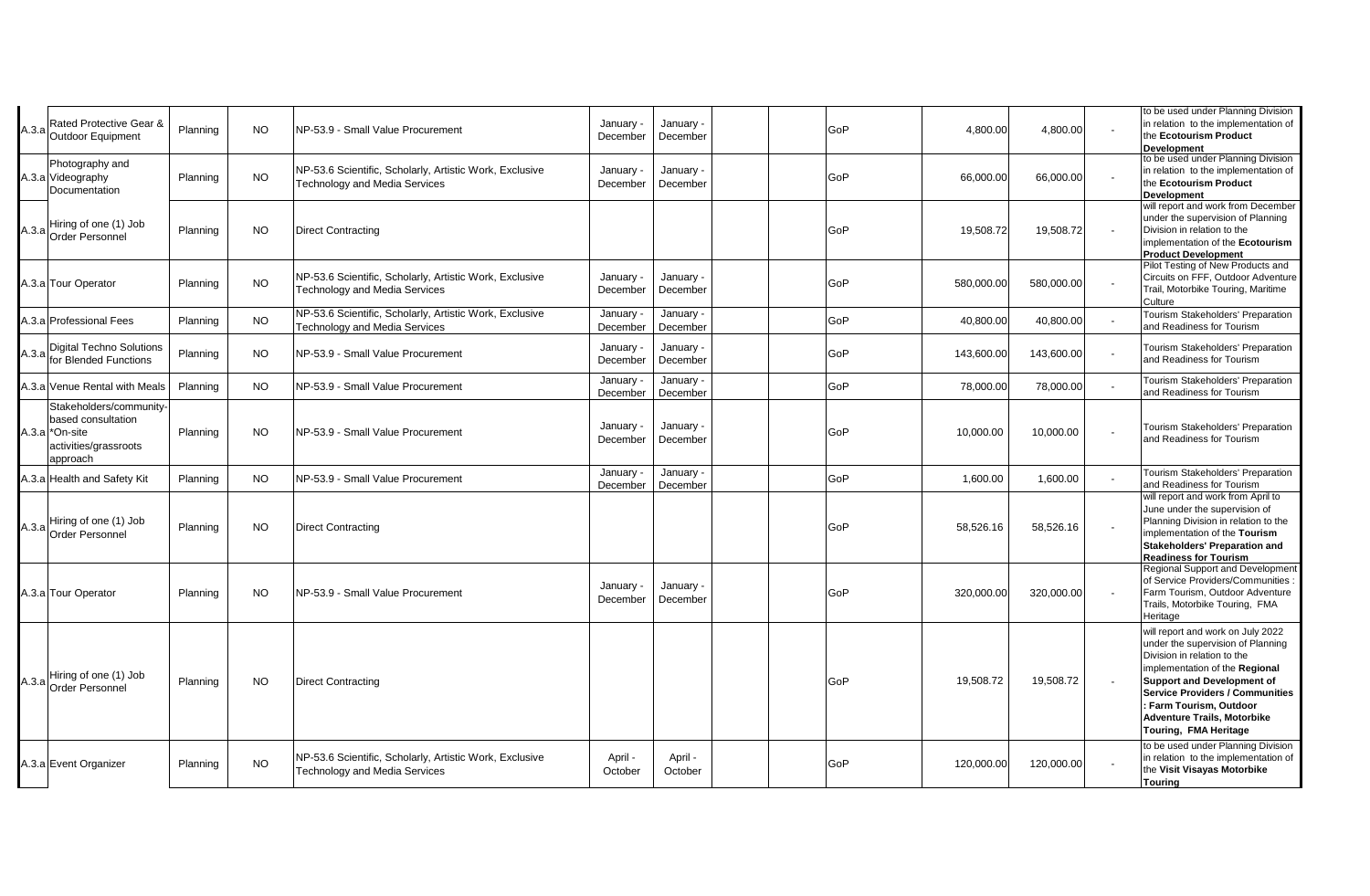| $A.3.a$ VIPS | Welcome tokens for                                                                | Planning | <b>NO</b> | NP-53.9 - Small Value Procurement                                                               | April -<br>October | April -<br>October |  | GoP | 2,850.00   | 2,850.00   | to be used under Planning Division<br>in relation to the implementation of<br>the Visit Visayas Motorbike<br>Touring                                                                |
|--------------|-----------------------------------------------------------------------------------|----------|-----------|-------------------------------------------------------------------------------------------------|--------------------|--------------------|--|-----|------------|------------|-------------------------------------------------------------------------------------------------------------------------------------------------------------------------------------|
| A.3.a        | Professional<br>Photography and<br><b>Videography Services</b><br>(Pitik Masters) | Planning | <b>NO</b> | NP-53.6 Scientific, Scholarly, Artistic Work, Exclusive<br><b>Technology and Media Services</b> | April -<br>October | April -<br>October |  | GoP | 25,000.00  | 25,000.00  | to be used under Planning Division<br>in relation to the implementation of<br>the Visit Visayas Motorbike<br>Touring                                                                |
|              | A.3.a Meals for the team                                                          | Planning | <b>NO</b> | NP-53.9 - Small Value Procurement                                                               | April -<br>October | April -<br>October |  | GoP | 16,200.00  | 16,200.00  | to be used under Planning Division<br>in relation to the implementation of<br>the Visit Visayas Motorbike<br>Tourina                                                                |
|              | Packed meal for the<br>A.3.a participants                                         | Planning | NO.       | NP-53.9 - Small Value Procurement                                                               | April ·<br>October | April -<br>October |  | GoP | 120,000.00 | 120,000.00 | to be used under Planning Division<br>in relation to the implementation of<br>the Visit Visayas Motorbike<br><b>Touring</b>                                                         |
|              | Provision for prizes for<br>A.3.a Motorbike contests                              | Planning | <b>NO</b> | NP-53.9 - Small Value Procurement                                                               | April -<br>October | April -<br>October |  | GoP | 9,000.00   | 9,000.00   | to be used under Planning Division<br>in relation to the implementation of<br>the Visit Visayas Motorbike<br><b>Touring</b>                                                         |
| A.3.a        | <b>Tokens and Giveaways</b>                                                       | Planning | <b>NO</b> | NP-53.9 - Small Value Procurement                                                               | April ·<br>October | April -<br>October |  | GoP | 70,000.00  | 70,000.00  | to be used under Planning Division<br>in relation to the implementation of<br>the Visit Visayas Motorbike<br>Touring                                                                |
|              | A.3.a Accommodation                                                               | Planning | <b>NO</b> | NP-53.9 - Small Value Procurement                                                               | April -<br>October | April -<br>October |  | GoP | 10,000.00  | 10,000.00  | to be used under Planning Division<br>in relation to the implementation of<br>the Visit Visayas Motorbike<br>Tourina                                                                |
|              | Provision for Land<br>$A.3.a$ <sub>Transfers</sub>                                | Planning | <b>NO</b> | NP-53.9 - Small Value Procurement                                                               | April -<br>October | April -<br>October |  | GoP | 9,000.00   | 9,000.00   | to be used under Planning Division<br>in relation to the implementation of<br>the Visit Visayas Motorbike<br><b>Touring</b>                                                         |
| A.3.a        | Rated Protective Gear &<br>Outdoor Equipments                                     | Planning | NO.       | NP-53.9 - Small Value Procurement                                                               | April -<br>October | April -<br>October |  | GoP | 9,000.00   | 9,000.00   | to be used under Planning Division<br>in relation to the implementation of<br>the Visit Visayas Motorbike<br><b>Touring</b>                                                         |
|              | <b>Health and Safety</b><br>A.3.a Provisions                                      | Planning | <b>NO</b> | NP-53.9 - Small Value Procurement                                                               | April -<br>October | April -<br>October |  | GoP | 10,500.00  | 10,500.00  | to be used under Planning Division<br>in relation to the implementation of<br>the Visit Visayas Motorbike<br>Touring                                                                |
|              | A.3.a Hiring of one (1) Job<br>Order Personnel                                    | Planning | <b>NO</b> | <b>Direct Contracting</b>                                                                       |                    |                    |  | GoP | 97,543.60  | 97,543.60  | will report and work from August to<br>December under the supervision of<br>Planning Division in relation to the<br>implementation of the Visit Visayas<br><b>Motorbike Touring</b> |
|              | Professional Fees for<br>A.3.a Lead Researcher                                    | Planning | <b>NO</b> | NP-53.6 Scientific, Scholarly, Artistic Work, Exclusive<br>Technology and Media Services        | July -<br>October  | July -<br>October  |  | GoP | 48,000.00  | 48,000.00  | to be used under Planning Division<br>in relation to the conduct of the<br><b>Product Research for Intra-</b><br>regional Tourism                                                   |
|              | Professional Fees for<br>A.3.a Asst. Researcher                                   | Planning | <b>NO</b> | NP-53.6 Scientific, Scholarly, Artistic Work, Exclusive<br>Technology and Media Services        | July -<br>October  | July -<br>October  |  | GoP | 40,000.00  | 40,000.00  | to be used under Planning Division<br>in relation to the conduct of the<br>Product Research for Intra-<br>regional Tourism                                                          |
|              | Professional Fees for<br>A.3.a Workshop Facilitator                               | Planning | <b>NO</b> | NP-53.6 Scientific, Scholarly, Artistic Work, Exclusive<br>Technology and Media Services        | July -<br>October  | July -<br>October  |  | GoP | 14,400.00  | 14,400.00  | to be used under Planning Division<br>in relation to the conduct of the<br><b>Product Research for Intra-</b><br>regional Tourism                                                   |